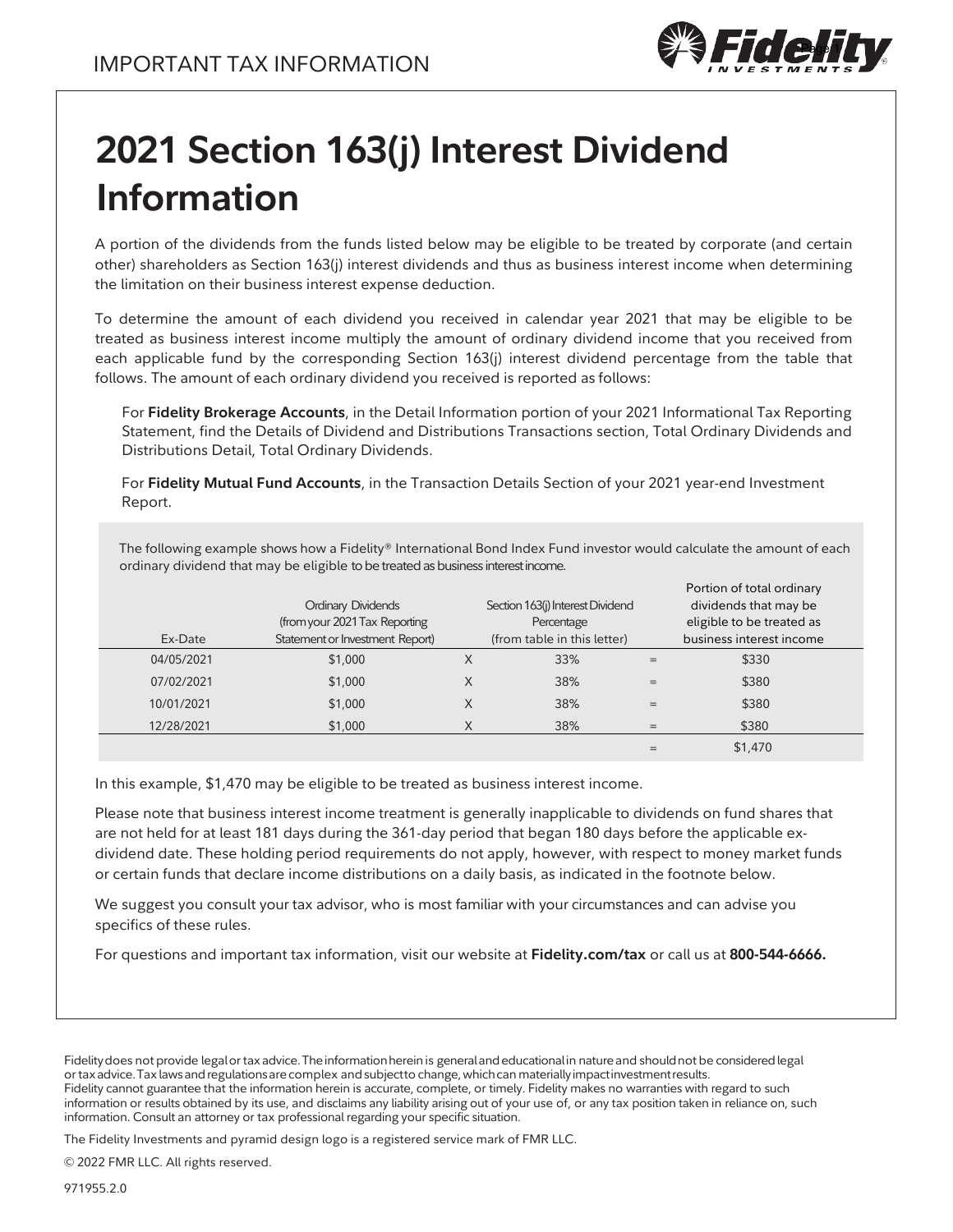| <b>Fund/Portfolio Name</b>                                    | Symbol       | <b>Ex-Dividend Date</b> | Section 163(j) Interest<br><b>Dividend Percentage</b> |
|---------------------------------------------------------------|--------------|-------------------------|-------------------------------------------------------|
| Fidelity Asset Manager <sup>®</sup> 20%                       | <b>FASIX</b> | 02/05/2021              | 16%                                                   |
| Fidelity Asset Manager <sup>®</sup> 20%                       | <b>FASIX</b> | 03/05/2021              | 16%                                                   |
| Fidelity Asset Manager <sup>®</sup> 20%                       | <b>FASIX</b> | 04/05/2021              | 16%                                                   |
| Fidelity Asset Manager® 20%                                   | <b>FASIX</b> | 05/07/2021              | 16%                                                   |
| Fidelity Asset Manager® 20%                                   | <b>FASIX</b> | 06/04/2021              | 16%                                                   |
| Fidelity Asset Manager <sup>®</sup> 20%                       | <b>FASIX</b> | 07/02/2021              | 16%                                                   |
| Fidelity Asset Manager <sup>®</sup> 20%                       | <b>FASIX</b> | 08/06/2021              | 16%                                                   |
| Fidelity Asset Manager <sup>®</sup> 20%                       | <b>FASIX</b> | 09/03/2021              | 17%                                                   |
| Fidelity Asset Manager <sup>®</sup> 20%                       | <b>FASIX</b> | 11/05/2021              | 89%                                                   |
| Fidelity Asset Manager® 20%                                   | <b>FASIX</b> | 12/30/2021              | 68%                                                   |
| Fidelity Asset Manager® 30%                                   | <b>FTANX</b> | 02/05/2021              | 80%                                                   |
| Fidelity Asset Manager® 30%                                   | <b>FTANX</b> | 03/05/2021              | 80%                                                   |
| Fidelity Asset Manager <sup>®</sup> 30%                       | <b>FTANX</b> | 04/05/2021              | 80%                                                   |
| Fidelity Asset Manager <sup>®</sup> 30%                       | <b>FTANX</b> | 05/07/2021              | 80%                                                   |
| Fidelity Asset Manager <sup>®</sup> 30%                       | <b>FTANX</b> | 06/04/2021              | 80%                                                   |
| Fidelity Asset Manager® 30%                                   | <b>FTANX</b> | 07/02/2021              | 80%                                                   |
| Fidelity Asset Manager <sup>®</sup> 30%                       | <b>FTANX</b> | 08/06/2021              | 80%                                                   |
| Fidelity Asset Manager® 30%                                   | <b>FTANX</b> | 09/03/2021              | 79%                                                   |
| Fidelity Asset Manager® 30%                                   | <b>FTANX</b> | 10/01/2021              | 30%                                                   |
| Fidelity Asset Manager® 30%                                   | <b>FTANX</b> | 11/05/2021              | 59%                                                   |
| Fidelity Asset Manager <sup>®</sup> 30%                       | <b>FTANX</b> | 12/30/2021              | 41%                                                   |
| Fidelity Asset Manager <sup>®</sup> 40%                       | <b>FFANX</b> | 04/05/2021              | 68%                                                   |
| Fidelity Asset Manager® 40%                                   | <b>FFANX</b> | 07/02/2021              | 68%                                                   |
| Fidelity Asset Manager <sup>®</sup> 40%                       | <b>FFANX</b> | 10/01/2021              | 41%                                                   |
| Fidelity Asset Manager® 40%                                   | <b>FFANX</b> | 12/30/2021              | 35%                                                   |
| Fidelity Asset Manager® 50%                                   | FASMX        | 04/05/2021              | 56%                                                   |
| Fidelity Asset Manager <sup>®</sup> 50%                       | FASMX        | 07/02/2021              | 56%                                                   |
| Fidelity Asset Manager <sup>®</sup> 50%                       | FASMX        | 10/01/2021              | 30%                                                   |
| Fidelity Asset Manager® 50%                                   | <b>FASMX</b> | 12/30/2021              | 32%                                                   |
| Fidelity Asset Manager® 60%                                   | <b>FSANX</b> | 12/30/2021              | 37%                                                   |
| Fidelity Asset Manager® 70%                                   | FASGX        | 12/30/2021              | 29%                                                   |
| Fidelity Asset Manager® 85%                                   | <b>FAMRX</b> | 12/30/2021              | 16%                                                   |
| Fidelity Flex <sup>SM</sup> Conservative Income Bond Fund*    | <b>FJTDX</b> | Daily - 02/01/2021      | 100%                                                  |
| Fidelity Flex <sup>SM</sup> Conservative Income Bond Fund*    | <b>FJTDX</b> | Daily - 03/01/2021      | 100%                                                  |
| Fidelity Flex $^{\mathsf{SM}}$ Conservative Income Bond Fund* | <b>FJTDX</b> | Daily - 04/01/2021      | 100%                                                  |
| Fidelity Flex <sup>SM</sup> Conservative Income Bond Fund*    | <b>FJTDX</b> | Daily - 05/01/2021      | 100%                                                  |
| Fidelity Flex <sup>SM</sup> Conservative Income Bond Fund*    | <b>FJTDX</b> | Daily - 06/01/2021      | 100%                                                  |
| Fidelity Flex <sup>SM</sup> Conservative Income Bond Fund*    | <b>FJTDX</b> | Daily - 07/01/2021      | 100%                                                  |
| Fidelity Flex <sup>SM</sup> Conservative Income Bond Fund*    | <b>FJTDX</b> | Daily - 08/01/2021      | 100%                                                  |
| Fidelity Flex <sup>SM</sup> Conservative Income Bond Fund*    | <b>FJTDX</b> | Daily - 09/01/2021      | 100%                                                  |
| Fidelity Flex <sup>SM</sup> Conservative Income Bond Fund*    | <b>FJTDX</b> | Daily - 10/01/2021      | 75%                                                   |
| Fidelity Flex <sup>SM</sup> Conservative Income Bond Fund*    | <b>FJTDX</b> | Daily - 11/01/2021      | 96%                                                   |
| Fidelity Flex <sup>SM</sup> Conservative Income Bond Fund*    | <b>FJTDX</b> | Daily - 12/01/2021      | 100%                                                  |
| Fidelity Flex <sup>SM</sup> Conservative Income Bond Fund*    | <b>FJTDX</b> | Daily - 01/01/2022      | 100%                                                  |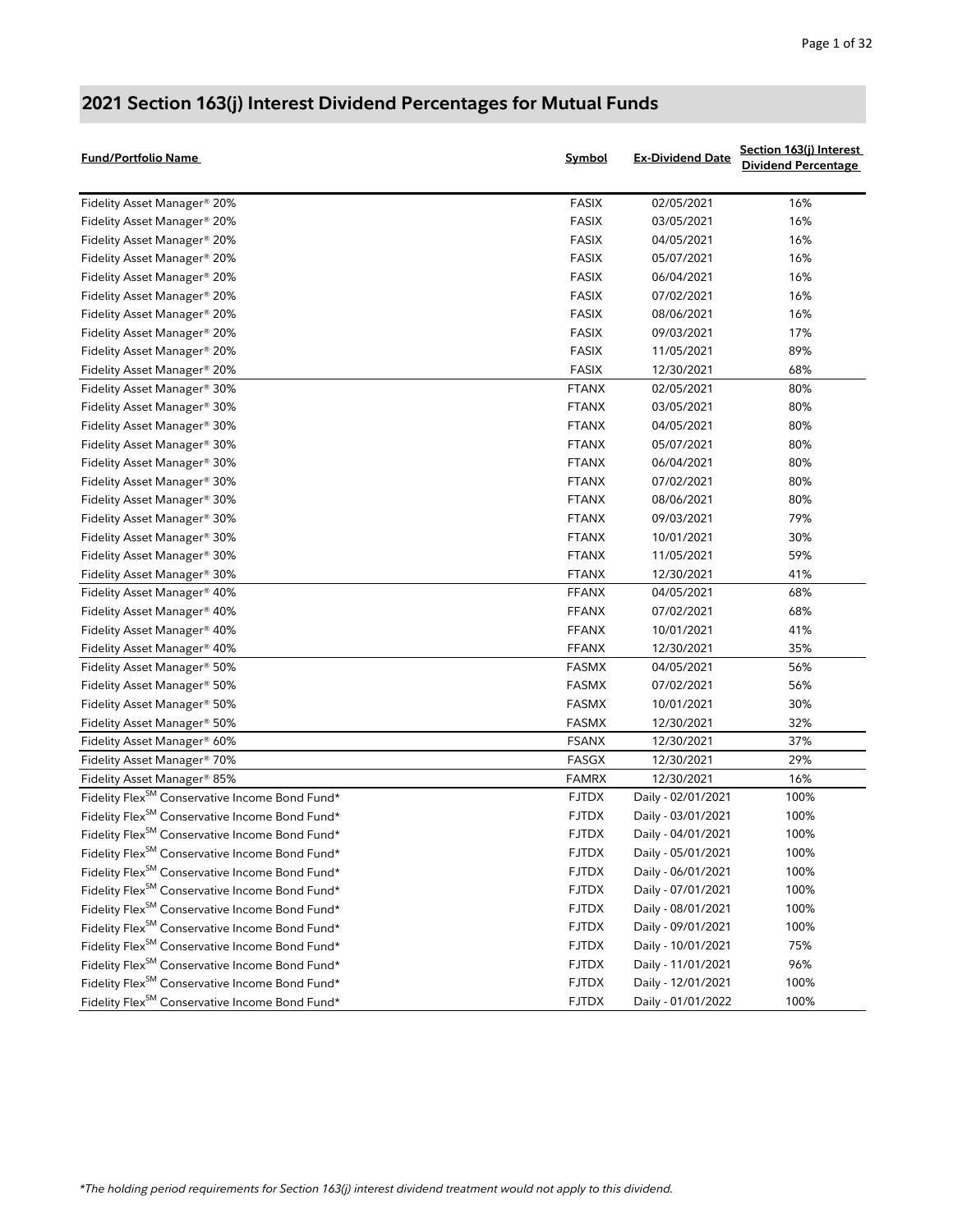| <b>Fund/Portfolio Name</b>                                      | Symbol       | <b>Ex-Dividend Date</b> | Section 163(j) Interest<br><b>Dividend Percentage</b> |
|-----------------------------------------------------------------|--------------|-------------------------|-------------------------------------------------------|
| Fidelity Flex <sup>SM</sup> Core Bond Fund                      | <b>FLXCX</b> | Daily - 02/01/2021      | 100%                                                  |
| Fidelity Flex <sup>SM</sup> Core Bond Fund                      | <b>FLXCX</b> | Daily - 03/01/2021      | 100%                                                  |
| Fidelity Flex <sup>SM</sup> Core Bond Fund                      | <b>FLXCX</b> | Daily - 04/01/2021      | 100%                                                  |
| Fidelity Flex <sup>SM</sup> Core Bond Fund                      | <b>FLXCX</b> | Daily - 05/01/2021      | 100%                                                  |
| Fidelity Flex <sup>SM</sup> Core Bond Fund                      | <b>FLXCX</b> | Daily - 06/01/2021      | 100%                                                  |
| Fidelity Flex <sup>SM</sup> Core Bond Fund                      | <b>FLXCX</b> | Daily - 07/01/2021      | 100%                                                  |
| Fidelity Flex <sup>SM</sup> Core Bond Fund                      | <b>FLXCX</b> | Daily - 08/01/2021      | 100%                                                  |
| Fidelity Flex <sup>SM</sup> Core Bond Fund                      | <b>FLXCX</b> | Daily - 09/01/2021      | 100%                                                  |
| Fidelity Flex <sup>SM</sup> Core Bond Fund                      | <b>FLXCX</b> | Daily - 10/01/2021      | 45%                                                   |
| Fidelity Flex <sup>SM</sup> Core Bond Fund                      | <b>FLXCX</b> | Daily - 11/01/2021      | 82%                                                   |
| Fidelity Flex <sup>SM</sup> Core Bond Fund                      | <b>FLXCX</b> | Daily - 12/01/2021      | 100%                                                  |
| Fidelity Flex <sup>SM</sup> Core Bond Fund                      | <b>FLXCX</b> | 12/03/2021              | 100%                                                  |
| Fidelity Flex <sup>SM</sup> Core Bond Fund                      | <b>FLXCX</b> | 12/22/2021              | 100%                                                  |
| Fidelity Flex <sup>SM</sup> Core Bond Fund                      | <b>FLXCX</b> | Daily - 01/01/2022      | 100%                                                  |
| Fidelity Flex <sup>SM</sup> Government Money Market Fund*       | <b>FLGXX</b> | Daily - 02/01/2021      | 100%                                                  |
| Fidelity Flex <sup>SM</sup> Government Money Market Fund*       | <b>FLGXX</b> | Daily - 03/01/2021      | 100%                                                  |
| Fidelity Flex <sup>SM</sup> Government Money Market Fund*       | <b>FLGXX</b> | Daily - 04/01/2021      | 100%                                                  |
| Fidelity Flex <sup>SM</sup> Government Money Market Fund*       | <b>FLGXX</b> | Daily - 05/01/2021      | 100%                                                  |
| Fidelity Flex <sup>SM</sup> Government Money Market Fund*       | <b>FLGXX</b> | Daily - 06/01/2021      | 100%                                                  |
| Fidelity Flex <sup>SM</sup> Government Money Market Fund*       | <b>FLGXX</b> | Daily - 07/01/2021      | 100%                                                  |
| Fidelity Flex <sup>SM</sup> Government Money Market Fund*       | <b>FLGXX</b> | Daily - 08/01/2021      | 100%                                                  |
| Fidelity Flex <sup>SM</sup> Government Money Market Fund*       | <b>FLGXX</b> | Daily - 09/01/2021      | 100%                                                  |
| Fidelity Flex <sup>SM</sup> Government Money Market Fund*       | <b>FLGXX</b> | Daily - 10/01/2021      | 100%                                                  |
| Fidelity Flex <sup>SM</sup> Government Money Market Fund*       | <b>FLGXX</b> | Daily - 11/01/2021      | 100%                                                  |
| Fidelity Flex <sup>SM</sup> Government Money Market Fund*       | <b>FLGXX</b> | Daily - 12/01/2021      | 100%                                                  |
| Fidelity Flex <sup>SM</sup> Government Money Market Fund*       | <b>FLGXX</b> | Daily - 01/01/2022      | 100%                                                  |
| Fidelity Flex <sup>SM</sup> Inflation-Protected Bond Index Fund | <b>FBUIX</b> | Daily - 02/01/2021      | 100%                                                  |
| Fidelity Flex <sup>SM</sup> Inflation-Protected Bond Index Fund | <b>FBUIX</b> | Daily - 03/01/2021      | 100%                                                  |
| Fidelity Flex <sup>SM</sup> Inflation-Protected Bond Index Fund | <b>FBUIX</b> | Daily - 06/01/2021      | 100%                                                  |
| Fidelity Flex <sup>SM</sup> Inflation-Protected Bond Index Fund | <b>FBUIX</b> | Daily - 08/01/2021      | 100%                                                  |
| Fidelity Flex <sup>SM</sup> Inflation-Protected Bond Index Fund | <b>FBUIX</b> | Daily - 09/01/2021      | 100%                                                  |
| Fidelity Flex <sup>SM</sup> Inflation-Protected Bond Index Fund | <b>FBUIX</b> | Daily - 10/01/2021      | 100%                                                  |
| Fidelity Flex <sup>SM</sup> Inflation-Protected Bond Index Fund | <b>FBUIX</b> | Daily - 11/01/2021      | 100%                                                  |
| Fidelity Flex <sup>SM</sup> Inflation-Protected Bond Index Fund | <b>FBUIX</b> | Daily - 12/01/2021      | 100%                                                  |
| Fidelity Flex <sup>SM</sup> Inflation-Protected Bond Index Fund | <b>FBUIX</b> | 12/22/2021              | 100%                                                  |
| Fidelity Flex <sup>SM</sup> Inflation-Protected Bond Index Fund | <b>FBUIX</b> | Daily - 01/01/2022      | 100%                                                  |
| Fidelity Flex <sup>SM</sup> Short-Term Bond Fund*               | <b>FBSTX</b> | Daily - 02/01/2021      | 100%                                                  |
| Fidelity Flex <sup>SM</sup> Short-Term Bond Fund*               | <b>FBSTX</b> | Daily - 03/01/2021      | 100%                                                  |
| Fidelity Flex <sup>SM</sup> Short-Term Bond Fund*               | <b>FBSTX</b> | Daily - 04/01/2021      | 100%                                                  |
| Fidelity Flex <sup>SM</sup> Short-Term Bond Fund*               | <b>FBSTX</b> | Daily - 05/01/2021      | 100%                                                  |
| Fidelity Flex <sup>SM</sup> Short-Term Bond Fund*               | <b>FBSTX</b> | Daily - 06/01/2021      | 100%                                                  |
| Fidelity Flex <sup>SM</sup> Short-Term Bond Fund*               | <b>FBSTX</b> | Daily - 07/01/2021      | 100%                                                  |
| Fidelity Flex <sup>SM</sup> Short-Term Bond Fund*               | <b>FBSTX</b> | Daily - 08/01/2021      | 100%                                                  |
| Fidelity Flex <sup>SM</sup> Short-Term Bond Fund*               | <b>FBSTX</b> | Daily - 09/01/2021      | 100%                                                  |
| Fidelity Flex <sup>SM</sup> Short-Term Bond Fund                | <b>FBSTX</b> | Daily - 10/01/2021      | 55%                                                   |
| Fidelity Flex <sup>SM</sup> Short-Term Bond Fund                | <b>FBSTX</b> | 10/08/2021              | 3%                                                    |
| Fidelity Flex <sup>SM</sup> Short-Term Bond Fund                | <b>FBSTX</b> | Daily - 11/01/2021      | 55%                                                   |
| Fidelity Flex <sup>SM</sup> Short-Term Bond Fund                | <b>FBSTX</b> | Daily - 12/01/2021      | 85%                                                   |
| Fidelity Flex <sup>SM</sup> Short-Term Bond Fund                | <b>FBSTX</b> | 12/22/2021              | 100%                                                  |
| Fidelity Flex <sup>SM</sup> Short-Term Bond Fund                | <b>FBSTX</b> | Daily - 01/01/2022      | 100%                                                  |
|                                                                 |              |                         |                                                       |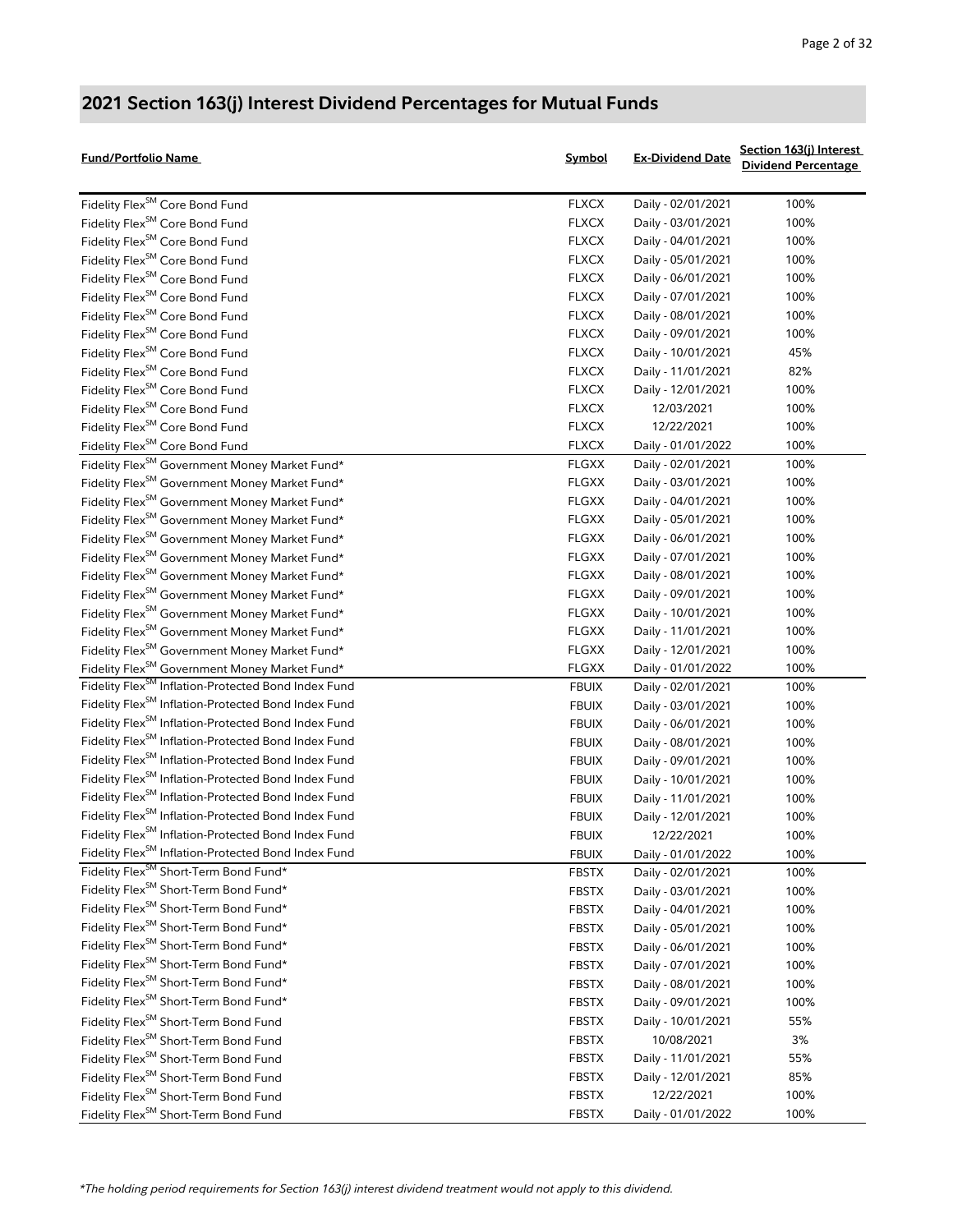| Fund/Portfolio Name                                            | Symbol       | <b>Ex-Dividend Date</b> | Section 163(j) Interest<br><b>Dividend Percentage</b> |
|----------------------------------------------------------------|--------------|-------------------------|-------------------------------------------------------|
| Fidelity Flex <sup>SM</sup> U.S. Bond Index Fund*              | <b>FIBUX</b> | Daily - 02/01/2021      | 100%                                                  |
| Fidelity Flex <sup>SM</sup> U.S. Bond Index Fund*              | <b>FIBUX</b> | Daily - 03/01/2021      | 100%                                                  |
| Fidelity Flex <sup>SM</sup> U.S. Bond Index Fund*              | <b>FIBUX</b> | Daily - 04/01/2021      | 100%                                                  |
| Fidelity Flex <sup>SM</sup> U.S. Bond Index Fund*              | <b>FIBUX</b> | Daily - 05/01/2021      | 100%                                                  |
| Fidelity Flex <sup>SM</sup> U.S. Bond Index Fund*              | <b>FIBUX</b> | Daily - 06/01/2021      | 100%                                                  |
| Fidelity Flex <sup>SM</sup> U.S. Bond Index Fund*              | <b>FIBUX</b> | Daily - 07/01/2021      | 100%                                                  |
| Fidelity Flex <sup>SM</sup> U.S. Bond Index Fund*              | <b>FIBUX</b> | Daily - 08/01/2021      | 100%                                                  |
| Fidelity Flex <sup>SM</sup> U.S. Bond Index Fund*              | <b>FIBUX</b> | Daily - 09/01/2021      | 100%                                                  |
| Fidelity Flex <sup>SM</sup> U.S. Bond Index Fund*              | <b>FIBUX</b> | Daily - 10/01/2021      | 72%                                                   |
| Fidelity Flex <sup>SM</sup> U.S. Bond Index Fund*              | <b>FIBUX</b> | Daily - 11/01/2021      | 100%                                                  |
| Fidelity Flex <sup>SM</sup> U.S. Bond Index Fund*              | <b>FIBUX</b> | Daily - 12/01/2021      | 100%                                                  |
| Fidelity Flex <sup>SM</sup> U.S. Bond Index Fund*              | <b>FIBUX</b> | Daily - 01/01/2022      | 100%                                                  |
| Fidelity® Capital & Income Fund*                               | <b>FAGIX</b> | Daily - 02/01/2021      | 94%                                                   |
| Fidelity® Capital & Income Fund*                               | <b>FAGIX</b> | Daily - 03/01/2021      | 94%                                                   |
| Fidelity® Capital & Income Fund*                               | <b>FAGIX</b> | Daily - 04/01/2021      | 94%                                                   |
| Fidelity® Capital & Income Fund*                               | <b>FAGIX</b> | Daily - 05/01/2021      | 94%                                                   |
| Fidelity® Capital & Income Fund*                               | <b>FAGIX</b> | Daily - 07/01/2021      | 73%                                                   |
| Fidelity® Capital & Income Fund*                               | <b>FAGIX</b> | Daily - 08/01/2021      | 100%                                                  |
| Fidelity® Capital & Income Fund*                               | <b>FAGIX</b> | Daily - 09/01/2021      | 100%                                                  |
| Fidelity® Capital & Income Fund*                               | <b>FAGIX</b> | Daily - 10/01/2021      | 100%                                                  |
| Fidelity® Capital & Income Fund*                               | <b>FAGIX</b> | Daily - 11/01/2021      | 100%                                                  |
| Fidelity® Capital & Income Fund*                               | <b>FAGIX</b> | Daily - 12/01/2021      | 100%                                                  |
| Fidelity® Capital & Income Fund*                               | <b>FAGIX</b> | 12/22/2021              | 62%                                                   |
| Fidelity® Capital & Income Fund*                               | <b>FAGIX</b> | Daily - 01/01/2022      | 100%                                                  |
| Fidelity® Conservative Income Bond Fund - Institutional Class* | <b>FCNVX</b> | Daily - 02/01/2021      | 100%                                                  |
| Fidelity® Conservative Income Bond Fund - Institutional Class* | <b>FCNVX</b> | Daily - 03/01/2021      | 100%                                                  |
| Fidelity® Conservative Income Bond Fund - Institutional Class* | <b>FCNVX</b> | Daily - 04/01/2021      | 100%                                                  |
| Fidelity® Conservative Income Bond Fund - Institutional Class* | <b>FCNVX</b> | Daily - 05/01/2021      | 100%                                                  |
| Fidelity® Conservative Income Bond Fund - Institutional Class* | <b>FCNVX</b> | Daily - 06/01/2021      | 100%                                                  |
| Fidelity® Conservative Income Bond Fund - Institutional Class* | <b>FCNVX</b> | Daily - 07/01/2021      | 100%                                                  |
| Fidelity® Conservative Income Bond Fund - Institutional Class* | <b>FCNVX</b> | Daily - 08/01/2021      | 100%                                                  |
| Fidelity® Conservative Income Bond Fund - Institutional Class* | <b>FCNVX</b> | Daily - 09/01/2021      | 100%                                                  |
| Fidelity® Conservative Income Bond Fund - Institutional Class* | <b>FCNVX</b> | Daily - 10/01/2021      | 100%                                                  |
| Fidelity® Conservative Income Bond Fund - Institutional Class* | <b>FCNVX</b> | Daily - 11/01/2021      | 100%                                                  |
| Fidelity® Conservative Income Bond Fund - Institutional Class* | <b>FCNVX</b> | Daily - 12/01/2021      | 100%                                                  |
| Fidelity® Conservative Income Bond Fund - Institutional Class* | <b>FCNVX</b> | Daily - 01/01/2022      | 100%                                                  |
| Fidelity® Conservative Income Bond Fund*                       | <b>FCONX</b> | Daily - 02/01/2021      | 100%                                                  |
| Fidelity® Conservative Income Bond Fund*                       | <b>FCONX</b> | Daily - 03/01/2021      | 100%                                                  |
| Fidelity® Conservative Income Bond Fund*                       | <b>FCONX</b> | Daily - 04/01/2021      | 100%                                                  |
| Fidelity® Conservative Income Bond Fund*                       | <b>FCONX</b> | Daily - 05/01/2021      | 100%                                                  |
| Fidelity® Conservative Income Bond Fund*                       | <b>FCONX</b> | Daily - 06/01/2021      | 100%                                                  |
| Fidelity® Conservative Income Bond Fund*                       | <b>FCONX</b> | Daily - 07/01/2021      | 100%                                                  |
| Fidelity® Conservative Income Bond Fund*                       | <b>FCONX</b> | Daily - 08/01/2021      | 100%                                                  |
| Fidelity® Conservative Income Bond Fund*                       | <b>FCONX</b> | Daily - 09/01/2021      | 100%                                                  |
| Fidelity® Conservative Income Bond Fund*                       | <b>FCONX</b> | Daily - 10/01/2021      | 100%                                                  |
| Fidelity® Conservative Income Bond Fund*                       | <b>FCONX</b> | Daily - 11/01/2021      | 100%                                                  |
| Fidelity® Conservative Income Bond Fund*                       | <b>FCONX</b> | Daily - 12/01/2021      | 100%                                                  |
| Fidelity® Conservative Income Bond Fund*                       | <b>FCONX</b> | Daily - 01/01/2022      | 100%                                                  |
| Fidelity® Convertible Securities Fund                          | <b>FCVSX</b> | 12/28/2021              | 5%                                                    |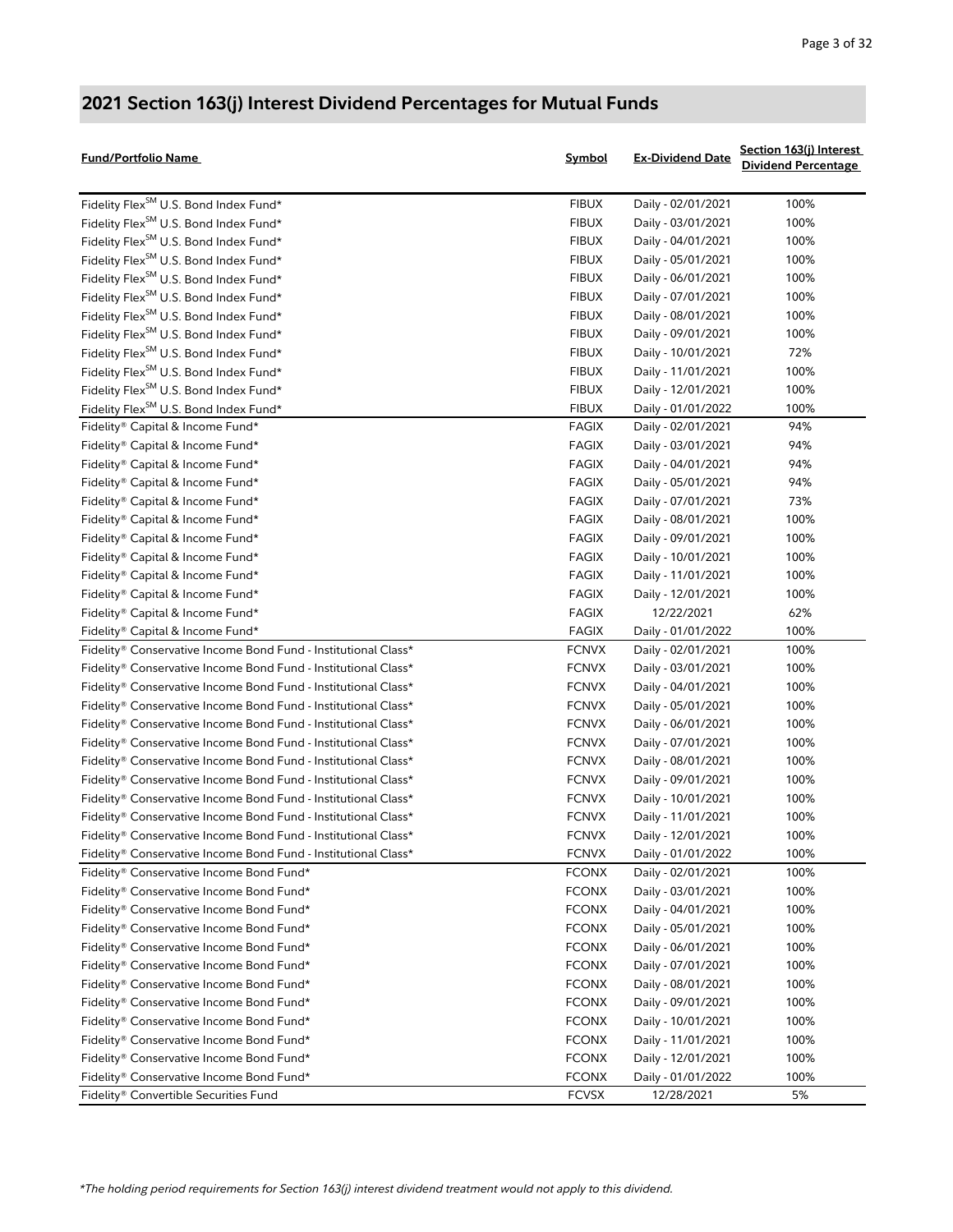| <b>Fund/Portfolio Name</b>                                  | <b>Symbol</b> | <b>Ex-Dividend Date</b> | Section 163(j) Interest<br><b>Dividend Percentage</b> |
|-------------------------------------------------------------|---------------|-------------------------|-------------------------------------------------------|
| Fidelity® Corporate Bond Fund*                              | <b>FCBFX</b>  | Daily - 02/01/2021      | 100%                                                  |
| Fidelity® Corporate Bond Fund*                              | <b>FCBFX</b>  | Daily - 03/01/2021      | 100%                                                  |
| Fidelity® Corporate Bond Fund*                              | <b>FCBFX</b>  | Daily - 04/01/2021      | 100%                                                  |
| Fidelity® Corporate Bond Fund*                              | <b>FCBFX</b>  | Daily - 05/01/2021      | 100%                                                  |
| Fidelity® Corporate Bond Fund*                              | <b>FCBFX</b>  | Daily - 06/01/2021      | 100%                                                  |
| Fidelity® Corporate Bond Fund*                              | <b>FCBFX</b>  | Daily - 07/01/2021      | 100%                                                  |
| Fidelity® Corporate Bond Fund*                              | <b>FCBFX</b>  | Daily - 08/01/2021      | 100%                                                  |
| Fidelity® Corporate Bond Fund*                              | <b>FCBFX</b>  | Daily - 09/01/2021      | 100%                                                  |
| Fidelity® Corporate Bond Fund*                              | <b>FCBFX</b>  | Daily - 10/01/2021      | 79%                                                   |
| Fidelity® Corporate Bond Fund*                              | <b>FCBFX</b>  | Daily - 11/01/2021      | 98%                                                   |
| Fidelity® Corporate Bond Fund*                              | <b>FCBFX</b>  | Daily - 12/01/2021      | 100%                                                  |
| Fidelity® Corporate Bond Fund*                              | <b>FCBFX</b>  | 12/03/2021              | 100%                                                  |
| Fidelity® Corporate Bond Fund*                              | <b>FCBFX</b>  | 12/22/2021              | 100%                                                  |
| Fidelity® Corporate Bond Fund*                              | <b>FCBFX</b>  | Daily - 01/01/2022      | 100%                                                  |
| Fidelity® Education Income Fund*                            | <b>FEDUX</b>  | Daily - 02/01/2021      | 83%                                                   |
| Fidelity® Education Income Fund*                            | <b>FEDUX</b>  | Daily - 03/01/2021      | 83%                                                   |
| Fidelity® Education Income Fund*                            | FEDUX         | Daily - 04/01/2021      | 83%                                                   |
| Fidelity® Education Income Fund*                            | FEDUX         | Daily - 05/01/2021      | 83%                                                   |
| Fidelity® Education Income Fund*                            | FEDUX         | Daily - 06/01/2021      | 83%                                                   |
| Fidelity® Education Income Fund*                            | FEDUX         | Daily - 07/01/2021      | 83%                                                   |
| Fidelity® Education Income Fund*                            | FEDUX         | Daily - 08/01/2021      | 83%                                                   |
| Fidelity® Education Income Fund*                            | FEDUX         | Daily - 09/01/2021      | 83%                                                   |
| Fidelity® Emerging Markets Debt Central Fund*               | FEMAF         | Daily - 02/01/2021      | 98%                                                   |
| Fidelity® Emerging Markets Debt Central Fund*               | <b>FEMAF</b>  | Daily - 03/01/2021      | 98%                                                   |
| Fidelity® Emerging Markets Debt Central Fund*               | <b>FEMAF</b>  | Daily - 04/01/2021      | 98%                                                   |
| Fidelity® Emerging Markets Debt Central Fund*               | <b>FEMAF</b>  | Daily - 05/01/2021      | 98%                                                   |
| Fidelity® Emerging Markets Debt Central Fund*               | <b>FEMAF</b>  | Daily - 06/01/2021      | 98%                                                   |
| Fidelity® Emerging Markets Debt Central Fund*               | <b>FEMAF</b>  | Daily - 07/01/2021      | 98%                                                   |
| Fidelity® Emerging Markets Debt Central Fund*               | FEMAF         | Daily - 08/01/2021      | 98%                                                   |
| Fidelity® Emerging Markets Debt Central Fund*               | FEMAF         | Daily - 09/01/2021      | 98%                                                   |
| Fidelity® Emerging Markets Debt Central Fund*               | FEMAF         | Daily - 10/01/2021      | 98%                                                   |
| Fidelity® Emerging Markets Debt Central Fund*               | FEMAF         | Daily - 11/01/2021      | 98%                                                   |
| Fidelity® Emerging Markets Debt Central Fund*               | <b>FEMAF</b>  | Daily - 12/01/2021      | 98%                                                   |
| Fidelity® Emerging Markets Debt Central Fund*               | <b>FEMAF</b>  | Daily - 01/01/2022      | 98%                                                   |
| Fidelity® Emerging Markets Debt Local Currency Central Fund | QEMDQ         | 12/10/2021              | 100%                                                  |
| Fidelity® Environmental Bond Fund*                          | FFEBX         | Daily - 07/01/2021      | 76%                                                   |
| Fidelity® Environmental Bond Fund*                          | FFEBX         | Daily - 08/01/2021      | 76%                                                   |
| Fidelity® Environmental Bond Fund*                          | FFEBX         | Daily - 09/01/2021      | 76%                                                   |
| Fidelity® Environmental Bond Fund*                          | <b>FFEBX</b>  | Daily - 11/01/2021      | 89%                                                   |
| Fidelity® Environmental Bond Fund*                          | <b>FFEBX</b>  | Daily - 12/01/2021      | 94%                                                   |
| Fidelity® Environmental Bond Fund*                          | <b>FFEBX</b>  | Daily - 01/01/2022      | 94%                                                   |
| Fidelity® Equity-Income Fund                                | <b>FEQIX</b>  | 04/05/2021              | 3%                                                    |
| Fidelity® Equity-Income Fund - Class K                      | <b>FEIKX</b>  | 04/05/2021              | 2%                                                    |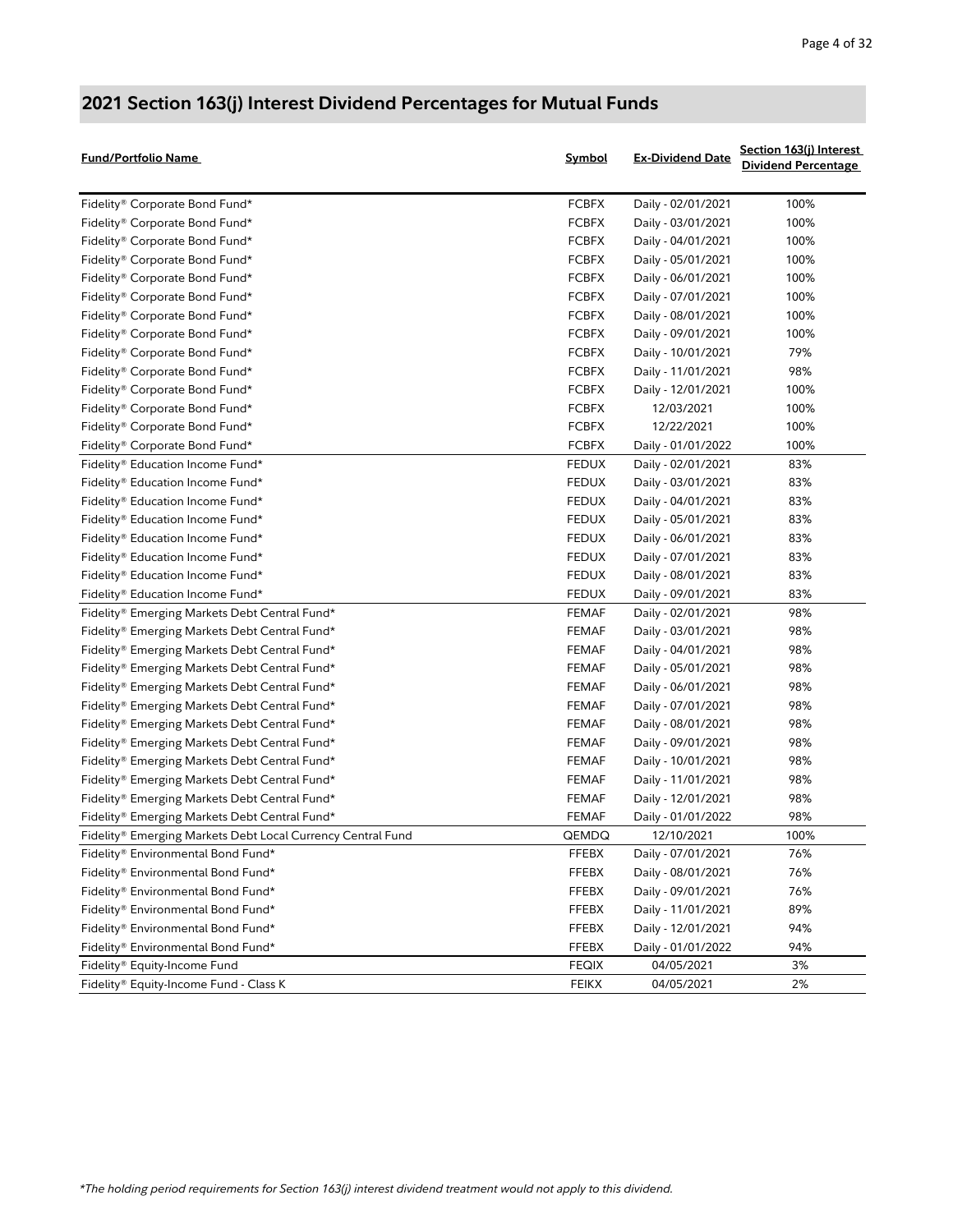| <b>Fund/Portfolio Name</b>                | <b>Symbol</b> | <b>Ex-Dividend Date</b> | Section 163(j) Interest<br><b>Dividend Percentage</b> |
|-------------------------------------------|---------------|-------------------------|-------------------------------------------------------|
| Fidelity® Floating Rate Central Fund*     | QFRCQ         | Daily - 02/01/2021      | 100%                                                  |
| Fidelity® Floating Rate Central Fund*     | QFRCQ         | Daily - 03/01/2021      | 100%                                                  |
| Fidelity® Floating Rate Central Fund*     | QFRCQ         | Daily - 04/01/2021      | 100%                                                  |
| Fidelity® Floating Rate Central Fund*     | QFRCQ         | Daily - 05/01/2021      | 100%                                                  |
| Fidelity® Floating Rate Central Fund*     | QFRCQ         | Daily - 06/01/2021      | 100%                                                  |
| Fidelity® Floating Rate Central Fund*     | QFRCQ         | Daily - 07/01/2021      | 100%                                                  |
| Fidelity® Floating Rate Central Fund*     | QFRCQ         | Daily - 08/01/2021      | 100%                                                  |
| Fidelity® Floating Rate Central Fund*     | QFRCQ         | Daily - 09/01/2021      | 100%                                                  |
| Fidelity® Floating Rate Central Fund*     | QFRCQ         | Daily - 10/01/2021      | 100%                                                  |
| Fidelity® Floating Rate Central Fund*     | QFRCQ         | Daily - 11/01/2021      | 77%                                                   |
| Fidelity® Floating Rate Central Fund*     | QFRCQ         | Daily - 12/01/2021      | 100%                                                  |
| Fidelity® Floating Rate Central Fund*     | QFRCQ         | 12/15/2021              | 100%                                                  |
| Fidelity® Floating Rate Central Fund*     | QFRCQ         | Daily - 01/01/2022      | 100%                                                  |
| Fidelity® Floating Rate High Income Fund* | <b>FFRHX</b>  | Daily - 02/01/2021      | 100%                                                  |
| Fidelity® Floating Rate High Income Fund* | <b>FFRHX</b>  | Daily - 03/01/2021      | 100%                                                  |
| Fidelity® Floating Rate High Income Fund* | <b>FFRHX</b>  | Daily - 04/01/2021      | 100%                                                  |
| Fidelity® Floating Rate High Income Fund* | <b>FFRHX</b>  | Daily - 05/01/2021      | 100%                                                  |
| Fidelity® Floating Rate High Income Fund* | <b>FFRHX</b>  | Daily - 06/01/2021      | 100%                                                  |
| Fidelity® Floating Rate High Income Fund* | <b>FFRHX</b>  | Daily - 07/01/2021      | 100%                                                  |
| Fidelity® Floating Rate High Income Fund* | <b>FFRHX</b>  | Daily - 08/01/2021      | 100%                                                  |
| Fidelity® Floating Rate High Income Fund* | <b>FFRHX</b>  | Daily - 09/01/2021      | 100%                                                  |
| Fidelity® Floating Rate High Income Fund* | <b>FFRHX</b>  | Daily - 10/01/2021      | 100%                                                  |
| Fidelity® Floating Rate High Income Fund* | <b>FFRHX</b>  | Daily - 11/01/2021      | 100%                                                  |
| Fidelity® Floating Rate High Income Fund* | <b>FFRHX</b>  | Daily - 12/01/2021      | 61%                                                   |
| Fidelity® Floating Rate High Income Fund* | <b>FFRHX</b>  | 12/22/2021              | 6%                                                    |
| Fidelity® Floating Rate High Income Fund* | <b>FFRHX</b>  | Daily - 01/01/2022      | 100%                                                  |
| Fidelity® Focused High Income Fund*       | <b>FHIFX</b>  | Daily - 02/01/2021      | 100%                                                  |
| Fidelity® Focused High Income Fund*       | <b>FHIFX</b>  | Daily - 03/01/2021      | 100%                                                  |
| Fidelity® Focused High Income Fund*       | <b>FHIFX</b>  | Daily - 04/01/2021      | 100%                                                  |
| Fidelity® Focused High Income Fund*       | <b>FHIFX</b>  | Daily - 05/01/2021      | 100%                                                  |
| Fidelity® Focused High Income Fund*       | <b>FHIFX</b>  | Daily - 06/01/2021      | 28%                                                   |
| Fidelity® Focused High Income Fund*       | <b>FHIFX</b>  | Daily - 07/01/2021      | 71%                                                   |
| Fidelity® Focused High Income Fund*       | <b>FHIFX</b>  | Daily - 08/01/2021      | 100%                                                  |
| Fidelity® Focused High Income Fund*       | <b>FHIFX</b>  | Daily - 09/01/2021      | 100%                                                  |
| Fidelity® Focused High Income Fund*       | <b>FHIFX</b>  | Daily - 10/01/2021      | 100%                                                  |
| Fidelity® Focused High Income Fund*       | <b>FHIFX</b>  | Daily - 11/01/2021      | 100%                                                  |
| Fidelity® Focused High Income Fund*       | <b>FHIFX</b>  | Daily - 12/01/2021      | 100%                                                  |
| Fidelity® Focused High Income Fund*       | <b>FHIFX</b>  | 12/22/2021              | 100%                                                  |
| Fidelity® Focused High Income Fund*       | <b>FHIFX</b>  | Daily - 01/01/2022      | 100%                                                  |
| Fidelity® Global Credit Fund              | <b>FGBFX</b>  | 04/05/2021              | 55%                                                   |
| Fidelity® Global Credit Fund              | <b>FGBFX</b>  | 07/02/2021              | 55%                                                   |
| Fidelity® Global Credit Fund              | <b>FGBFX</b>  | 10/01/2021              | 55%                                                   |
| Fidelity® Global Credit Fund              | <b>FGBFX</b>  | 12/28/2021              | 55%                                                   |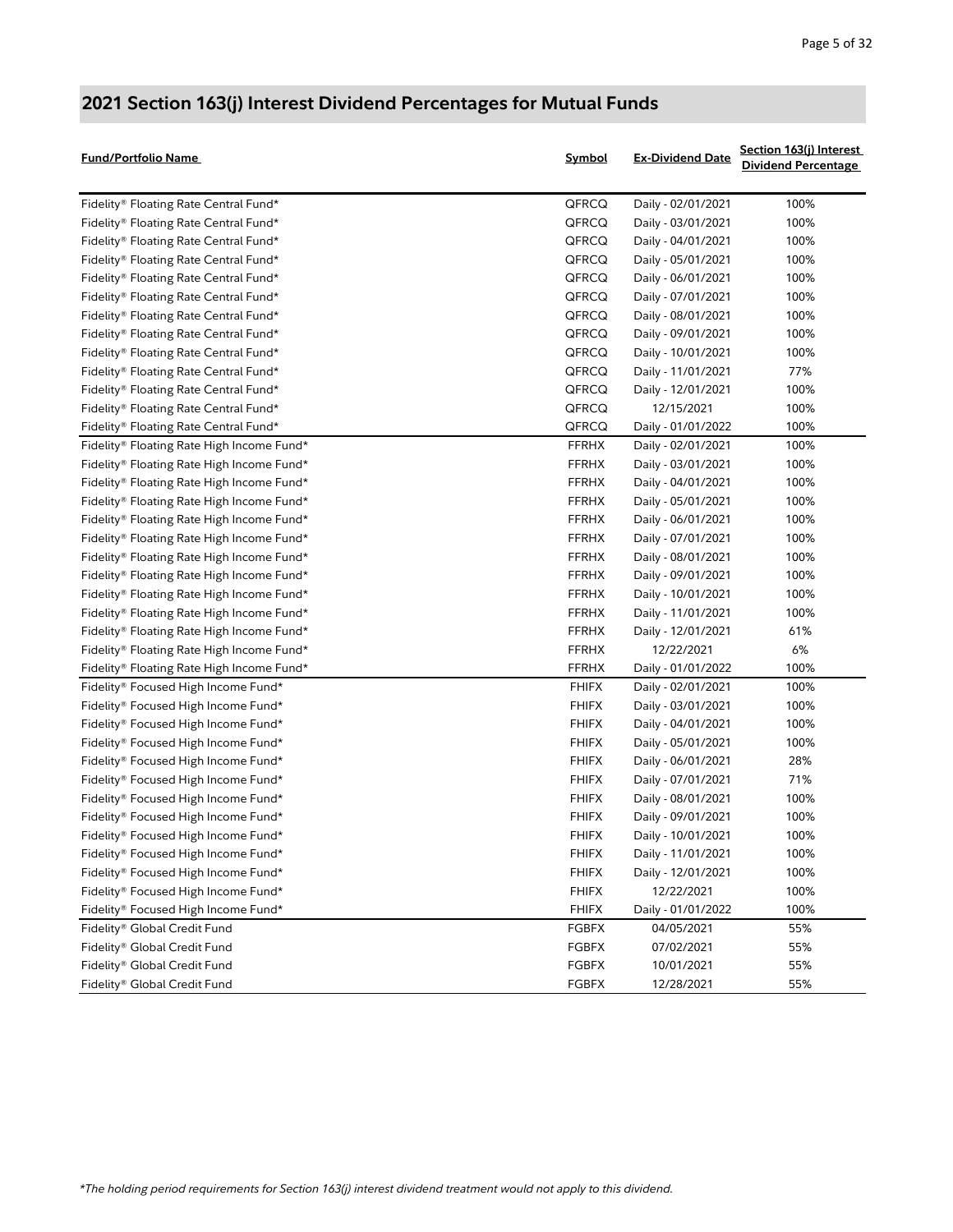| <b>Fund/Portfolio Name</b>                    | Symbol       | <b>Ex-Dividend Date</b> | Section 163(j) Interest<br><b>Dividend Percentage</b> |
|-----------------------------------------------|--------------|-------------------------|-------------------------------------------------------|
| Fidelity® Global High Income Fund*            | <b>FGHNX</b> | Daily - 02/01/2021      | 94%                                                   |
| Fidelity® Global High Income Fund*            | <b>FGHNX</b> | Daily - 03/01/2021      | 94%                                                   |
| Fidelity® Global High Income Fund*            | <b>FGHNX</b> | Daily - 04/01/2021      | 94%                                                   |
| Fidelity® Global High Income Fund*            | <b>FGHNX</b> | Daily - 05/01/2021      | 94%                                                   |
| Fidelity® Global High Income Fund*            | <b>FGHNX</b> | Daily - 07/01/2021      | 70%                                                   |
| Fidelity® Global High Income Fund*            | <b>FGHNX</b> | Daily - 08/01/2021      | 100%                                                  |
| Fidelity® Global High Income Fund*            | <b>FGHNX</b> | Daily - 09/01/2021      | 100%                                                  |
| Fidelity® Global High Income Fund*            | <b>FGHNX</b> | Daily - 10/01/2021      | 100%                                                  |
| Fidelity® Global High Income Fund*            | <b>FGHNX</b> | Daily - 11/01/2021      | 100%                                                  |
| Fidelity® Global High Income Fund*            | <b>FGHNX</b> | Daily - 12/01/2021      | 100%                                                  |
| Fidelity® Global High Income Fund*            | <b>FGHNX</b> | 12/22/2021              | 84%                                                   |
| Fidelity® Global High Income Fund*            | <b>FGHNX</b> | Daily - 01/01/2022      | 100%                                                  |
| Fidelity® GNMA Fund*                          | <b>FGMNX</b> | Daily - 02/01/2021      | 100%                                                  |
| Fidelity® GNMA Fund*                          | <b>FGMNX</b> | Daily - 03/01/2021      | 100%                                                  |
| Fidelity® GNMA Fund*                          | <b>FGMNX</b> | Daily - 04/01/2021      | 100%                                                  |
| Fidelity® GNMA Fund*                          | <b>FGMNX</b> | Daily - 05/01/2021      | 100%                                                  |
| Fidelity® GNMA Fund*                          | <b>FGMNX</b> | Daily - 06/01/2021      | 100%                                                  |
| Fidelity® GNMA Fund*                          | <b>FGMNX</b> | Daily - 07/01/2021      | 100%                                                  |
| Fidelity® GNMA Fund*                          | <b>FGMNX</b> | Daily - 08/01/2021      | 100%                                                  |
| Fidelity® GNMA Fund*                          | <b>FGMNX</b> | Daily - 09/01/2021      | 99%                                                   |
| Fidelity® GNMA Fund*                          | <b>FGMNX</b> | 09/10/2021              | 10%                                                   |
| Fidelity® GNMA Fund*                          | <b>FGMNX</b> | Daily - 10/01/2021      | 99%                                                   |
| Fidelity® GNMA Fund*                          | <b>FGMNX</b> | Daily - 11/01/2021      | 99%                                                   |
| Fidelity® GNMA Fund*                          | <b>FGMNX</b> | Daily - 12/01/2021      | 99%                                                   |
| Fidelity® GNMA Fund*                          | <b>FGMNX</b> | Daily - 01/01/2022      | 99%                                                   |
| Fidelity® Government Cash Reserves*           | <b>FDRXX</b> | Daily - 03/01/2021      | 65%                                                   |
| Fidelity® Government Cash Reserves*           | <b>FDRXX</b> | Daily - 04/01/2021      | 100%                                                  |
| Fidelity® Government Cash Reserves*           | <b>FDRXX</b> | Daily - 05/01/2021      | 100%                                                  |
| Fidelity® Government Cash Reserves*           | <b>FDRXX</b> | Daily - 06/01/2021      | 100%                                                  |
| Fidelity® Government Cash Reserves*           | <b>FDRXX</b> | Daily - 07/01/2021      | 100%                                                  |
| Fidelity® Government Cash Reserves*           | <b>FDRXX</b> | Daily - 08/01/2021      | 100%                                                  |
| Fidelity® Government Cash Reserves*           | <b>FDRXX</b> | Daily - 09/01/2021      | 100%                                                  |
| Fidelity® Government Cash Reserves*           | <b>FDRXX</b> | Daily - 10/01/2021      | 100%                                                  |
| Fidelity® Government Cash Reserves*           | <b>FDRXX</b> | Daily - 11/01/2021      | 100%                                                  |
| Fidelity® Government Cash Reserves*           | <b>FDRXX</b> | Daily - 12/01/2021      | 100%                                                  |
| Fidelity® Government Cash Reserves*           | <b>FDRXX</b> | Daily - 01/01/2022      | 100%                                                  |
| Fidelity® Government Income Fund*             | <b>FGOVX</b> | Daily - 02/01/2021      | 95%                                                   |
| Fidelity® Government Income Fund*             | <b>FGOVX</b> | Daily - 03/01/2021      | 95%                                                   |
| Fidelity® Government Income Fund*             | <b>FGOVX</b> | Daily - 04/01/2021      | 95%                                                   |
| Fidelity® Government Income Fund*             | <b>FGOVX</b> | Daily - 05/01/2021      | 95%                                                   |
| Fidelity® Government Income Fund*             | <b>FGOVX</b> | Daily - 06/01/2021      | 95%                                                   |
| Fidelity® Government Income Fund*             | <b>FGOVX</b> | Daily - 07/01/2021      | 95%                                                   |
| Fidelity® Government Income Fund*             | <b>FGOVX</b> | Daily - 08/01/2021      | 95%                                                   |
| Fidelity <sup>®</sup> Government Income Fund* | <b>FGOVX</b> | Daily - 09/01/2021      | 95%                                                   |
| Fidelity® Government Income Fund*             | <b>FGOVX</b> | Daily - 11/01/2021      | 76%                                                   |
| Fidelity® Government Income Fund*             | <b>FGOVX</b> | Daily - 12/01/2021      | 100%                                                  |
| Fidelity® Government Income Fund*             | <b>FGOVX</b> | 12/22/2021              | 90%                                                   |
| Fidelity® Government Income Fund*             | <b>FGOVX</b> | Daily - 01/01/2022      | 100%                                                  |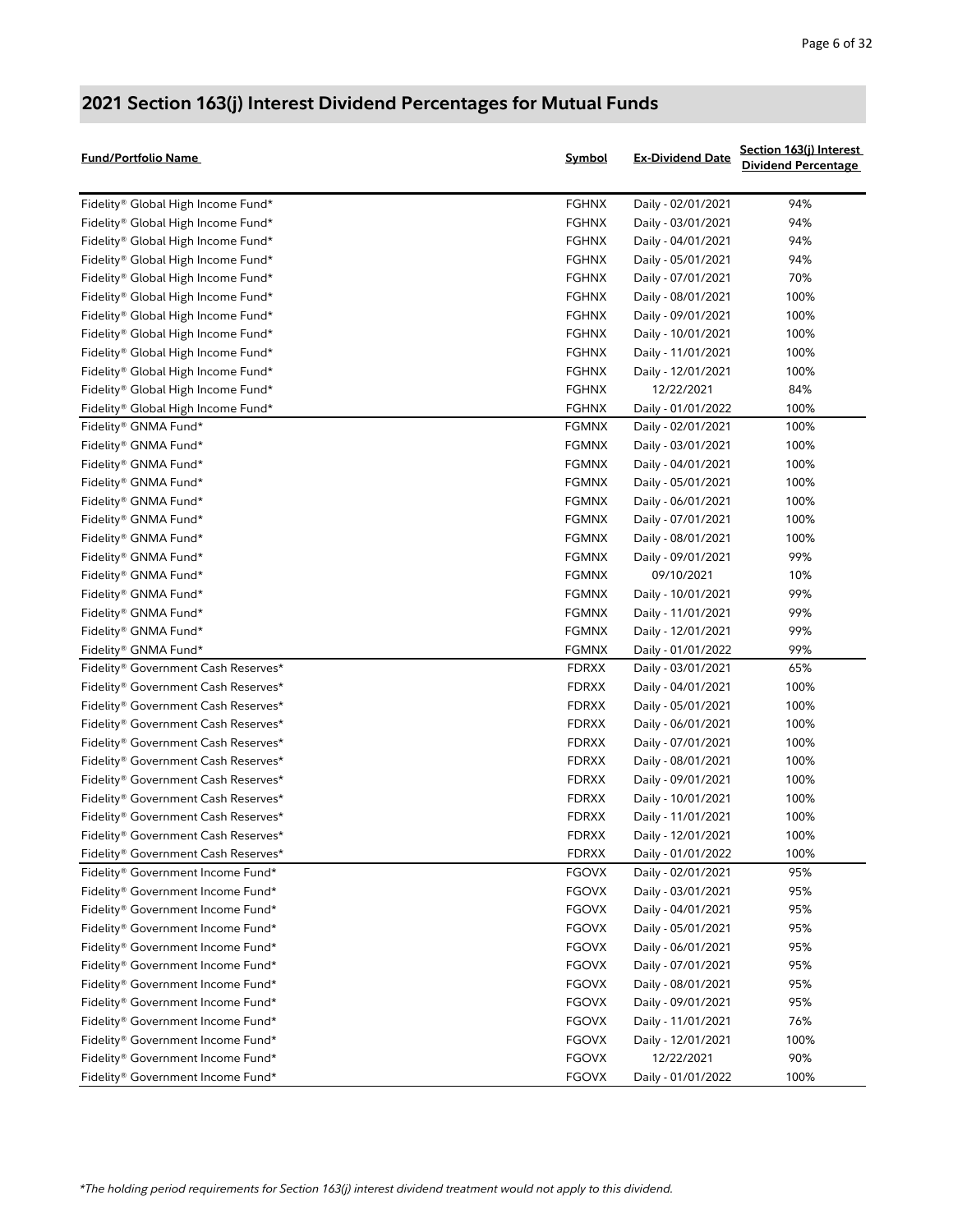| Fund/Portfolio Name                                                                                                        | Symbol         | <b>Ex-Dividend Date</b>                  | Section 163(j) Interest<br><b>Dividend Percentage</b> |
|----------------------------------------------------------------------------------------------------------------------------|----------------|------------------------------------------|-------------------------------------------------------|
| Fidelity® Government Money Market Fund - Advisor Cl M*                                                                     | <b>FZGXX</b>   | Daily - 02/01/2021                       | 100%                                                  |
| Fidelity® Government Money Market Fund - Advisor Cl M*                                                                     | <b>FZGXX</b>   | Daily - 03/01/2021                       | 100%                                                  |
| Fidelity® Government Money Market Fund - Advisor Cl M*                                                                     | FZGXX          | Daily - 04/01/2021                       | 100%                                                  |
| Fidelity® Government Money Market Fund - Advisor Cl M*                                                                     | FZGXX          | Daily - 05/01/2021                       | 100%                                                  |
| Fidelity® Government Money Market Fund - Advisor Cl M*                                                                     | FZGXX          | Daily - 06/01/2021                       | 100%                                                  |
| Fidelity® Government Money Market Fund - Advisor Cl M*                                                                     | FZGXX          | Daily - 07/01/2021                       | 100%                                                  |
| Fidelity® Government Money Market Fund - Advisor Cl M*                                                                     | FZGXX          | Daily - 08/01/2021                       | 100%                                                  |
| Fidelity® Government Money Market Fund - Advisor Cl M*                                                                     | FZGXX          | Daily - 09/01/2021                       | 100%                                                  |
| Fidelity® Government Money Market Fund - Advisor Cl M*                                                                     | FZGXX          | Daily - 10/01/2021                       | 100%                                                  |
| Fidelity® Government Money Market Fund - Advisor Cl M*                                                                     | FZGXX          | Daily - 11/01/2021                       | 100%                                                  |
| Fidelity® Government Money Market Fund - Advisor Cl M*                                                                     | <b>FZGXX</b>   | Daily - 12/01/2021                       | 100%                                                  |
| Fidelity® Government Money Market Fund - Advisor Cl M*                                                                     | <b>FZGXX</b>   | Daily - 01/01/2022                       | 100%                                                  |
| Fidelity® Government Money Market Fund - Capital Reserves Class*                                                           | <b>FZAXX</b>   | Daily - 02/01/2021                       | 100%                                                  |
| Fidelity® Government Money Market Fund - Capital Reserves Class*                                                           | <b>FZAXX</b>   | Daily - 03/01/2021                       | 100%                                                  |
| Fidelity® Government Money Market Fund - Capital Reserves Class*                                                           | <b>FZAXX</b>   | Daily - 04/01/2021                       | 100%                                                  |
| Fidelity® Government Money Market Fund - Capital Reserves Class*                                                           | <b>FZAXX</b>   | Daily - 05/01/2021                       | 100%                                                  |
| Fidelity® Government Money Market Fund - Capital Reserves Class*                                                           | <b>FZAXX</b>   | Daily - 06/01/2021                       | 100%                                                  |
| Fidelity® Government Money Market Fund - Capital Reserves Class*                                                           | <b>FZAXX</b>   | Daily - 07/01/2021                       | 100%                                                  |
| Fidelity® Government Money Market Fund - Capital Reserves Class*                                                           | <b>FZAXX</b>   | Daily - 08/01/2021                       | 100%                                                  |
| Fidelity® Government Money Market Fund - Capital Reserves Class*                                                           | <b>FZAXX</b>   | Daily - 09/01/2021                       | 100%                                                  |
| Fidelity® Government Money Market Fund - Capital Reserves Class*                                                           | <b>FZAXX</b>   | Daily - 10/01/2021                       | 100%                                                  |
| Fidelity® Government Money Market Fund - Capital Reserves Class*                                                           | <b>FZAXX</b>   | Daily - 11/01/2021                       | 100%                                                  |
| Fidelity® Government Money Market Fund - Capital Reserves Class*                                                           | <b>FZAXX</b>   | Daily - 12/01/2021                       | 100%                                                  |
| Fidelity® Government Money Market Fund - Capital Reserves Class*                                                           | <b>FZAXX</b>   | Daily - 01/01/2022                       | 100%                                                  |
| Fidelity® Government Money Market Fund - Class K6*                                                                         | <b>FNBXX</b>   | Daily - 02/01/2021                       | 100%                                                  |
| Fidelity® Government Money Market Fund - Class K6*                                                                         | <b>FNBXX</b>   | Daily - 03/01/2021                       | 100%                                                  |
| Fidelity® Government Money Market Fund - Class K6*                                                                         | <b>FNBXX</b>   | Daily - 04/01/2021                       | 100%                                                  |
| Fidelity® Government Money Market Fund - Class K6*                                                                         | <b>FNBXX</b>   | Daily - 05/01/2021                       | 100%                                                  |
| Fidelity® Government Money Market Fund - Class K6*                                                                         | <b>FNBXX</b>   | Daily - 06/01/2021                       | 100%                                                  |
| Fidelity® Government Money Market Fund - Class K6*                                                                         | <b>FNBXX</b>   | Daily - 07/01/2021                       | 100%                                                  |
| Fidelity® Government Money Market Fund - Class K6*                                                                         | <b>FNBXX</b>   | Daily - 08/01/2021                       | 100%                                                  |
| Fidelity® Government Money Market Fund - Class K6*                                                                         | <b>FNBXX</b>   | Daily - 09/01/2021                       | 100%                                                  |
| Fidelity® Government Money Market Fund - Class K6*                                                                         | <b>FNBXX</b>   | Daily - 10/01/2021                       | 100%                                                  |
| Fidelity® Government Money Market Fund - Class K6*                                                                         | <b>FNBXX</b>   | Daily - 11/01/2021                       | 100%                                                  |
| Fidelity® Government Money Market Fund - Class K6*                                                                         | <b>FNBXX</b>   | Daily - 12/01/2021                       | 100%                                                  |
| Fidelity® Government Money Market Fund - Class K6*                                                                         | <b>FNBXX</b>   | Daily - 01/01/2022                       | 100%                                                  |
| Fidelity® Government Money Market Fund - Class S*                                                                          | <b>FZSXX</b>   | Daily - 01/01/2022                       | 100%                                                  |
| Fidelity® Government Money Market Fund - Daily Money Class*                                                                | <b>FZBXX</b>   | Daily - 02/01/2021                       | 100%                                                  |
| Fidelity® Government Money Market Fund - Daily Money Class*                                                                | <b>FZBXX</b>   | Daily - 03/01/2021                       | 100%                                                  |
| Fidelity® Government Money Market Fund - Daily Money Class*                                                                | <b>FZBXX</b>   | Daily - 04/01/2021                       | 100%                                                  |
| Fidelity® Government Money Market Fund - Daily Money Class*                                                                | <b>FZBXX</b>   | Daily - 05/01/2021                       | 100%                                                  |
| Fidelity® Government Money Market Fund - Daily Money Class*                                                                | FZBXX          | Daily - 06/01/2021                       | 100%                                                  |
|                                                                                                                            |                |                                          |                                                       |
| Fidelity® Government Money Market Fund - Daily Money Class*<br>Fidelity® Government Money Market Fund - Daily Money Class* | FZBXX<br>FZBXX | Daily - 07/01/2021<br>Daily - 08/01/2021 | 100%<br>100%                                          |
|                                                                                                                            |                |                                          |                                                       |
| Fidelity® Government Money Market Fund - Daily Money Class*                                                                | <b>FZBXX</b>   | Daily - 09/01/2021                       | 100%                                                  |
| Fidelity® Government Money Market Fund - Daily Money Class*                                                                | <b>FZBXX</b>   | Daily - 10/01/2021                       | 100%                                                  |
| Fidelity® Government Money Market Fund - Daily Money Class*                                                                | <b>FZBXX</b>   | Daily - 11/01/2021                       | 100%<br>100%                                          |
| Fidelity® Government Money Market Fund - Daily Money Class*                                                                | FZBXX          | Daily - 12/01/2021                       |                                                       |
| Fidelity® Government Money Market Fund - Daily Money Class*                                                                | FZBXX          | Daily - 01/01/2022                       | 100%                                                  |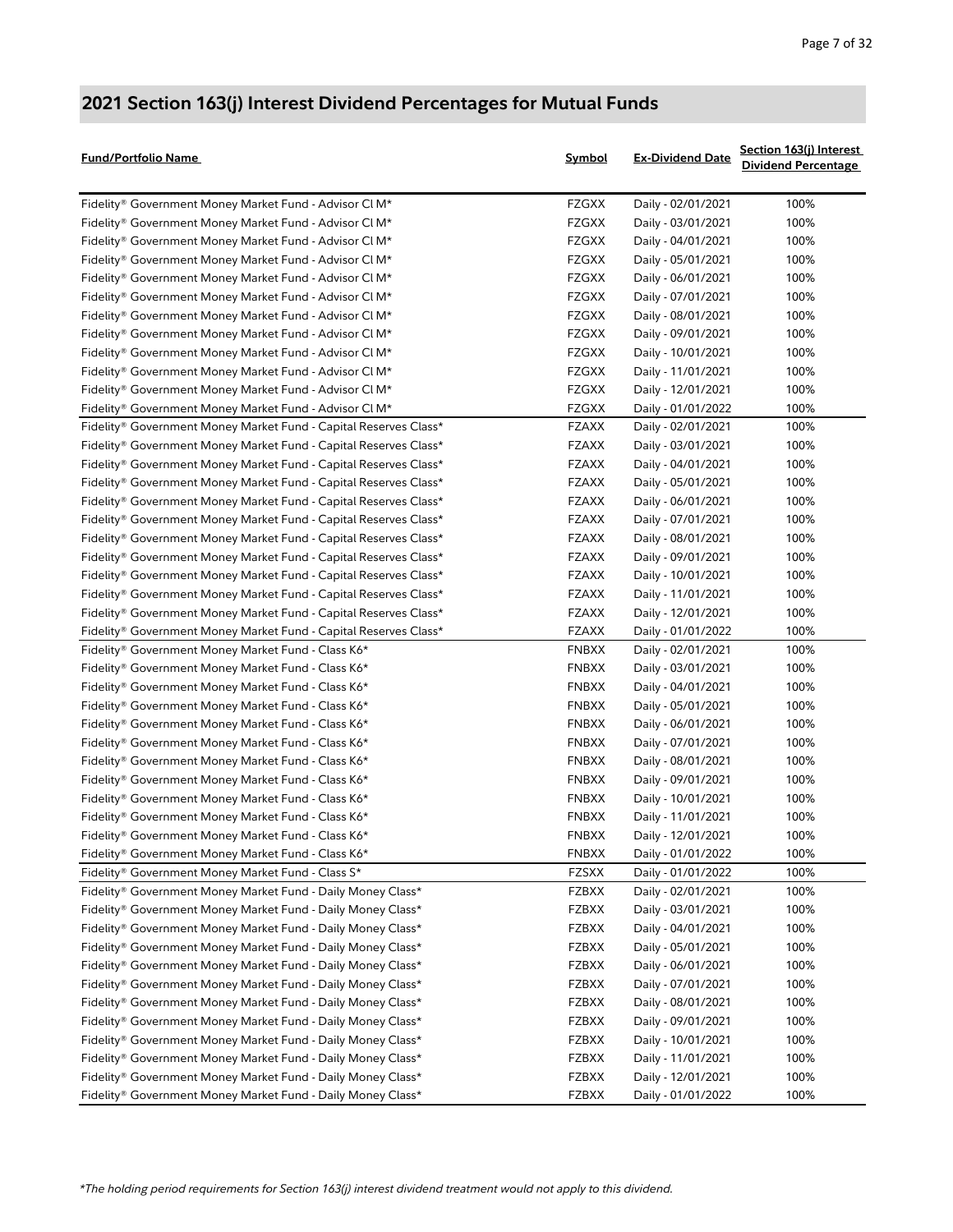| <b>Fund/Portfolio Name</b>                              | <b>Symbol</b> | <b>Ex-Dividend Date</b> | Section 163(j) Interest<br><b>Dividend Percentage</b> |
|---------------------------------------------------------|---------------|-------------------------|-------------------------------------------------------|
| Fidelity® Government Money Market Fund - Premium Class* | <b>FZCXX</b>  | Daily - 02/01/2021      | 100%                                                  |
| Fidelity® Government Money Market Fund - Premium Class* | <b>FZCXX</b>  | Daily - 03/01/2021      | 100%                                                  |
| Fidelity® Government Money Market Fund - Premium Class* | <b>FZCXX</b>  | Daily - 04/01/2021      | 100%                                                  |
| Fidelity® Government Money Market Fund - Premium Class* | <b>FZCXX</b>  | Daily - 05/01/2021      | 100%                                                  |
| Fidelity® Government Money Market Fund - Premium Class* | <b>FZCXX</b>  | Daily - 06/01/2021      | 100%                                                  |
| Fidelity® Government Money Market Fund - Premium Class* | <b>FZCXX</b>  | Daily - 07/01/2021      | 100%                                                  |
| Fidelity® Government Money Market Fund - Premium Class* | <b>FZCXX</b>  | Daily - 08/01/2021      | 100%                                                  |
| Fidelity® Government Money Market Fund - Premium Class* | <b>FZCXX</b>  | Daily - 09/01/2021      | 100%                                                  |
| Fidelity® Government Money Market Fund - Premium Class* | <b>FZCXX</b>  | Daily - 10/01/2021      | 100%                                                  |
| Fidelity® Government Money Market Fund - Premium Class* | <b>FZCXX</b>  | Daily - 11/01/2021      | 100%                                                  |
| Fidelity® Government Money Market Fund - Premium Class* | <b>FZCXX</b>  | Daily - 12/01/2021      | 100%                                                  |
| Fidelity® Government Money Market Fund - Premium Class* | <b>FZCXX</b>  | Daily - 01/01/2022      | 100%                                                  |
| Fidelity® Government Money Market Fund*                 | <b>SPAXX</b>  | Daily - 02/01/2021      | 100%                                                  |
| Fidelity® Government Money Market Fund*                 | <b>SPAXX</b>  | Daily - 03/01/2021      | 100%                                                  |
| Fidelity® Government Money Market Fund*                 | SPAXX         | Daily - 04/01/2021      | 100%                                                  |
| Fidelity® Government Money Market Fund*                 | <b>SPAXX</b>  | Daily - 05/01/2021      | 100%                                                  |
| Fidelity® Government Money Market Fund*                 | <b>SPAXX</b>  | Daily - 06/01/2021      | 100%                                                  |
| Fidelity® Government Money Market Fund*                 | <b>SPAXX</b>  | Daily - 07/01/2021      | 100%                                                  |
| Fidelity® Government Money Market Fund*                 | <b>SPAXX</b>  | Daily - 08/01/2021      | 100%                                                  |
| Fidelity® Government Money Market Fund*                 | <b>SPAXX</b>  | Daily - 09/01/2021      | 100%                                                  |
| Fidelity® Government Money Market Fund*                 | <b>SPAXX</b>  | Daily - 10/01/2021      | 100%                                                  |
| Fidelity® Government Money Market Fund*                 | <b>SPAXX</b>  | Daily - 11/01/2021      | 100%                                                  |
| Fidelity® Government Money Market Fund*                 | <b>SPAXX</b>  | Daily - 12/01/2021      | 100%                                                  |
| Fidelity® Government Money Market Fund*                 | <b>SPAXX</b>  | Daily - 01/01/2022      | 100%                                                  |
| Fidelity® Health Savings Fund                           | <b>FHLSX</b>  | 02/05/2021              | 84%                                                   |
| Fidelity® Health Savings Fund                           | <b>FHLSX</b>  | 03/05/2021              | 84%                                                   |
| Fidelity® Health Savings Fund                           | <b>FHLSX</b>  | 04/05/2021              | 85%                                                   |
| Fidelity® Health Savings Fund                           | <b>FHLSX</b>  | 05/07/2021              | 85%                                                   |
| Fidelity® Health Savings Fund                           | <b>FHLSX</b>  | 06/04/2021              | 86%                                                   |
| Fidelity® Health Savings Fund                           | <b>FHLSX</b>  | 07/02/2021              | 86%                                                   |
| Fidelity® Health Savings Fund                           | <b>FHLSX</b>  | 08/06/2021              | 85%                                                   |
| Fidelity® Health Savings Fund                           | <b>FHLSX</b>  | 09/03/2021              | 84%                                                   |
| Fidelity® Health Savings Fund                           | <b>FHLSX</b>  | 11/05/2021              | 96%                                                   |
| Fidelity® Health Savings Fund                           | <b>FHLSX</b>  | 12/30/2021              | 77%                                                   |
| Fidelity® Health Savings Fund - Class K                 | <b>FHLKX</b>  | 02/05/2021              | 88%                                                   |
| Fidelity® Health Savings Fund - Class K                 | <b>FHLKX</b>  | 03/05/2021              | 88%                                                   |
| Fidelity® Health Savings Fund - Class K                 | <b>FHLKX</b>  | 04/05/2021              | 87%                                                   |
| Fidelity® Health Savings Fund - Class K                 | <b>FHLKX</b>  | 05/07/2021              | 87%                                                   |
| Fidelity® Health Savings Fund - Class K                 | <b>FHLKX</b>  | 06/04/2021              | 86%                                                   |
| Fidelity® Health Savings Fund - Class K                 | <b>FHLKX</b>  | 07/02/2021              | 86%                                                   |
| Fidelity® Health Savings Fund - Class K                 | <b>FHLKX</b>  | 08/06/2021              | 87%                                                   |
| Fidelity® Health Savings Fund - Class K                 | <b>FHLKX</b>  | 09/03/2021              | 87%                                                   |
| Fidelity® Health Savings Fund - Class K                 | <b>FHLKX</b>  | 11/05/2021              | 77%                                                   |
| Fidelity® Health Savings Fund - Class K                 | <b>FHLKX</b>  | 12/30/2021              | 77%                                                   |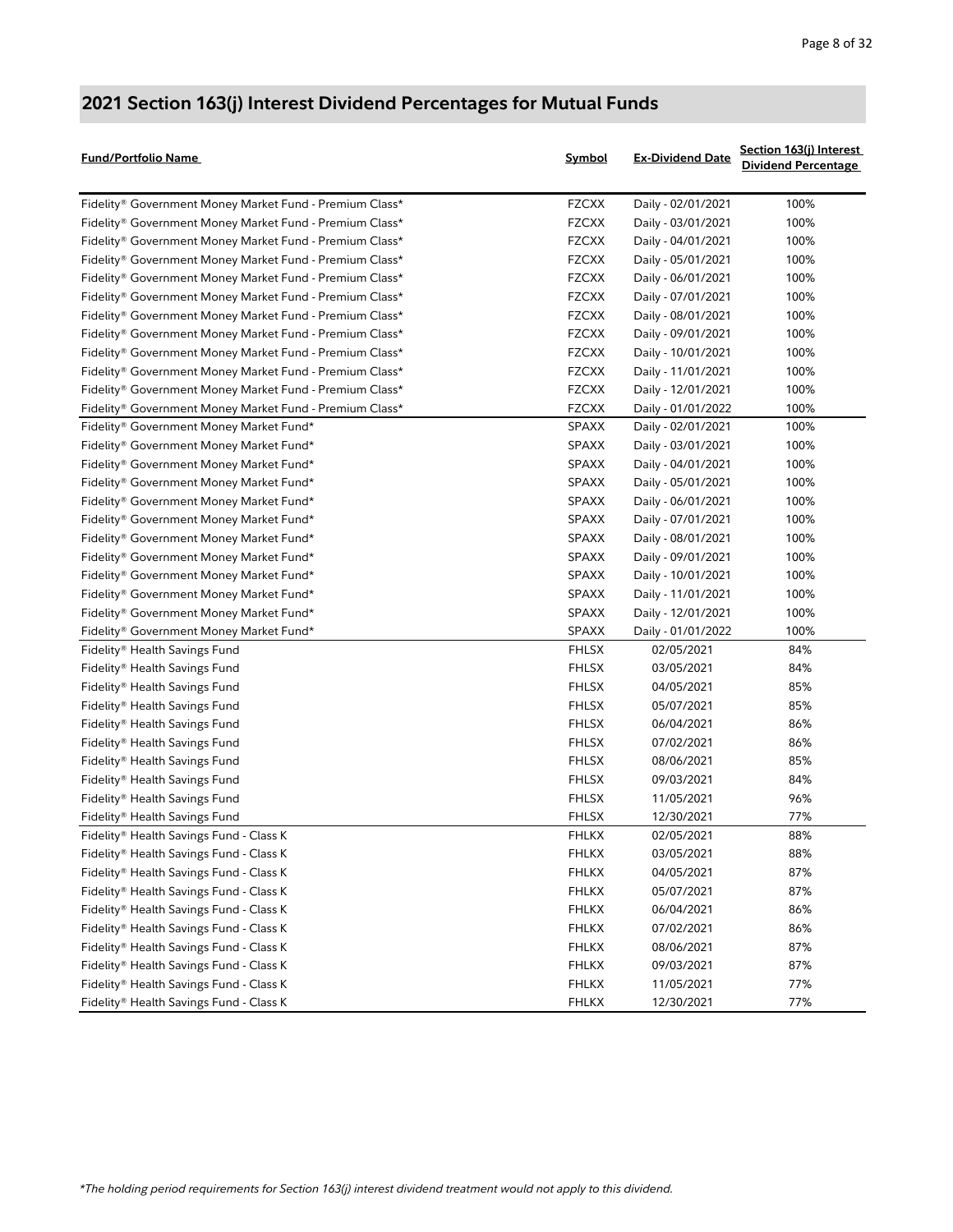| Fund/Portfolio Name                                   | <b>Symbol</b> | <b>Ex-Dividend Date</b> | Section 163(j) Interest<br><b>Dividend Percentage</b> |
|-------------------------------------------------------|---------------|-------------------------|-------------------------------------------------------|
| Fidelity® High Income Central Fund*                   | <b>FHICF</b>  | Daily - 02/01/2021      | 99%                                                   |
| Fidelity® High Income Central Fund*                   | <b>FHICF</b>  | Daily - 03/01/2021      | 99%                                                   |
| Fidelity® High Income Central Fund*                   | <b>FHICF</b>  | Daily - 04/01/2021      | 99%                                                   |
| Fidelity® High Income Central Fund*                   | <b>FHICF</b>  | Daily - 05/01/2021      | 99%                                                   |
| Fidelity® High Income Central Fund*                   | <b>FHICF</b>  | Daily - 06/01/2021      | 99%                                                   |
| Fidelity® High Income Central Fund*                   | <b>FHICF</b>  | Daily - 07/01/2021      | 99%                                                   |
| Fidelity® High Income Central Fund*                   | <b>FHICF</b>  | Daily - 08/01/2021      | 99%                                                   |
| Fidelity® High Income Central Fund*                   | <b>FHICF</b>  | Daily - 09/01/2021      | 99%                                                   |
| Fidelity® High Income Central Fund*                   | <b>FHICF</b>  | Daily - 11/01/2021      | 93%                                                   |
| Fidelity® High Income Central Fund*                   | <b>FHICF</b>  | Daily - 12/01/2021      | 100%                                                  |
| Fidelity® High Income Central Fund*                   | <b>FHICF</b>  | 12/15/2021              | 100%                                                  |
| Fidelity® High Income Central Fund*                   | <b>FHICF</b>  | Daily - 01/01/2022      | 100%                                                  |
| Fidelity® High Income Fund*                           | <b>SPHIX</b>  | Daily - 02/01/2021      | 100%                                                  |
| Fidelity® High Income Fund*                           | <b>SPHIX</b>  | Daily - 03/01/2021      | 100%                                                  |
| Fidelity® High Income Fund*                           | <b>SPHIX</b>  | Daily - 04/01/2021      | 100%                                                  |
| Fidelity® High Income Fund*                           | <b>SPHIX</b>  | Daily - 05/01/2021      | 100%                                                  |
| Fidelity® High Income Fund*                           | <b>SPHIX</b>  | Daily - 06/01/2021      | 63%                                                   |
| Fidelity® High Income Fund*                           | <b>SPHIX</b>  | Daily - 07/01/2021      | 90%                                                   |
| Fidelity® High Income Fund*                           | <b>SPHIX</b>  | Daily - 08/01/2021      | 100%                                                  |
| Fidelity® High Income Fund*                           | <b>SPHIX</b>  | Daily - 09/01/2021      | 100%                                                  |
| Fidelity® High Income Fund*                           | <b>SPHIX</b>  | Daily - 10/01/2021      | 100%                                                  |
| Fidelity® High Income Fund*                           | <b>SPHIX</b>  | Daily - 11/01/2021      | 100%                                                  |
| Fidelity® High Income Fund*                           | <b>SPHIX</b>  | Daily - 12/01/2021      | 100%                                                  |
| Fidelity® High Income Fund*                           | <b>SPHIX</b>  | 12/22/2021              | 100%                                                  |
| Fidelity® High Income Fund*                           | <b>SPHIX</b>  | Daily - 01/01/2022      | 100%                                                  |
| Fidelity® Inflation-Protected Bond Index Central Fund | QFIPQ         | Daily - 02/01/2021      | 100%                                                  |
| Fidelity® Inflation-Protected Bond Index Central Fund | QFIPQ         | Daily - 03/01/2021      | 100%                                                  |
| Fidelity® Inflation-Protected Bond Index Central Fund | QFIPQ         | Daily - 04/01/2021      | 100%                                                  |
| Fidelity® Inflation-Protected Bond Index Central Fund | QFIPQ         | Daily - 05/01/2021      | 100%                                                  |
| Fidelity® Inflation-Protected Bond Index Central Fund | QFIPQ         | Daily - 06/01/2021      | 100%                                                  |
| Fidelity® Inflation-Protected Bond Index Central Fund | QFIPQ         | Daily - 07/01/2021      | 100%                                                  |
| Fidelity® Inflation-Protected Bond Index Central Fund | QFIPQ         | Daily - 08/01/2021      | 100%                                                  |
| Fidelity® Inflation-Protected Bond Index Central Fund | QFIPQ         | Daily - 09/01/2021      | 100%                                                  |
| Fidelity® Inflation-Protected Bond Index Central Fund | QFIPQ         | Daily - 10/01/2021      | 100%                                                  |
| Fidelity® Inflation-Protected Bond Index Central Fund | QFIPQ         | Daily - 11/01/2021      | 100%                                                  |
| Fidelity® Inflation-Protected Bond Index Central Fund | QFIPQ         | Daily - 12/01/2021      | 100%                                                  |
| Fidelity® Inflation-Protected Bond Index Central Fund | QFIPQ         | 12/15/2021              | 96%                                                   |
| Fidelity® Inflation-Protected Bond Index Central Fund | QFIPQ         | Daily - 01/01/2022      | 100%                                                  |
| Fidelity® Inflation-Protected Bond Index Fund         | <b>FIPDX</b>  | Daily - 02/01/2021      | 100%                                                  |
| Fidelity® Inflation-Protected Bond Index Fund         | <b>FIPDX</b>  | Daily - 03/01/2021      | 100%                                                  |
| Fidelity® Inflation-Protected Bond Index Fund         | <b>FIPDX</b>  | Daily - 04/01/2021      | 100%                                                  |
| Fidelity® Inflation-Protected Bond Index Fund         | <b>FIPDX</b>  | Daily - 05/01/2021      | 100%                                                  |
| Fidelity® Inflation-Protected Bond Index Fund         | <b>FIPDX</b>  | Daily - 06/01/2021      | 100%                                                  |
| Fidelity® Inflation-Protected Bond Index Fund         | <b>FIPDX</b>  | Daily - 07/01/2021      | 100%                                                  |
| Fidelity® Inflation-Protected Bond Index Fund         | <b>FIPDX</b>  | Daily - 08/01/2021      | 100%                                                  |
| Fidelity® Inflation-Protected Bond Index Fund         | <b>FIPDX</b>  | Daily - 09/01/2021      | 100%                                                  |
| Fidelity® Inflation-Protected Bond Index Fund         | <b>FIPDX</b>  | Daily - 10/01/2021      | 100%                                                  |
| Fidelity® Inflation-Protected Bond Index Fund         | <b>FIPDX</b>  | Daily - 11/01/2021      | 100%                                                  |
| Fidelity® Inflation-Protected Bond Index Fund         | <b>FIPDX</b>  | Daily - 12/01/2021      | 100%                                                  |
| Fidelity® Inflation-Protected Bond Index Fund         | <b>FIPDX</b>  | 12/22/2021              | 100%                                                  |
| Fidelity® Inflation-Protected Bond Index Fund         | <b>FIPDX</b>  | Daily - 01/01/2022      | 100%                                                  |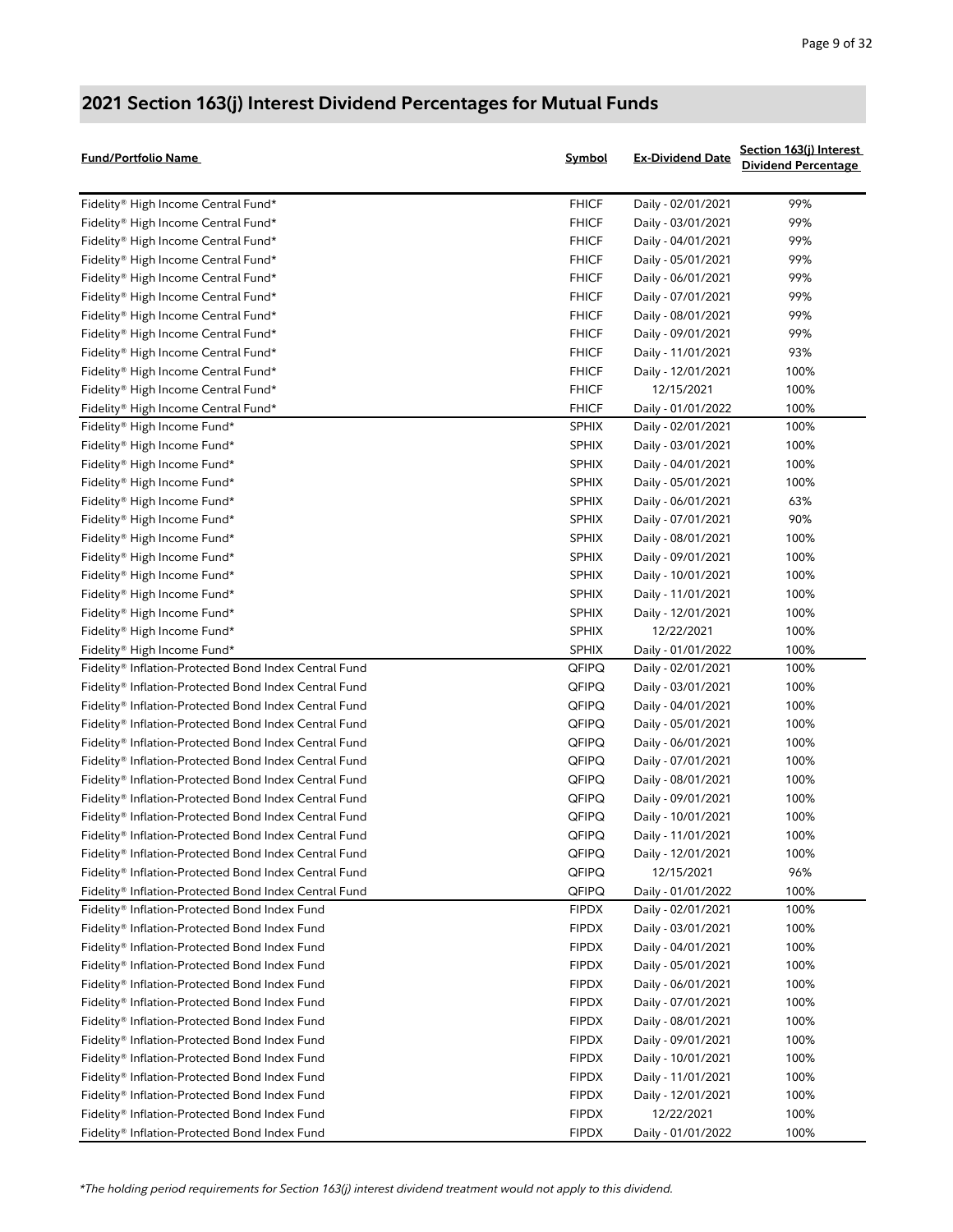| <b>Fund/Portfolio Name</b>                       | Symbol       | <b>Ex-Dividend Date</b> | Section 163(j) Interest<br><b>Dividend Percentage</b> |
|--------------------------------------------------|--------------|-------------------------|-------------------------------------------------------|
| Fidelity® Intermediate Bond Fund*                | <b>FTHRX</b> | Daily - 02/01/2021      | 100%                                                  |
| Fidelity® Intermediate Bond Fund*                | <b>FTHRX</b> | Daily - 03/01/2021      | 100%                                                  |
| Fidelity® Intermediate Bond Fund*                | <b>FTHRX</b> | Daily - 04/01/2021      | 100%                                                  |
| Fidelity® Intermediate Bond Fund*                | <b>FTHRX</b> | Daily - 05/01/2021      | 100%                                                  |
| Fidelity® Intermediate Bond Fund*                | <b>FTHRX</b> | Daily - 06/01/2021      | 100%                                                  |
| Fidelity® Intermediate Bond Fund*                | <b>FTHRX</b> | Daily - 07/01/2021      | 100%                                                  |
| Fidelity® Intermediate Bond Fund*                | <b>FTHRX</b> | Daily - 08/01/2021      | 100%                                                  |
| Fidelity® Intermediate Bond Fund*                | <b>FTHRX</b> | Daily - 09/01/2021      | 100%                                                  |
| Fidelity® Intermediate Bond Fund*                | <b>FTHRX</b> | Daily - 10/01/2021      | 84%                                                   |
| Fidelity® Intermediate Bond Fund*                | <b>FTHRX</b> | Daily - 11/01/2021      | 89%                                                   |
| Fidelity® Intermediate Bond Fund*                | <b>FTHRX</b> | Daily - 12/01/2021      | 100%                                                  |
| Fidelity® Intermediate Bond Fund*                | <b>FTHRX</b> | 12/22/2021              | 100%                                                  |
| Fidelity® Intermediate Bond Fund*                | <b>FTHRX</b> | Daily - 01/01/2022      | 100%                                                  |
| Fidelity® Intermediate Government Income Fund*   | <b>FSTGX</b> | Daily - 02/01/2021      | 100%                                                  |
| Fidelity® Intermediate Government Income Fund*   | <b>FSTGX</b> | Daily - 03/01/2021      | 100%                                                  |
| Fidelity® Intermediate Government Income Fund*   | <b>FSTGX</b> | Daily - 04/01/2021      | 100%                                                  |
| Fidelity® Intermediate Government Income Fund*   | <b>FSTGX</b> | Daily - 05/01/2021      | 100%                                                  |
| Fidelity® Intermediate Government Income Fund*   | <b>FSTGX</b> | Daily - 06/01/2021      | 100%                                                  |
| Fidelity® Intermediate Government Income Fund*   | <b>FSTGX</b> | Daily - 07/01/2021      | 100%                                                  |
| Fidelity® Intermediate Government Income Fund*   | <b>FSTGX</b> | Daily - 08/01/2021      | 100%                                                  |
| Fidelity® Intermediate Government Income Fund*   | <b>FSTGX</b> | Daily - 09/01/2021      | 100%                                                  |
| Fidelity® Intermediate Government Income Fund*   | <b>FSTGX</b> | Daily - 10/01/2021      | 100%                                                  |
| Fidelity® Intermediate Government Income Fund*   | <b>FSTGX</b> | 10/08/2021              | 100%                                                  |
| Fidelity® Intermediate Government Income Fund*   | <b>FSTGX</b> | Daily - 11/01/2021      | 100%                                                  |
| Fidelity® Intermediate Government Income Fund*   | <b>FSTGX</b> | Daily - 12/01/2021      | 100%                                                  |
| Fidelity® Intermediate Government Income Fund*   | <b>FSTGX</b> | Daily - 01/01/2022      | 100%                                                  |
| Fidelity® Intermediate Treasury Bond Index Fund  | <b>FUAMX</b> | Daily - 02/01/2021      | 100%                                                  |
| Fidelity® Intermediate Treasury Bond Index Fund  | <b>FUAMX</b> | Daily - 03/01/2021      | 100%                                                  |
| Fidelity® Intermediate Treasury Bond Index Fund* | <b>FUAMX</b> | Daily - 04/01/2021      | 21%                                                   |
| Fidelity® Intermediate Treasury Bond Index Fund* | <b>FUAMX</b> | Daily - 05/01/2021      | 93%                                                   |
| Fidelity® Intermediate Treasury Bond Index Fund* | <b>FUAMX</b> | Daily - 06/01/2021      | 100%                                                  |
| Fidelity® Intermediate Treasury Bond Index Fund* | <b>FUAMX</b> | Daily - 07/01/2021      | 100%                                                  |
| Fidelity® Intermediate Treasury Bond Index Fund* | <b>FUAMX</b> | Daily - 08/01/2021      | 100%                                                  |
| Fidelity® Intermediate Treasury Bond Index Fund* | <b>FUAMX</b> | Daily - 09/01/2021      | 100%                                                  |
| Fidelity® Intermediate Treasury Bond Index Fund* | <b>FUAMX</b> | Daily - 10/01/2021      | 100%                                                  |
| Fidelity® Intermediate Treasury Bond Index Fund* | <b>FUAMX</b> | Daily - 11/01/2021      | 100%                                                  |
| Fidelity® Intermediate Treasury Bond Index Fund* | <b>FUAMX</b> | Daily - 12/01/2021      | 100%                                                  |
| Fidelity® Intermediate Treasury Bond Index Fund* | <b>FUAMX</b> | 12/22/2021              | 100%                                                  |
| Fidelity® Intermediate Treasury Bond Index Fund* | <b>FUAMX</b> | Daily - 01/01/2022      | 100%                                                  |
| Fidelity® International Bond Index Fund          | <b>FBIIX</b> | 04/05/2021              | 33%                                                   |
| Fidelity® International Bond Index Fund          | FBIIX        | 07/02/2021              | 38%                                                   |
| Fidelity® International Bond Index Fund          | FBIIX        | 10/01/2021              | 38%                                                   |
| Fidelity® International Bond Index Fund          | FBIIX        | 12/28/2021              | 38%                                                   |
| Fidelity® International Credit Central Fund      | QFINQ        | 04/05/2021              | 58%                                                   |
| Fidelity® International Credit Central Fund      | QFINQ        | 07/02/2021              | 58%                                                   |
| Fidelity® International Credit Central Fund      | QFINQ        | 10/01/2021              | 58%                                                   |
| Fidelity® International Credit Central Fund      | QFINQ        | 12/28/2021              | 58%                                                   |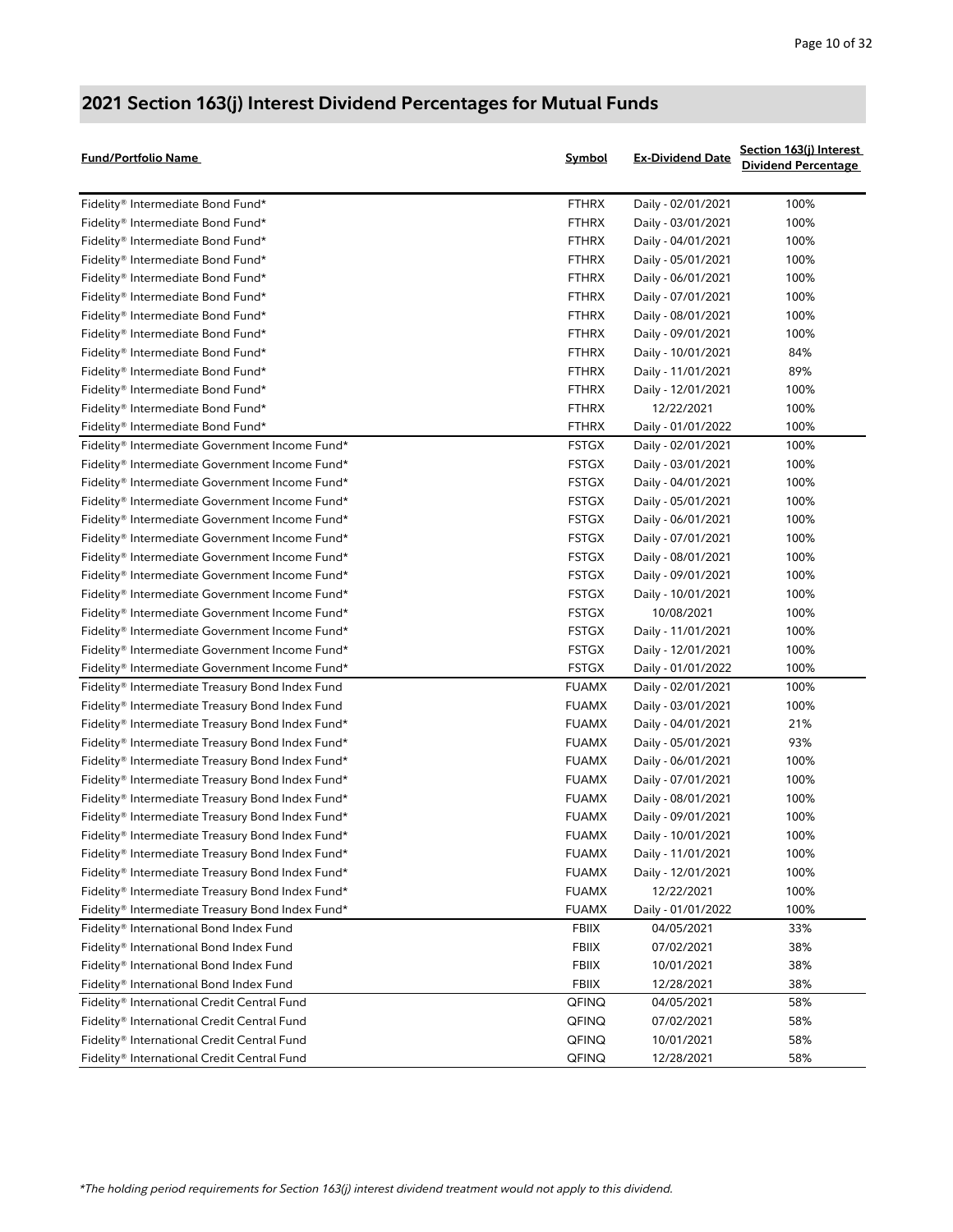| Fund/Portfolio Name                                                     | Symbol       | <b>Ex-Dividend Date</b> | Section 163(j) Interest<br><b>Dividend Percentage</b> |
|-------------------------------------------------------------------------|--------------|-------------------------|-------------------------------------------------------|
| Fidelity® Investment Grade Bond Central Fund*                           | QTICQ        | Daily - 02/01/2021      | 100%                                                  |
| Fidelity® Investment Grade Bond Central Fund*                           | QTICQ        | Daily - 03/01/2021      | 100%                                                  |
| Fidelity® Investment Grade Bond Central Fund*                           | QTICQ        | Daily - 04/01/2021      | 100%                                                  |
| Fidelity® Investment Grade Bond Central Fund*                           | QTICQ        | Daily - 05/01/2021      | 100%                                                  |
| Fidelity® Investment Grade Bond Central Fund*                           | QTICQ        | Daily - 06/01/2021      | 100%                                                  |
| Fidelity® Investment Grade Bond Central Fund*                           | QTICQ        | Daily - 07/01/2021      | 100%                                                  |
| Fidelity® Investment Grade Bond Central Fund*                           | QTICQ        | Daily - 08/01/2021      | 100%                                                  |
| Fidelity® Investment Grade Bond Central Fund*                           | QTICQ        | Daily - 09/01/2021      | 100%                                                  |
| Fidelity® Investment Grade Bond Central Fund*                           | QTICQ        | Daily - 10/01/2021      | 100%                                                  |
| Fidelity® Investment Grade Bond Central Fund*                           | QTICQ        | Daily - 11/01/2021      | 100%                                                  |
| Fidelity® Investment Grade Bond Central Fund*                           | QTICQ        | Daily - 12/01/2021      | 100%                                                  |
| Fidelity® Investment Grade Bond Central Fund*                           | QTICQ        | Daily - 01/01/2022      | 100%                                                  |
| Fidelity® Investment Grade Bond Fund*                                   | <b>FBNDX</b> | Daily - 02/01/2021      | 94%                                                   |
| Fidelity® Investment Grade Bond Fund*                                   | <b>FBNDX</b> | Daily - 03/01/2021      | 94%                                                   |
| Fidelity® Investment Grade Bond Fund*                                   | <b>FBNDX</b> | Daily - 04/01/2021      | 94%                                                   |
| Fidelity® Investment Grade Bond Fund*                                   | <b>FBNDX</b> | Daily - 05/01/2021      | 94%                                                   |
| Fidelity® Investment Grade Bond Fund*                                   | <b>FBNDX</b> | Daily - 06/01/2021      | 94%                                                   |
| Fidelity® Investment Grade Bond Fund*                                   | <b>FBNDX</b> | Daily - 07/01/2021      | 94%                                                   |
| Fidelity® Investment Grade Bond Fund*                                   | <b>FBNDX</b> | Daily - 08/01/2021      | 94%                                                   |
| Fidelity® Investment Grade Bond Fund*                                   | <b>FBNDX</b> | Daily - 09/01/2021      | 94%                                                   |
| Fidelity® Investment Grade Bond Fund*                                   | <b>FBNDX</b> | Daily - 10/01/2021      | 8%                                                    |
| Fidelity® Investment Grade Bond Fund*                                   | <b>FBNDX</b> | Daily - 11/01/2021      | 100%                                                  |
| Fidelity® Investment Grade Bond Fund*                                   | <b>FBNDX</b> | Daily - 12/01/2021      | 100%                                                  |
| Fidelity® Investment Grade Bond Fund*                                   | <b>FBNDX</b> | 12/03/2021              | 100%                                                  |
| Fidelity® Investment Grade Bond Fund*                                   | <b>FBNDX</b> | Daily - 01/01/2022      | 100%                                                  |
| Fidelity® Investments Money Market - Money Market Portfolio - Class I*  | <b>FMPXX</b> | Daily - 02/01/2021      | 100%                                                  |
| Fidelity® Investments Money Market - Money Market Portfolio - Class I*  | <b>FMPXX</b> | Daily - 03/01/2021      | 100%                                                  |
| Fidelity® Investments Money Market - Money Market Portfolio - Class I*  | <b>FMPXX</b> | Daily - 04/01/2021      | 100%                                                  |
| Fidelity® Investments Money Market - Money Market Portfolio - Class I*  | <b>FMPXX</b> | Daily - 05/01/2021      | 100%                                                  |
| Fidelity® Investments Money Market - Money Market Portfolio - Class I*  | <b>FMPXX</b> | Daily - 06/01/2021      | 100%                                                  |
| Fidelity® Investments Money Market - Money Market Portfolio - Class I*  | <b>FMPXX</b> | Daily - 07/01/2021      | 100%                                                  |
| Fidelity® Investments Money Market - Money Market Portfolio - Class I*  | <b>FMPXX</b> | Daily - 08/01/2021      | 100%                                                  |
| Fidelity® Investments Money Market - Money Market Portfolio - Class I*  | <b>FMPXX</b> | Daily - 09/01/2021      | 100%                                                  |
| Fidelity® Investments Money Market - Money Market Portfolio - Class I*  | <b>FMPXX</b> | Daily - 10/01/2021      | 100%                                                  |
| Fidelity® Investments Money Market - Money Market Portfolio - Class I*  | <b>FMPXX</b> | Daily - 11/01/2021      | 100%                                                  |
| Fidelity® Investments Money Market - Money Market Portfolio - Class I*  | <b>FMPXX</b> | Daily - 12/01/2021      | 100%                                                  |
| Fidelity® Investments Money Market - Money Market Portfolio - Class I*  | <b>FMPXX</b> | Daily - 01/01/2022      | 100%                                                  |
| Fidelity® Investments Money Market - Money Market Portfolio - Class II* | <b>FCIXX</b> | Daily - 02/01/2021      | 100%                                                  |
| Fidelity® Investments Money Market - Money Market Portfolio - Class II* | <b>FCIXX</b> | Daily - 03/01/2021      | 100%                                                  |
| Fidelity® Investments Money Market - Money Market Portfolio - Class II* | <b>FCIXX</b> | Daily - 04/01/2021      | 100%                                                  |
| Fidelity® Investments Money Market - Money Market Portfolio - Class II* | <b>FCIXX</b> | Daily - 05/01/2021      | 100%                                                  |
| Fidelity® Investments Money Market - Money Market Portfolio - Class II* | <b>FCIXX</b> | Daily - 06/01/2021      | 100%                                                  |
| Fidelity® Investments Money Market - Money Market Portfolio - Class II* | <b>FCIXX</b> | Daily - 07/01/2021      | 100%                                                  |
| Fidelity® Investments Money Market - Money Market Portfolio - Class II* | <b>FCIXX</b> | Daily - 08/01/2021      | 100%                                                  |
| Fidelity® Investments Money Market - Money Market Portfolio - Class II* | <b>FCIXX</b> | Daily - 09/01/2021      | 100%                                                  |
| Fidelity® Investments Money Market - Money Market Portfolio - Class II* | <b>FCIXX</b> | Daily - 10/01/2021      | 100%                                                  |
| Fidelity® Investments Money Market - Money Market Portfolio - Class II* | <b>FCIXX</b> | Daily - 11/01/2021      | 100%                                                  |
| Fidelity® Investments Money Market - Money Market Portfolio - Class II* | <b>FCIXX</b> | Daily - 12/01/2021      | 100%                                                  |
| Fidelity® Investments Money Market - Money Market Portfolio - Class II* | <b>FCIXX</b> | Daily - 01/01/2022      | 100%                                                  |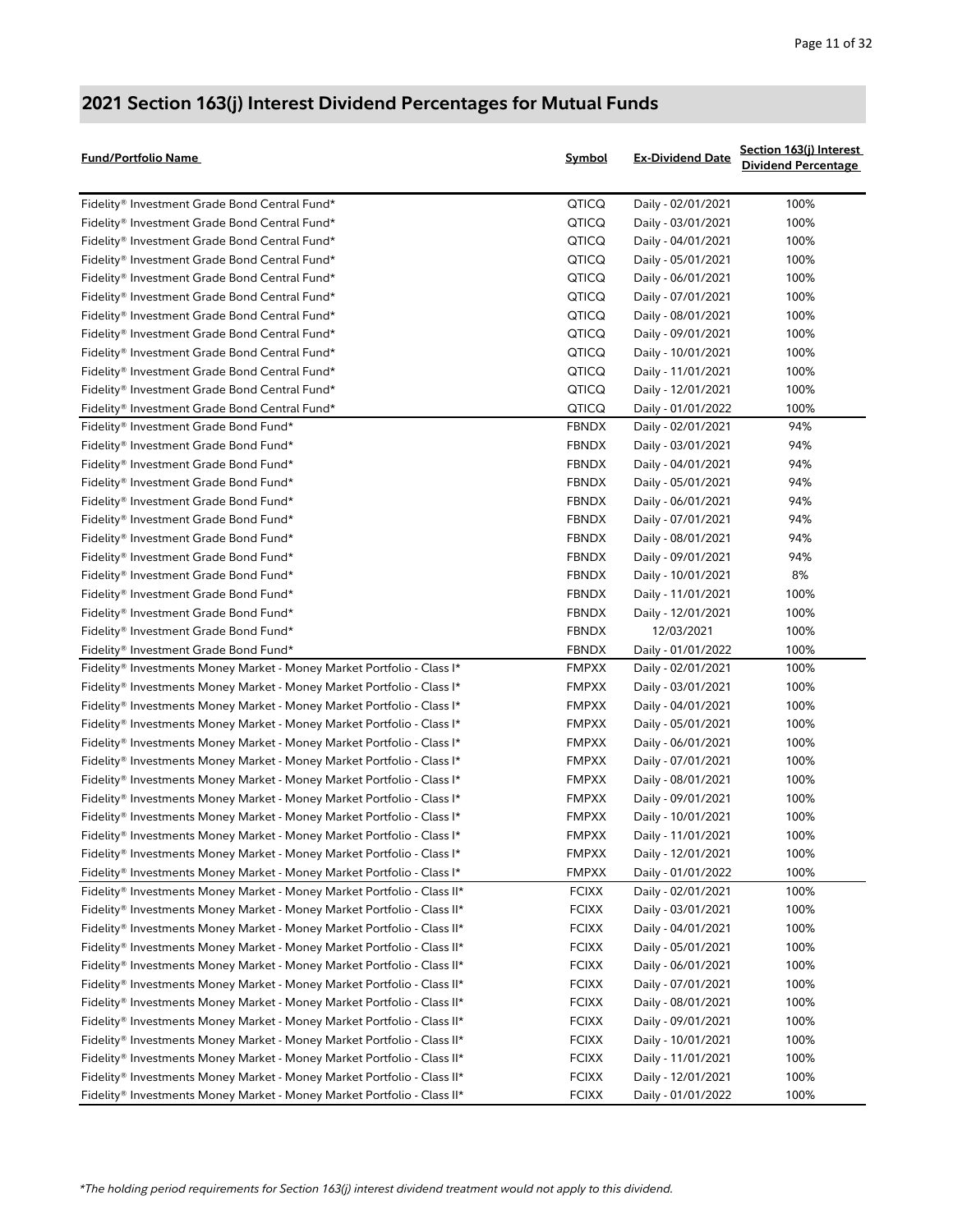| <b>Fund/Portfolio Name</b>                                                         | Symbol       | <b>Ex-Dividend Date</b> | Section 163(j) Interest<br><b>Dividend Percentage</b> |
|------------------------------------------------------------------------------------|--------------|-------------------------|-------------------------------------------------------|
| Fidelity® Investments Money Market - Money Market Portfolio - Class III*           | <b>FCOXX</b> | Daily - 02/01/2021      | 100%                                                  |
| Fidelity® Investments Money Market - Money Market Portfolio - Class III*           | <b>FCOXX</b> | Daily - 03/01/2021      | 100%                                                  |
| Fidelity® Investments Money Market - Money Market Portfolio - Class III*           | <b>FCOXX</b> | Daily - 04/01/2021      | 100%                                                  |
| Fidelity® Investments Money Market - Money Market Portfolio - Class III*           | <b>FCOXX</b> | Daily - 05/01/2021      | 100%                                                  |
| Fidelity® Investments Money Market - Money Market Portfolio - Class III*           | <b>FCOXX</b> | Daily - 06/01/2021      | 100%                                                  |
| Fidelity® Investments Money Market - Money Market Portfolio - Class III*           | <b>FCOXX</b> | Daily - 07/01/2021      | 100%                                                  |
| Fidelity® Investments Money Market - Money Market Portfolio - Class III*           | <b>FCOXX</b> | Daily - 08/01/2021      | 100%                                                  |
| Fidelity® Investments Money Market - Money Market Portfolio - Class III*           | <b>FCOXX</b> | Daily - 09/01/2021      | 100%                                                  |
| Fidelity® Investments Money Market - Money Market Portfolio - Class III*           | <b>FCOXX</b> | Daily - 10/01/2021      | 100%                                                  |
| Fidelity® Investments Money Market - Money Market Portfolio - Class III*           | <b>FCOXX</b> | Daily - 11/01/2021      | 100%                                                  |
| Fidelity® Investments Money Market - Money Market Portfolio - Class III*           | <b>FCOXX</b> | Daily - 12/01/2021      | 100%                                                  |
| Fidelity® Investments Money Market - Money Market Portfolio - Class III*           | <b>FCOXX</b> | Daily - 01/01/2022      | 100%                                                  |
| Fidelity® Investments Money Market - Money Market Portfolio - Institutional Class* | <b>FNSXX</b> | Daily - 02/01/2021      | 100%                                                  |
| Fidelity® Investments Money Market - Money Market Portfolio - Institutional Class* | <b>FNSXX</b> | Daily - 03/01/2021      | 100%                                                  |
| Fidelity® Investments Money Market - Money Market Portfolio - Institutional Class* | <b>FNSXX</b> | Daily - 04/01/2021      | 100%                                                  |
| Fidelity® Investments Money Market - Money Market Portfolio - Institutional Class* | <b>FNSXX</b> | Daily - 05/01/2021      | 100%                                                  |
| Fidelity® Investments Money Market - Money Market Portfolio - Institutional Class* | <b>FNSXX</b> | Daily - 06/01/2021      | 100%                                                  |
| Fidelity® Investments Money Market - Money Market Portfolio - Institutional Class* | <b>FNSXX</b> | Daily - 07/01/2021      | 100%                                                  |
| Fidelity® Investments Money Market - Money Market Portfolio - Institutional Class* | <b>FNSXX</b> | Daily - 08/01/2021      | 100%                                                  |
| Fidelity® Investments Money Market - Money Market Portfolio - Institutional Class* | <b>FNSXX</b> | Daily - 09/01/2021      | 100%                                                  |
| Fidelity® Investments Money Market - Money Market Portfolio - Institutional Class* | <b>FNSXX</b> | Daily - 10/01/2021      | 100%                                                  |
| Fidelity® Investments Money Market - Money Market Portfolio - Institutional Class* | <b>FNSXX</b> | Daily - 11/01/2021      | 100%                                                  |
| Fidelity® Investments Money Market - Money Market Portfolio - Institutional Class* | <b>FNSXX</b> | Daily - 12/01/2021      | 100%                                                  |
| Fidelity® Investments Money Market - Money Market Portfolio - Institutional Class* | <b>FNSXX</b> | Daily - 01/01/2022      | 100%                                                  |
| Fidelity® Investments Money Market - Money Market Portfolio - Select Class*        | <b>FMYXX</b> | Daily - 02/01/2021      | 100%                                                  |
| Fidelity® Investments Money Market - Money Market Portfolio - Select Class*        | FMYXX        | Daily - 03/01/2021      | 100%                                                  |
| Fidelity® Investments Money Market - Money Market Portfolio - Select Class*        | FMYXX        | Daily - 04/01/2021      | 100%                                                  |
| Fidelity® Investments Money Market - Money Market Portfolio - Select Class*        | FMYXX        | Daily - 05/01/2021      | 100%                                                  |
| Fidelity® Investments Money Market - Money Market Portfolio - Select Class*        | <b>FMYXX</b> | Daily - 06/01/2021      | 100%                                                  |
| Fidelity® Investments Money Market - Money Market Portfolio - Select Class*        | <b>FMYXX</b> | Daily - 07/01/2021      | 100%                                                  |
| Fidelity® Investments Money Market - Money Market Portfolio - Select Class*        | <b>FMYXX</b> | Daily - 08/01/2021      | 100%                                                  |
| Fidelity® Investments Money Market - Money Market Portfolio - Select Class*        | <b>FMYXX</b> | Daily - 09/01/2021      | 100%                                                  |
| Fidelity® Investments Money Market - Money Market Portfolio - Select Class*        | <b>FMYXX</b> | Daily - 10/01/2021      | 100%                                                  |
| Fidelity® Investments Money Market - Money Market Portfolio - Select Class*        | <b>FMYXX</b> | Daily - 11/01/2021      | 100%                                                  |
| Fidelity® Investments Money Market - Money Market Portfolio - Select Class*        | FMYXX        | Daily - 12/01/2021      | 100%                                                  |
| Fidelity® Investments Money Market - Money Market Portfolio - Select Class*        | FMYXX        | Daily - 01/01/2022      | 100%                                                  |
| Fidelity® Investments Money Market Government Portfolio - Class I*                 | <b>FIGXX</b> | Daily - 05/01/2021      | 100%                                                  |
| Fidelity® Investments Money Market Government Portfolio - Class I*                 | <b>FIGXX</b> | Daily - 06/01/2021      | 100%                                                  |
| Fidelity® Investments Money Market Government Portfolio - Class I*                 | <b>FIGXX</b> | Daily - 07/01/2021      | 100%                                                  |
| Fidelity® Investments Money Market Government Portfolio - Class I*                 | <b>FIGXX</b> | Daily - 08/01/2021      | 100%                                                  |
| Fidelity® Investments Money Market Government Portfolio - Class I*                 | <b>FIGXX</b> | Daily - 09/01/2021      | 100%                                                  |
| Fidelity® Investments Money Market Government Portfolio - Class I*                 | <b>FIGXX</b> | Daily - 10/01/2021      | 100%                                                  |
| Fidelity® Investments Money Market Government Portfolio - Class I*                 | <b>FIGXX</b> | Daily - 11/01/2021      | 100%                                                  |
| Fidelity® Investments Money Market Government Portfolio - Class I*                 | <b>FIGXX</b> | Daily - 12/01/2021      | 100%                                                  |
| Fidelity® Investments Money Market Government Portfolio - Class I*                 | <b>FIGXX</b> | Daily - 01/01/2022      | 100%                                                  |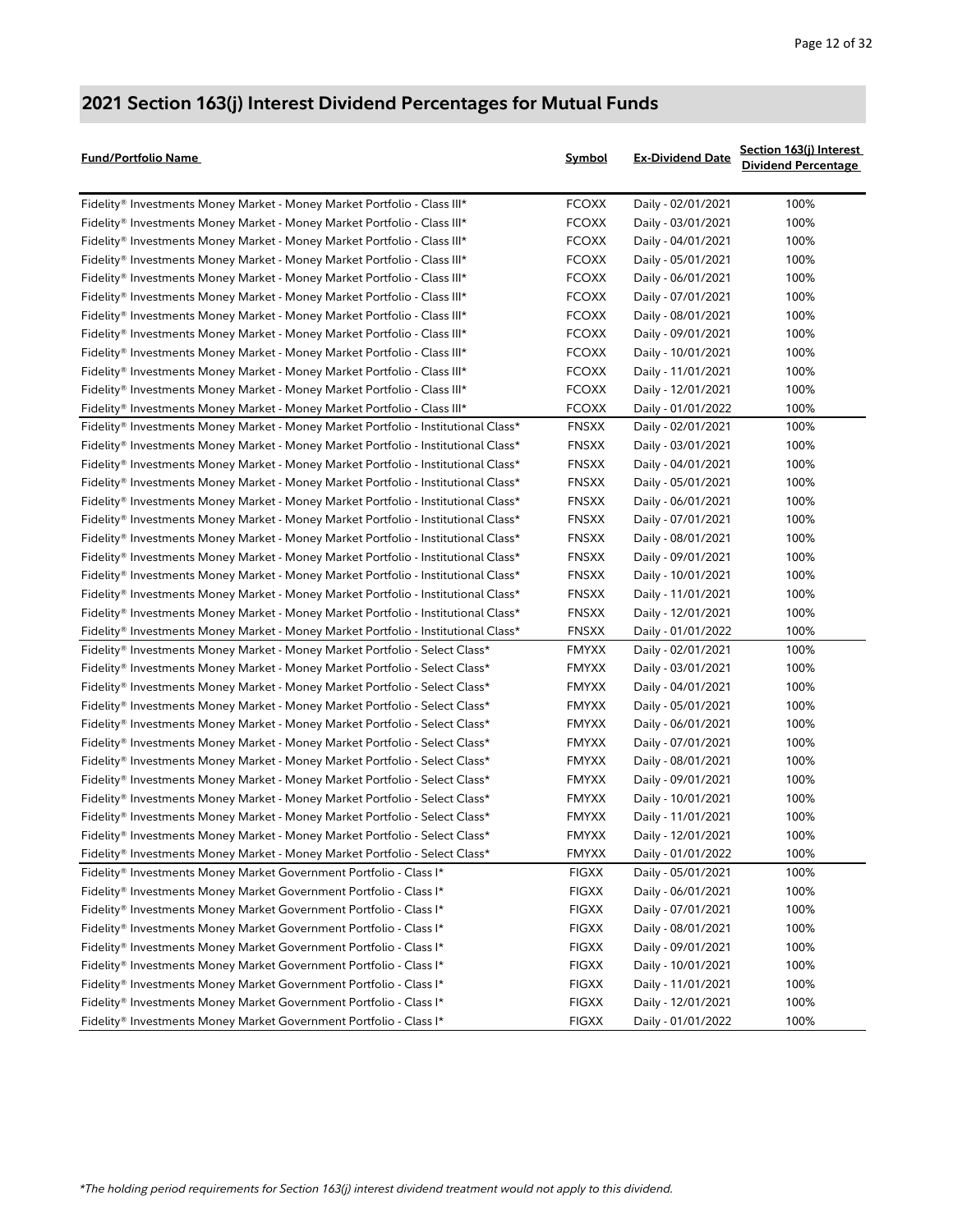| Fund/Portfolio Name                                                            | <b>Symbol</b> | <b>Ex-Dividend Date</b> | Section 163(j) Interest<br><b>Dividend Percentage</b> |
|--------------------------------------------------------------------------------|---------------|-------------------------|-------------------------------------------------------|
| Fidelity® Investments Money Market Government Portfolio - Class II*            | <b>FCVXX</b>  | Daily - 05/01/2021      | 100%                                                  |
| Fidelity® Investments Money Market Government Portfolio - Class II*            | <b>FCVXX</b>  | Daily - 06/01/2021      | 100%                                                  |
| Fidelity® Investments Money Market Government Portfolio - Class II*            | <b>FCVXX</b>  | Daily - 07/01/2021      | 100%                                                  |
| Fidelity® Investments Money Market Government Portfolio - Class II*            | <b>FCVXX</b>  | Daily - 08/01/2021      | 100%                                                  |
| Fidelity® Investments Money Market Government Portfolio - Class II*            | <b>FCVXX</b>  | Daily - 09/01/2021      | 100%                                                  |
| Fidelity® Investments Money Market Government Portfolio - Class II*            | <b>FCVXX</b>  | Daily - 10/01/2021      | 100%                                                  |
| Fidelity® Investments Money Market Government Portfolio - Class II*            | <b>FCVXX</b>  | Daily - 11/01/2021      | 100%                                                  |
| Fidelity® Investments Money Market Government Portfolio - Class II*            | <b>FCVXX</b>  | Daily - 12/01/2021      | 100%                                                  |
| Fidelity® Investments Money Market Government Portfolio - Class II*            | <b>FCVXX</b>  | Daily - 01/01/2022      | 100%                                                  |
| Fidelity® Investments Money Market Government Portfolio - Class III*           | <b>FCGXX</b>  | Daily - 05/01/2021      | 100%                                                  |
| Fidelity® Investments Money Market Government Portfolio - Class III*           | <b>FCGXX</b>  | Daily - 06/01/2021      | 100%                                                  |
| Fidelity® Investments Money Market Government Portfolio - Class III*           | <b>FCGXX</b>  | Daily - 07/01/2021      | 100%                                                  |
| Fidelity® Investments Money Market Government Portfolio - Class III*           | <b>FCGXX</b>  | Daily - 08/01/2021      | 100%                                                  |
| Fidelity® Investments Money Market Government Portfolio - Class III*           | <b>FCGXX</b>  | Daily - 09/01/2021      | 100%                                                  |
| Fidelity® Investments Money Market Government Portfolio - Class III*           | <b>FCGXX</b>  | Daily - 10/01/2021      | 100%                                                  |
| Fidelity® Investments Money Market Government Portfolio - Class III*           | <b>FCGXX</b>  | Daily - 11/01/2021      | 100%                                                  |
| Fidelity® Investments Money Market Government Portfolio - Class III*           | <b>FCGXX</b>  | Daily - 12/01/2021      | 100%                                                  |
| Fidelity® Investments Money Market Government Portfolio - Class III*           | <b>FCGXX</b>  | Daily - 01/01/2022      | 100%                                                  |
| Fidelity® Investments Money Market Government Portfolio - Institutional Class* | FRGXX         | Daily - 05/01/2021      | 100%                                                  |
| Fidelity® Investments Money Market Government Portfolio - Institutional Class* | <b>FRGXX</b>  | Daily - 06/01/2021      | 100%                                                  |
| Fidelity® Investments Money Market Government Portfolio - Institutional Class* | <b>FRGXX</b>  | Daily - 07/01/2021      | 100%                                                  |
| Fidelity® Investments Money Market Government Portfolio - Institutional Class* | <b>FRGXX</b>  | Daily - 08/01/2021      | 100%                                                  |
| Fidelity® Investments Money Market Government Portfolio - Institutional Class* | FRGXX         | Daily - 09/01/2021      | 100%                                                  |
| Fidelity® Investments Money Market Government Portfolio - Institutional Class* | FRGXX         | Daily - 10/01/2021      | 100%                                                  |
| Fidelity® Investments Money Market Government Portfolio - Institutional Class* | FRGXX         | Daily - 11/01/2021      | 100%                                                  |
| Fidelity® Investments Money Market Government Portfolio - Institutional Class* | FRGXX         | Daily - 12/01/2021      | 100%                                                  |
| Fidelity® Investments Money Market Government Portfolio - Institutional Class* | FRGXX         | Daily - 01/01/2022      | 100%                                                  |
| Fidelity® Investments Money Market Government Portfolio - Select Class*        | <b>FGEXX</b>  | Daily - 05/01/2021      | 100%                                                  |
| Fidelity® Investments Money Market Government Portfolio - Select Class*        | <b>FGEXX</b>  | Daily - 06/01/2021      | 100%                                                  |
| Fidelity® Investments Money Market Government Portfolio - Select Class*        | <b>FGEXX</b>  | Daily - 07/01/2021      | 100%                                                  |
| Fidelity® Investments Money Market Government Portfolio - Select Class*        | <b>FGEXX</b>  | Daily - 08/01/2021      | 100%                                                  |
| Fidelity® Investments Money Market Government Portfolio - Select Class*        | <b>FGEXX</b>  | Daily - 09/01/2021      | 100%                                                  |
| Fidelity® Investments Money Market Government Portfolio - Select Class*        | <b>FGEXX</b>  | Daily - 10/01/2021      | 100%                                                  |
| Fidelity® Investments Money Market Government Portfolio - Select Class*        | <b>FGEXX</b>  | Daily - 11/01/2021      | 100%                                                  |
| Fidelity® Investments Money Market Government Portfolio - Select Class*        | FGEXX         | Daily - 12/01/2021      | 100%                                                  |
| Fidelity® Investments Money Market Government Portfolio - Select Class*        | <b>FGEXX</b>  | Daily - 01/01/2022      | 100%                                                  |
| Fidelity® Investments Money Market Treasury Only Portfolio - Class I*          | <b>FSIXX</b>  | Daily - 05/01/2021      | 100%                                                  |
| Fidelity® Investments Money Market Treasury Only Portfolio - Class I*          | FSIXX         | Daily - 06/01/2021      | 100%                                                  |
| Fidelity® Investments Money Market Treasury Only Portfolio - Class I*          | <b>FSIXX</b>  | Daily - 07/01/2021      | 100%                                                  |
| Fidelity® Investments Money Market Treasury Only Portfolio - Class I*          | <b>FSIXX</b>  | Daily - 08/01/2021      | 100%                                                  |
| Fidelity® Investments Money Market Treasury Only Portfolio - Class I*          | <b>FSIXX</b>  | Daily - 09/01/2021      | 100%                                                  |
| Fidelity® Investments Money Market Treasury Only Portfolio - Class I*          | <b>FSIXX</b>  | Daily - 10/01/2021      | 100%                                                  |
| Fidelity® Investments Money Market Treasury Only Portfolio - Class I*          | FSIXX         | Daily - 11/01/2021      | 100%                                                  |
| Fidelity® Investments Money Market Treasury Only Portfolio - Class I*          | <b>FSIXX</b>  | Daily - 12/01/2021      | 100%                                                  |
| Fidelity® Investments Money Market Treasury Only Portfolio - Class I*          | <b>FSIXX</b>  | Daily - 01/01/2022      | 100%                                                  |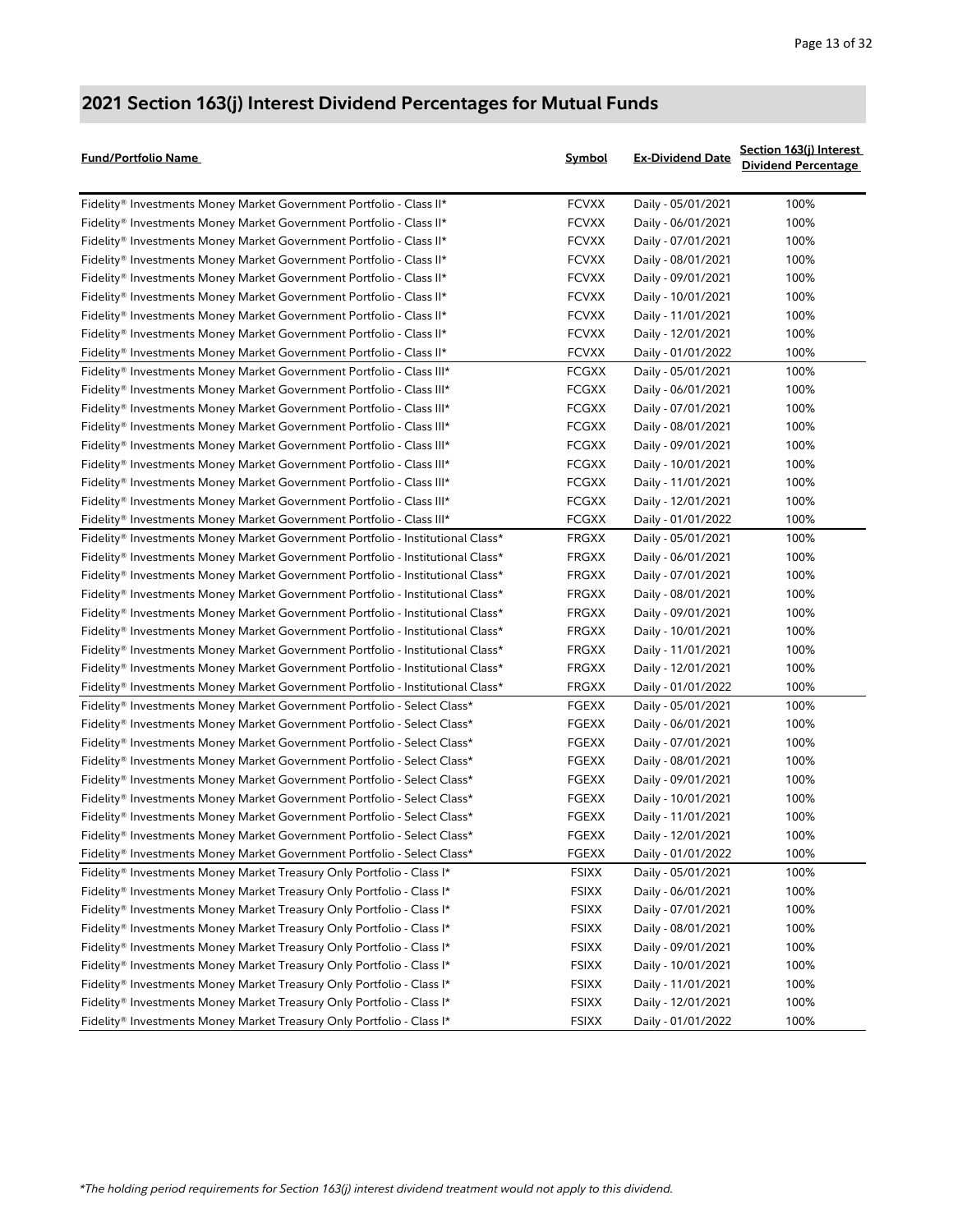| Fund/Portfolio Name                                                               | Symbol       | <b>Ex-Dividend Date</b> | Section 163(j) Interest<br><b>Dividend Percentage</b> |
|-----------------------------------------------------------------------------------|--------------|-------------------------|-------------------------------------------------------|
| Fidelity® Investments Money Market Treasury Only Portfolio - Class II*            | <b>FOXXX</b> | Daily - 05/01/2021      | 100%                                                  |
| Fidelity® Investments Money Market Treasury Only Portfolio - Class II*            | <b>FOXXX</b> | Daily - 06/01/2021      | 100%                                                  |
| Fidelity® Investments Money Market Treasury Only Portfolio - Class II*            | <b>FOXXX</b> | Daily - 07/01/2021      | 100%                                                  |
| Fidelity® Investments Money Market Treasury Only Portfolio - Class II*            | <b>FOXXX</b> | Daily - 08/01/2021      | 100%                                                  |
| Fidelity® Investments Money Market Treasury Only Portfolio - Class II*            | <b>FOXXX</b> | Daily - 09/01/2021      | 100%                                                  |
| Fidelity® Investments Money Market Treasury Only Portfolio - Class II*            | <b>FOXXX</b> | Daily - 10/01/2021      | 100%                                                  |
| Fidelity® Investments Money Market Treasury Only Portfolio - Class II*            | <b>FOXXX</b> | Daily - 11/01/2021      | 100%                                                  |
| Fidelity® Investments Money Market Treasury Only Portfolio - Class II*            | <b>FOXXX</b> | Daily - 12/01/2021      | 100%                                                  |
| Fidelity® Investments Money Market Treasury Only Portfolio - Class II*            | <b>FOXXX</b> | Daily - 01/01/2022      | 100%                                                  |
| Fidelity® Investments Money Market Treasury Only Portfolio - Class III*           | <b>FOIXX</b> | Daily - 05/01/2021      | 100%                                                  |
| Fidelity® Investments Money Market Treasury Only Portfolio - Class III*           | <b>FOIXX</b> | Daily - 06/01/2021      | 100%                                                  |
| Fidelity® Investments Money Market Treasury Only Portfolio - Class III*           | <b>FOIXX</b> | Daily - 07/01/2021      | 100%                                                  |
| Fidelity® Investments Money Market Treasury Only Portfolio - Class III*           | <b>FOIXX</b> | Daily - 08/01/2021      | 100%                                                  |
| Fidelity® Investments Money Market Treasury Only Portfolio - Class III*           | <b>FOIXX</b> | Daily - 09/01/2021      | 100%                                                  |
| Fidelity® Investments Money Market Treasury Only Portfolio - Class III*           | <b>FOIXX</b> | Daily - 10/01/2021      | 100%                                                  |
| Fidelity® Investments Money Market Treasury Only Portfolio - Class III*           | <b>FOIXX</b> | Daily - 11/01/2021      | 100%                                                  |
| Fidelity® Investments Money Market Treasury Only Portfolio - Class III*           | <b>FOIXX</b> | Daily - 12/01/2021      | 100%                                                  |
| Fidelity® Investments Money Market Treasury Only Portfolio - Class III*           | <b>FOIXX</b> | Daily - 01/01/2022      | 100%                                                  |
| Fidelity® Investments Money Market Treasury Only Portfolio - Class IV*            | <b>FOPXX</b> | Daily - 05/01/2021      | 100%                                                  |
| Fidelity® Investments Money Market Treasury Only Portfolio - Class IV*            | <b>FOPXX</b> | Daily - 06/01/2021      | 100%                                                  |
| Fidelity® Investments Money Market Treasury Only Portfolio - Class IV*            | <b>FOPXX</b> | Daily - 07/01/2021      | 100%                                                  |
| Fidelity® Investments Money Market Treasury Only Portfolio - Class IV*            | <b>FOPXX</b> | Daily - 08/01/2021      | 100%                                                  |
| Fidelity® Investments Money Market Treasury Only Portfolio - Class IV*            | <b>FOPXX</b> | Daily - 09/01/2021      | 100%                                                  |
| Fidelity® Investments Money Market Treasury Only Portfolio - Class IV*            | <b>FOPXX</b> | Daily - 10/01/2021      | 100%                                                  |
| Fidelity® Investments Money Market Treasury Only Portfolio - Class IV*            | <b>FOPXX</b> | Daily - 11/01/2021      | 100%                                                  |
| Fidelity® Investments Money Market Treasury Only Portfolio - Class IV*            | <b>FOPXX</b> | Daily - 12/01/2021      | 100%                                                  |
| Fidelity® Investments Money Market Treasury Only Portfolio - Class IV*            | <b>FOPXX</b> | Daily - 01/01/2022      | 100%                                                  |
| Fidelity® Investments Money Market Treasury Only Portfolio - Institutional Class* | <b>FRSXX</b> | Daily - 05/01/2021      | 100%                                                  |
| Fidelity® Investments Money Market Treasury Only Portfolio - Institutional Class* | <b>FRSXX</b> | Daily - 06/01/2021      | 100%                                                  |
| Fidelity® Investments Money Market Treasury Only Portfolio - Institutional Class* | <b>FRSXX</b> | Daily - 07/01/2021      | 100%                                                  |
| Fidelity® Investments Money Market Treasury Only Portfolio - Institutional Class* | <b>FRSXX</b> | Daily - 08/01/2021      | 100%                                                  |
| Fidelity® Investments Money Market Treasury Only Portfolio - Institutional Class* | <b>FRSXX</b> | Daily - 09/01/2021      | 100%                                                  |
| Fidelity® Investments Money Market Treasury Only Portfolio - Institutional Class* | <b>FRSXX</b> | Daily - 10/01/2021      | 100%                                                  |
| Fidelity® Investments Money Market Treasury Only Portfolio - Institutional Class* | <b>FRSXX</b> | Daily - 11/01/2021      | 100%                                                  |
| Fidelity® Investments Money Market Treasury Only Portfolio - Institutional Class* | FRSXX        | Daily - 12/01/2021      | 100%                                                  |
| Fidelity® Investments Money Market Treasury Only Portfolio - Institutional Class* | FRSXX        | Daily - 01/01/2022      | 100%                                                  |
| Fidelity® Investments Money Market Treasury Only Portfolio - Select Class*        | <b>FTYXX</b> | Daily - 05/01/2021      | 100%                                                  |
| Fidelity® Investments Money Market Treasury Only Portfolio - Select Class*        | <b>FTYXX</b> | Daily - 06/01/2021      | 100%                                                  |
| Fidelity® Investments Money Market Treasury Only Portfolio - Select Class*        | <b>FTYXX</b> | Daily - 07/01/2021      | 100%                                                  |
| Fidelity® Investments Money Market Treasury Only Portfolio - Select Class*        | <b>FTYXX</b> | Daily - 08/01/2021      | 100%                                                  |
| Fidelity® Investments Money Market Treasury Only Portfolio - Select Class*        | <b>FTYXX</b> | Daily - 09/01/2021      | 100%                                                  |
| Fidelity® Investments Money Market Treasury Only Portfolio - Select Class*        | <b>FTYXX</b> | Daily - 10/01/2021      | 100%                                                  |
| Fidelity® Investments Money Market Treasury Only Portfolio - Select Class*        | <b>FTYXX</b> | Daily - 11/01/2021      | 100%                                                  |
| Fidelity® Investments Money Market Treasury Only Portfolio - Select Class*        | <b>FTYXX</b> | Daily - 12/01/2021      | 100%                                                  |
| Fidelity® Investments Money Market Treasury Only Portfolio - Select Class*        | <b>FTYXX</b> | Daily - 01/01/2022      | 100%                                                  |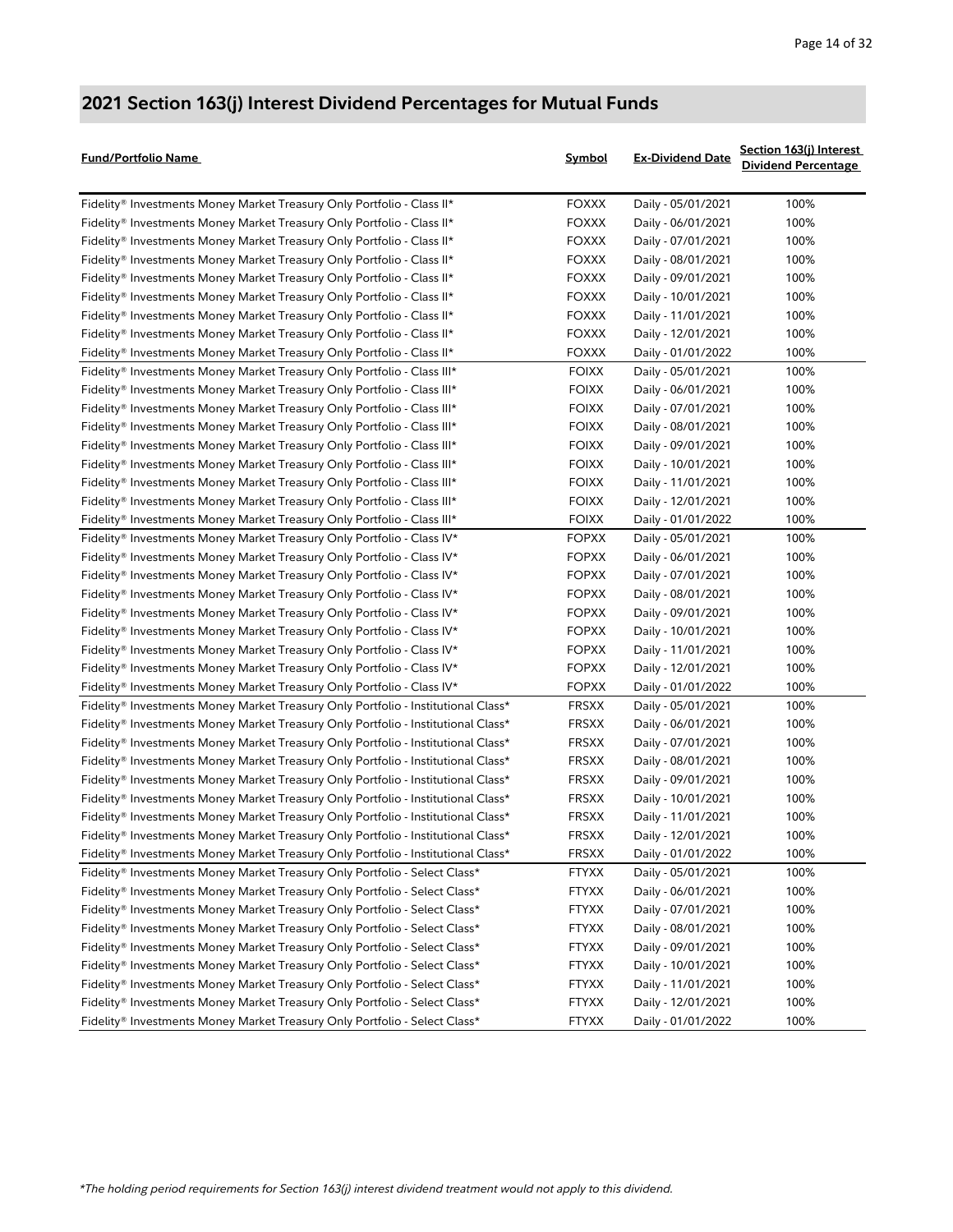| Fund/Portfolio Name                                                | Symbol       | <b>Ex-Dividend Date</b> | Section 163(j) Interest<br><b>Dividend Percentage</b> |
|--------------------------------------------------------------------|--------------|-------------------------|-------------------------------------------------------|
| Fidelity® Investments Money Market Treasury Portfolio - Class I*   | <b>FISXX</b> | Daily - 02/01/2021      | 100%                                                  |
| Fidelity® Investments Money Market Treasury Portfolio - Class I*   | <b>FISXX</b> | Daily - 03/01/2021      | 100%                                                  |
| Fidelity® Investments Money Market Treasury Portfolio - Class I*   | <b>FISXX</b> | Daily - 04/01/2021      | 100%                                                  |
| Fidelity® Investments Money Market Treasury Portfolio - Class I*   | <b>FISXX</b> | Daily - 05/01/2021      | 100%                                                  |
| Fidelity® Investments Money Market Treasury Portfolio - Class I*   | <b>FISXX</b> | Daily - 06/01/2021      | 100%                                                  |
| Fidelity® Investments Money Market Treasury Portfolio - Class I*   | <b>FISXX</b> | Daily - 07/01/2021      | 100%                                                  |
| Fidelity® Investments Money Market Treasury Portfolio - Class I*   | <b>FISXX</b> | Daily - 08/01/2021      | 100%                                                  |
| Fidelity® Investments Money Market Treasury Portfolio - Class I*   | <b>FISXX</b> | Daily - 09/01/2021      | 100%                                                  |
| Fidelity® Investments Money Market Treasury Portfolio - Class I*   | <b>FISXX</b> | Daily - 10/01/2021      | 100%                                                  |
| Fidelity® Investments Money Market Treasury Portfolio - Class I*   | <b>FISXX</b> | Daily - 11/01/2021      | 100%                                                  |
| Fidelity® Investments Money Market Treasury Portfolio - Class I*   | <b>FISXX</b> | Daily - 12/01/2021      | 100%                                                  |
| Fidelity® Investments Money Market Treasury Portfolio - Class I*   | <b>FISXX</b> | Daily - 01/01/2022      | 100%                                                  |
| Fidelity® Investments Money Market Treasury Portfolio - Class II*  | <b>FCEXX</b> | Daily - 02/01/2021      | 100%                                                  |
| Fidelity® Investments Money Market Treasury Portfolio - Class II*  | <b>FCEXX</b> | Daily - 03/01/2021      | 100%                                                  |
| Fidelity® Investments Money Market Treasury Portfolio - Class II*  | <b>FCEXX</b> | Daily - 04/01/2021      | 100%                                                  |
| Fidelity® Investments Money Market Treasury Portfolio - Class II*  | <b>FCEXX</b> | Daily - 05/01/2021      | 100%                                                  |
| Fidelity® Investments Money Market Treasury Portfolio - Class II*  | <b>FCEXX</b> | Daily - 06/01/2021      | 100%                                                  |
| Fidelity® Investments Money Market Treasury Portfolio - Class II*  | <b>FCEXX</b> | Daily - 07/01/2021      | 100%                                                  |
| Fidelity® Investments Money Market Treasury Portfolio - Class II*  | <b>FCEXX</b> | Daily - 08/01/2021      | 100%                                                  |
| Fidelity® Investments Money Market Treasury Portfolio - Class II*  | <b>FCEXX</b> | Daily - 09/01/2021      | 100%                                                  |
| Fidelity® Investments Money Market Treasury Portfolio - Class II*  | <b>FCEXX</b> | Daily - 10/01/2021      | 100%                                                  |
| Fidelity® Investments Money Market Treasury Portfolio - Class II*  | <b>FCEXX</b> | Daily - 11/01/2021      | 100%                                                  |
| Fidelity® Investments Money Market Treasury Portfolio - Class II*  | <b>FCEXX</b> | Daily - 12/01/2021      | 100%                                                  |
| Fidelity® Investments Money Market Treasury Portfolio - Class II*  | <b>FCEXX</b> | Daily - 01/01/2022      | 100%                                                  |
| Fidelity® Investments Money Market Treasury Portfolio - Class III* | <b>FCSXX</b> | Daily - 02/01/2021      | 100%                                                  |
| Fidelity® Investments Money Market Treasury Portfolio - Class III* | <b>FCSXX</b> | Daily - 03/01/2021      | 100%                                                  |
| Fidelity® Investments Money Market Treasury Portfolio - Class III* | <b>FCSXX</b> | Daily - 04/01/2021      | 100%                                                  |
| Fidelity® Investments Money Market Treasury Portfolio - Class III* | <b>FCSXX</b> | Daily - 05/01/2021      | 100%                                                  |
| Fidelity® Investments Money Market Treasury Portfolio - Class III* | <b>FCSXX</b> | Daily - 06/01/2021      | 100%                                                  |
| Fidelity® Investments Money Market Treasury Portfolio - Class III* | <b>FCSXX</b> | Daily - 07/01/2021      | 100%                                                  |
| Fidelity® Investments Money Market Treasury Portfolio - Class III* | <b>FCSXX</b> | Daily - 08/01/2021      | 100%                                                  |
| Fidelity® Investments Money Market Treasury Portfolio - Class III* | <b>FCSXX</b> | Daily - 09/01/2021      | 100%                                                  |
| Fidelity® Investments Money Market Treasury Portfolio - Class III* | <b>FCSXX</b> | Daily - 10/01/2021      | 100%                                                  |
| Fidelity® Investments Money Market Treasury Portfolio - Class III* | <b>FCSXX</b> | Daily - 11/01/2021      | 100%                                                  |
| Fidelity® Investments Money Market Treasury Portfolio - Class III* | FCSXX        | Daily - 12/01/2021      | 100%                                                  |
| Fidelity® Investments Money Market Treasury Portfolio - Class III* | <b>FCSXX</b> | Daily - 01/01/2022      | 100%                                                  |
| Fidelity® Investments Money Market Treasury Portfolio - Class IV*  | <b>FTVXX</b> | Daily - 02/01/2021      | 100%                                                  |
| Fidelity® Investments Money Market Treasury Portfolio - Class IV*  | <b>FTVXX</b> | Daily - 03/01/2021      | 100%                                                  |
| Fidelity® Investments Money Market Treasury Portfolio - Class IV*  | <b>FTVXX</b> | Daily - 04/01/2021      | 100%                                                  |
| Fidelity® Investments Money Market Treasury Portfolio - Class IV*  | <b>FTVXX</b> | Daily - 05/01/2021      | 100%                                                  |
| Fidelity® Investments Money Market Treasury Portfolio - Class IV*  | <b>FTVXX</b> | Daily - 06/01/2021      | 100%                                                  |
| Fidelity® Investments Money Market Treasury Portfolio - Class IV*  | <b>FTVXX</b> | Daily - 07/01/2021      | 100%                                                  |
| Fidelity® Investments Money Market Treasury Portfolio - Class IV*  | <b>FTVXX</b> | Daily - 08/01/2021      | 100%                                                  |
| Fidelity® Investments Money Market Treasury Portfolio - Class IV*  | <b>FTVXX</b> | Daily - 09/01/2021      | 100%                                                  |
| Fidelity® Investments Money Market Treasury Portfolio - Class IV*  | <b>FTVXX</b> | Daily - 10/01/2021      | 100%                                                  |
| Fidelity® Investments Money Market Treasury Portfolio - Class IV*  | <b>FTVXX</b> | Daily - 11/01/2021      | 100%                                                  |
| Fidelity® Investments Money Market Treasury Portfolio - Class IV*  | <b>FTVXX</b> | Daily - 12/01/2021      | 100%                                                  |
| Fidelity® Investments Money Market Treasury Portfolio - Class IV*  | <b>FTVXX</b> | Daily - 01/01/2022      | 100%                                                  |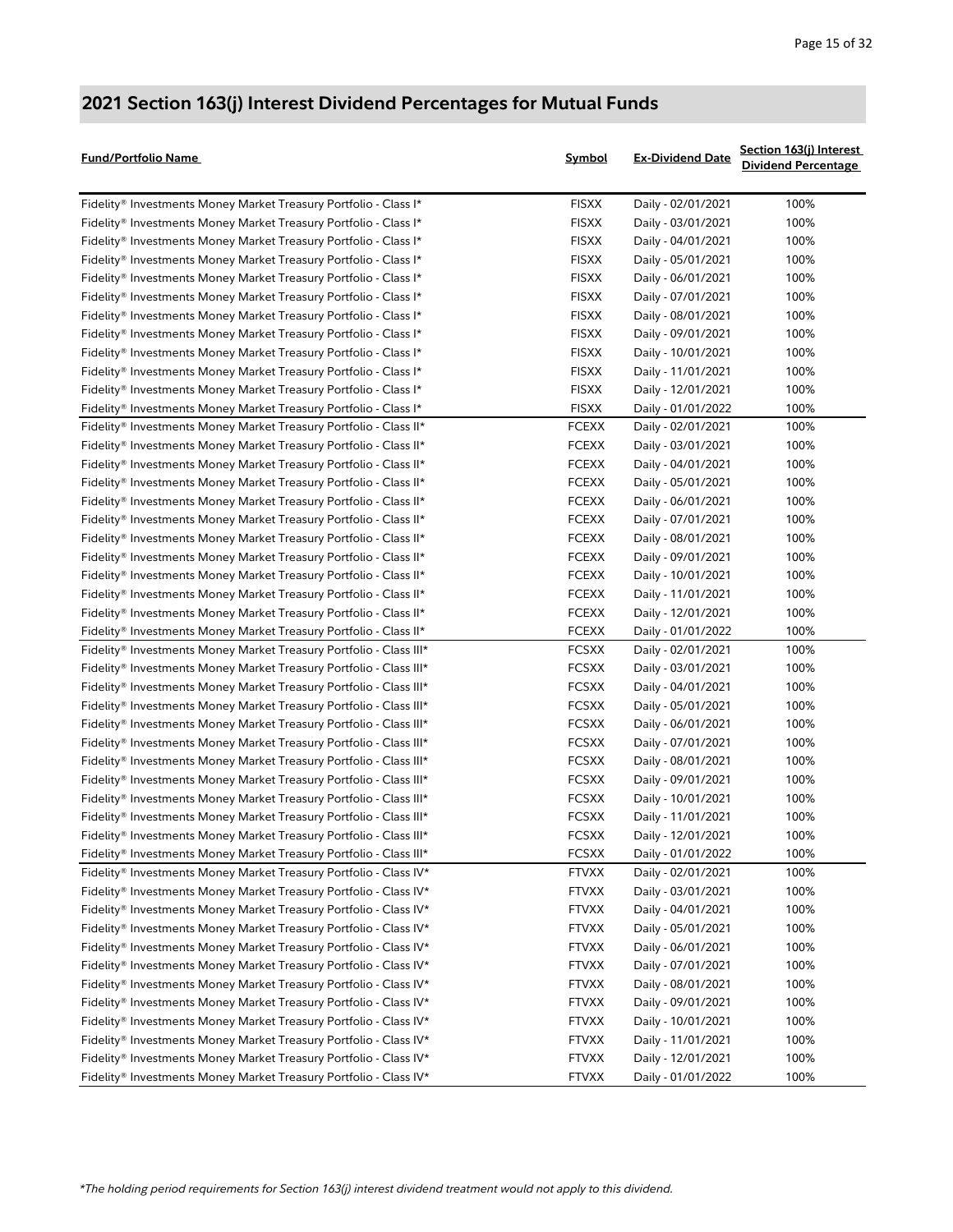| <b>Fund/Portfolio Name</b>                                                   | Symbol       | <b>Ex-Dividend Date</b> | Section 163(j) Interest<br><b>Dividend Percentage</b> |
|------------------------------------------------------------------------------|--------------|-------------------------|-------------------------------------------------------|
| Fidelity® Investments Money Market Treasury Portfolio - Institutional Class* | <b>FRBXX</b> | Daily - 02/01/2021      | 100%                                                  |
| Fidelity® Investments Money Market Treasury Portfolio - Institutional Class* | FRBXX        | Daily - 03/01/2021      | 100%                                                  |
| Fidelity® Investments Money Market Treasury Portfolio - Institutional Class* | <b>FRBXX</b> | Daily - 04/01/2021      | 100%                                                  |
| Fidelity® Investments Money Market Treasury Portfolio - Institutional Class* | <b>FRBXX</b> | Daily - 05/01/2021      | 100%                                                  |
| Fidelity® Investments Money Market Treasury Portfolio - Institutional Class* | FRBXX        | Daily - 06/01/2021      | 100%                                                  |
| Fidelity® Investments Money Market Treasury Portfolio - Institutional Class* | <b>FRBXX</b> | Daily - 07/01/2021      | 100%                                                  |
| Fidelity® Investments Money Market Treasury Portfolio - Institutional Class* | <b>FRBXX</b> | Daily - 08/01/2021      | 100%                                                  |
| Fidelity® Investments Money Market Treasury Portfolio - Institutional Class* | <b>FRBXX</b> | Daily - 09/01/2021      | 100%                                                  |
| Fidelity® Investments Money Market Treasury Portfolio - Institutional Class* | <b>FRBXX</b> | Daily - 10/01/2021      | 100%                                                  |
| Fidelity® Investments Money Market Treasury Portfolio - Institutional Class* | <b>FRBXX</b> | Daily - 11/01/2021      | 100%                                                  |
| Fidelity® Investments Money Market Treasury Portfolio - Institutional Class* | <b>FRBXX</b> | Daily - 12/01/2021      | 100%                                                  |
| Fidelity® Investments Money Market Treasury Portfolio - Institutional Class* | <b>FRBXX</b> | Daily - 01/01/2022      | 100%                                                  |
| Fidelity® Investments Money Market Treasury Portfolio - Select Class*        | <b>FTUXX</b> | Daily - 02/01/2021      | 100%                                                  |
| Fidelity® Investments Money Market Treasury Portfolio - Select Class*        | <b>FTUXX</b> | Daily - 03/01/2021      | 100%                                                  |
| Fidelity® Investments Money Market Treasury Portfolio - Select Class*        | <b>FTUXX</b> | Daily - 04/01/2021      | 100%                                                  |
| Fidelity® Investments Money Market Treasury Portfolio - Select Class*        | <b>FTUXX</b> | Daily - 05/01/2021      | 100%                                                  |
| Fidelity® Investments Money Market Treasury Portfolio - Select Class*        | <b>FTUXX</b> | Daily - 06/01/2021      | 100%                                                  |
| Fidelity® Investments Money Market Treasury Portfolio - Select Class*        | <b>FTUXX</b> | Daily - 07/01/2021      | 100%                                                  |
| Fidelity® Investments Money Market Treasury Portfolio - Select Class*        | <b>FTUXX</b> | Daily - 08/01/2021      | 100%                                                  |
| Fidelity® Investments Money Market Treasury Portfolio - Select Class*        | <b>FTUXX</b> | Daily - 09/01/2021      | 100%                                                  |
| Fidelity® Investments Money Market Treasury Portfolio - Select Class*        | <b>FTUXX</b> | Daily - 10/01/2021      | 100%                                                  |
| Fidelity® Investments Money Market Treasury Portfolio - Select Class*        | <b>FTUXX</b> | Daily - 11/01/2021      | 100%                                                  |
| Fidelity® Investments Money Market Treasury Portfolio - Select Class*        | <b>FTUXX</b> | Daily - 12/01/2021      | 100%                                                  |
| Fidelity® Investments Money Market Treasury Portfolio - Select Class*        | <b>FTUXX</b> | Daily - 01/01/2022      | 100%                                                  |
| Fidelity® Limited Term Bond Fund*                                            | <b>FJRLX</b> | Daily - 02/01/2021      | 100%                                                  |
| Fidelity® Limited Term Bond Fund*                                            | <b>FJRLX</b> | Daily - 03/01/2021      | 100%                                                  |
| Fidelity® Limited Term Bond Fund*                                            | <b>FJRLX</b> | Daily - 04/01/2021      | 100%                                                  |
| Fidelity® Limited Term Bond Fund*                                            | <b>FJRLX</b> | Daily - 05/01/2021      | 100%                                                  |
| Fidelity® Limited Term Bond Fund*                                            | <b>FJRLX</b> | Daily - 06/01/2021      | 100%                                                  |
| Fidelity® Limited Term Bond Fund*                                            | <b>FJRLX</b> | Daily - 07/01/2021      | 100%                                                  |
| Fidelity® Limited Term Bond Fund*                                            | <b>FJRLX</b> | Daily - 08/01/2021      | 100%                                                  |
| Fidelity® Limited Term Bond Fund*                                            | <b>FJRLX</b> | Daily - 09/01/2021      | 100%                                                  |
| Fidelity® Limited Term Bond Fund*                                            | <b>FJRLX</b> | Daily - 10/01/2021      | 100%                                                  |
| Fidelity® Limited Term Bond Fund*                                            | <b>FJRLX</b> | Daily - 11/01/2021      | 100%                                                  |
| Fidelity® Limited Term Bond Fund*                                            | <b>FJRLX</b> | Daily - 12/01/2021      | 100%                                                  |
| Fidelity® Limited Term Bond Fund*                                            | <b>FJRLX</b> | Daily - 01/01/2022      | 100%                                                  |
| Fidelity® Limited Term Government Fund                                       | <b>FFXSX</b> | Daily - 02/01/2021      | 100%                                                  |
| Fidelity® Limited Term Government Fund                                       | <b>FFXSX</b> | Daily - 03/01/2021      | 100%                                                  |
| Fidelity® Limited Term Government Fund                                       | <b>FFXSX</b> | Daily - 04/01/2021      | 100%                                                  |
| Fidelity® Limited Term Government Fund                                       | <b>FFXSX</b> | Daily - 05/01/2021      | 100%                                                  |
| Fidelity® Limited Term Government Fund                                       | <b>FFXSX</b> | Daily - 06/01/2021      | 100%                                                  |
| Fidelity® Limited Term Government Fund                                       | <b>FFXSX</b> | Daily - 07/01/2021      | 100%                                                  |
| Fidelity® Limited Term Government Fund                                       | <b>FFXSX</b> | Daily - 08/01/2021      | 100%                                                  |
| Fidelity® Limited Term Government Fund                                       | <b>FFXSX</b> | Daily - 09/01/2021      | 100%                                                  |
| Fidelity® Limited Term Government Fund                                       | <b>FFXSX</b> | Daily - 10/01/2021      | 100%                                                  |
| Fidelity® Limited Term Government Fund                                       | <b>FFXSX</b> | Daily - 11/01/2021      | 100%                                                  |
| Fidelity® Limited Term Government Fund                                       | <b>FFXSX</b> | Daily - 12/01/2021      | 100%                                                  |
| Fidelity® Limited Term Government Fund                                       | <b>FFXSX</b> | 12/22/2021              | 100%                                                  |
| Fidelity® Limited Term Government Fund                                       | <b>FFXSX</b> | Daily - 01/01/2022      | 100%                                                  |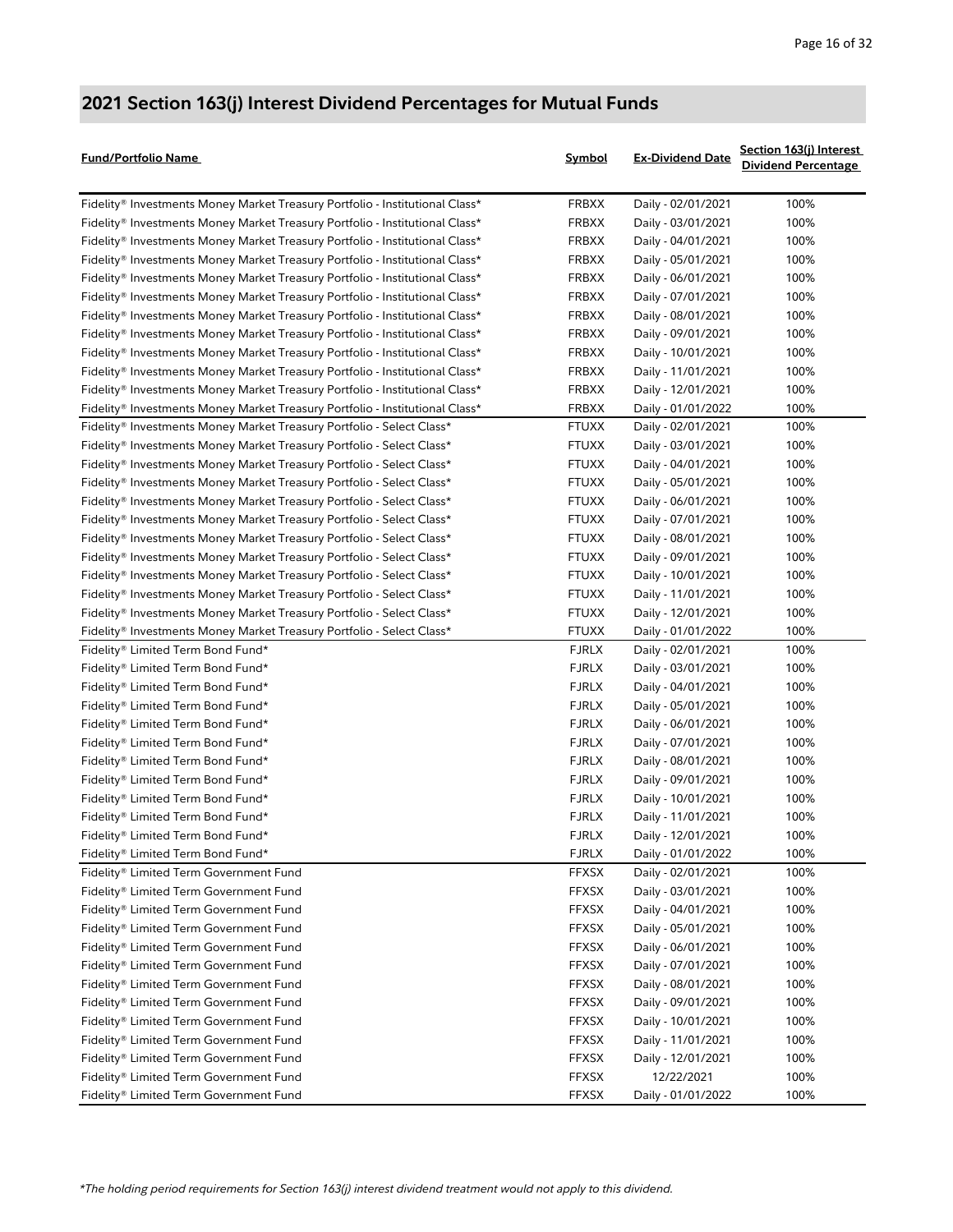| <b>Fund/Portfolio Name</b>                    | <u>Symbol</u> | <b>Ex-Dividend Date</b> | Section 163(j) Interest<br><b>Dividend Percentage</b> |
|-----------------------------------------------|---------------|-------------------------|-------------------------------------------------------|
| Fidelity® Long-Term Treasury Bond Index Fund* | <b>FNBGX</b>  | Daily - 02/01/2021      | 98%                                                   |
| Fidelity® Long-Term Treasury Bond Index Fund* | <b>FNBGX</b>  | Daily - 03/01/2021      | 98%                                                   |
| Fidelity® Long-Term Treasury Bond Index Fund* | <b>FNBGX</b>  | Daily - 04/01/2021      | 22%                                                   |
| Fidelity® Long-Term Treasury Bond Index Fund* | FNBGX         | Daily - 05/01/2021      | 100%                                                  |
| Fidelity® Long-Term Treasury Bond Index Fund* | <b>FNBGX</b>  | Daily - 06/01/2021      | 100%                                                  |
| Fidelity® Long-Term Treasury Bond Index Fund* | <b>FNBGX</b>  | Daily - 07/01/2021      | 100%                                                  |
| Fidelity® Long-Term Treasury Bond Index Fund* | <b>FNBGX</b>  | Daily - 08/01/2021      | 100%                                                  |
| Fidelity® Long-Term Treasury Bond Index Fund* | <b>FNBGX</b>  | Daily - 09/01/2021      | 100%                                                  |
| Fidelity® Long-Term Treasury Bond Index Fund* | <b>FNBGX</b>  | Daily - 10/01/2021      | 100%                                                  |
| Fidelity® Long-Term Treasury Bond Index Fund* | FNBGX         | Daily - 11/01/2021      | 100%                                                  |
| Fidelity® Long-Term Treasury Bond Index Fund* | <b>FNBGX</b>  | Daily - 12/01/2021      | 100%                                                  |
| Fidelity® Long-Term Treasury Bond Index Fund* | <b>FNBGX</b>  | Daily - 01/01/2022      | 100%                                                  |
| Fidelity® Money Market Central Fund*          | <b>FMKCF</b>  | Daily - 02/01/2021      | 100%                                                  |
| Fidelity® Money Market Central Fund*          | <b>FMKCF</b>  | Daily - 03/01/2021      | 100%                                                  |
| Fidelity® Money Market Central Fund*          | <b>FMKCF</b>  | Daily - 04/01/2021      | 100%                                                  |
| Fidelity® Money Market Central Fund*          | <b>FMKCF</b>  | Daily - 05/01/2021      | 100%                                                  |
| Fidelity® Money Market Central Fund*          | <b>FMKCF</b>  | Daily - 06/01/2021      | 100%                                                  |
| Fidelity® Money Market Central Fund*          | <b>FMKCF</b>  | Daily - 07/01/2021      | 100%                                                  |
| Fidelity® Money Market Central Fund*          | <b>FMKCF</b>  | Daily - 08/01/2021      | 100%                                                  |
| Fidelity® Money Market Central Fund*          | <b>FMKCF</b>  | Daily - 09/01/2021      | 100%                                                  |
| Fidelity® Money Market Central Fund*          | <b>FMKCF</b>  | Daily - 10/01/2021      | 100%                                                  |
| Fidelity® Money Market Central Fund*          | <b>FMKCF</b>  | Daily - 11/01/2021      | 100%                                                  |
| Fidelity® Money Market Central Fund*          | <b>FMKCF</b>  | 11/23/2021              | 100%                                                  |
| Fidelity® Money Market Central Fund*          | <b>FMKCF</b>  | Daily - 12/01/2021      | 100%                                                  |
| Fidelity® Money Market Central Fund*          | <b>FMKCF</b>  | Daily - 01/01/2022      | 100%                                                  |
| Fidelity® Money Market Fund - Premium Class*  | <b>FZDXX</b>  | Daily - 02/01/2021      | 100%                                                  |
| Fidelity® Money Market Fund - Premium Class*  | <b>FZDXX</b>  | Daily - 03/01/2021      | 100%                                                  |
| Fidelity® Money Market Fund - Premium Class*  | <b>FZDXX</b>  | Daily - 04/01/2021      | 100%                                                  |
| Fidelity® Money Market Fund - Premium Class*  | <b>FZDXX</b>  | Daily - 05/01/2021      | 100%                                                  |
| Fidelity® Money Market Fund - Premium Class*  | <b>FZDXX</b>  | Daily - 06/01/2021      | 100%                                                  |
| Fidelity® Money Market Fund - Premium Class*  | <b>FZDXX</b>  | Daily - 07/01/2021      | 100%                                                  |
| Fidelity® Money Market Fund - Premium Class*  | <b>FZDXX</b>  | Daily - 08/01/2021      | 100%                                                  |
| Fidelity® Money Market Fund - Premium Class*  | <b>FZDXX</b>  | Daily - 09/01/2021      | 100%                                                  |
| Fidelity® Money Market Fund - Premium Class*  | <b>FZDXX</b>  | Daily - 10/01/2021      | 100%                                                  |
| Fidelity® Money Market Fund - Premium Class*  | <b>FZDXX</b>  | Daily - 11/01/2021      | 100%                                                  |
| Fidelity® Money Market Fund - Premium Class*  | <b>FZDXX</b>  | Daily - 12/01/2021      | 100%                                                  |
| Fidelity® Money Market Fund - Premium Class*  | <b>FZDXX</b>  | Daily - 01/01/2022      | 100%                                                  |
| Fidelity® Money Market Fund*                  | <b>SPRXX</b>  | Daily - 02/01/2021      | 100%                                                  |
| Fidelity® Money Market Fund*                  | <b>SPRXX</b>  | Daily - 03/01/2021      | 100%                                                  |
| Fidelity® Money Market Fund*                  | <b>SPRXX</b>  | Daily - 04/01/2021      | 100%                                                  |
| Fidelity® Money Market Fund*                  | <b>SPRXX</b>  | Daily - 05/01/2021      | 100%                                                  |
| Fidelity® Money Market Fund*                  | <b>SPRXX</b>  | Daily - 06/01/2021      | 100%                                                  |
| Fidelity® Money Market Fund*                  | <b>SPRXX</b>  | Daily - 07/01/2021      | 100%                                                  |
| Fidelity® Money Market Fund*                  | <b>SPRXX</b>  | Daily - 08/01/2021      | 100%                                                  |
| Fidelity® Money Market Fund*                  | <b>SPRXX</b>  | Daily - 09/01/2021      | 100%                                                  |
| Fidelity® Money Market Fund*                  | <b>SPRXX</b>  | Daily - 10/01/2021      | 100%                                                  |
| Fidelity® Money Market Fund*                  | <b>SPRXX</b>  | Daily - 11/01/2021      | 100%                                                  |
| Fidelity® Money Market Fund*                  | <b>SPRXX</b>  | Daily - 12/01/2021      | 100%                                                  |
| Fidelity® Money Market Fund*                  | <b>SPRXX</b>  | Daily - 01/01/2022      | 100%                                                  |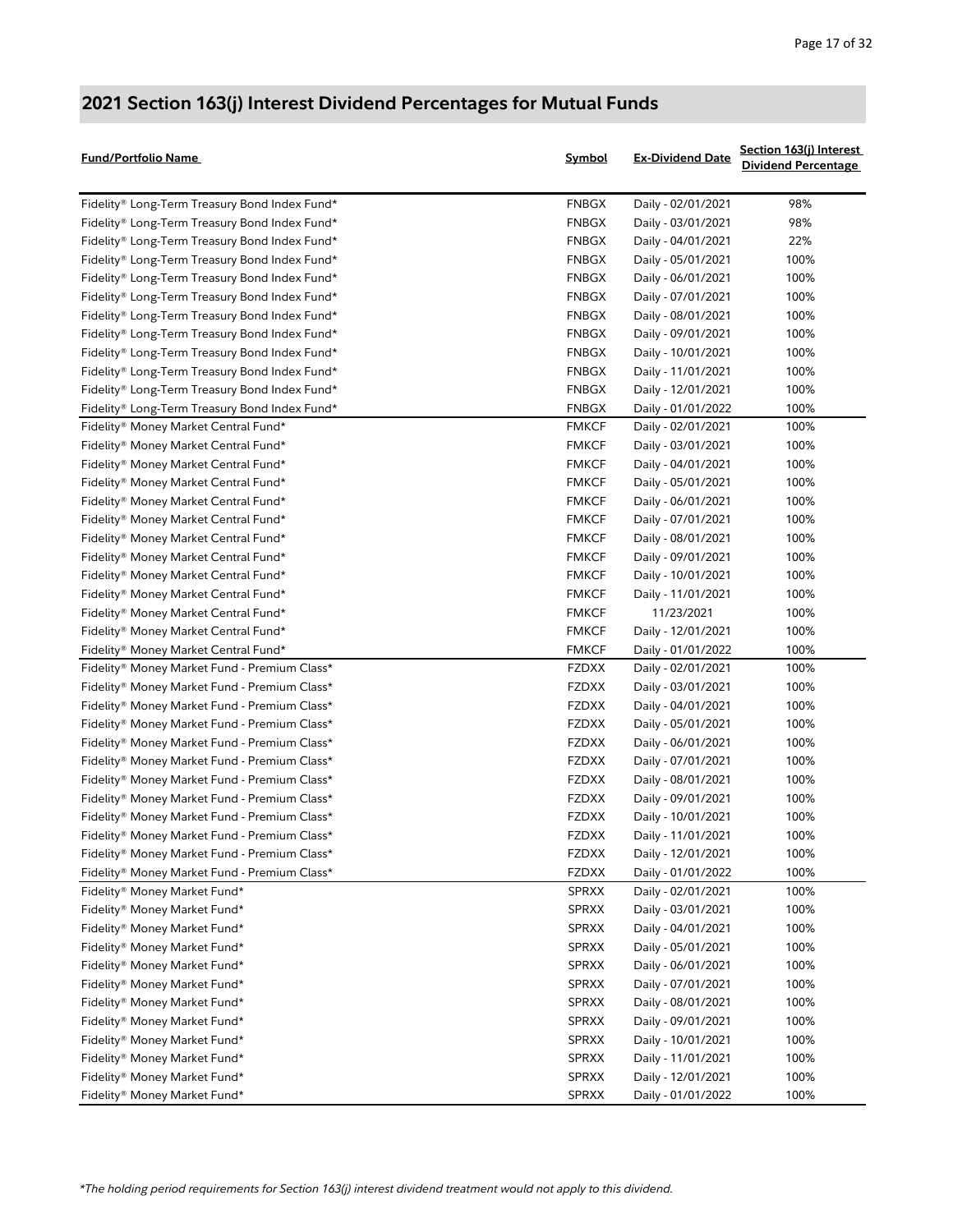| <b>Fund/Portfolio Name</b>         | <b>Symbol</b> | <b>Ex-Dividend Date</b> | <u>Section 163(j) Interest</u><br><b>Dividend Percentage</b> |
|------------------------------------|---------------|-------------------------|--------------------------------------------------------------|
| Fidelity® Mortgage Securities Fund | <b>FMSFX</b>  | Daily - 02/01/2021      | 41%                                                          |
| Fidelity® Mortgage Securities Fund | <b>FMSFX</b>  | Daily - 03/01/2021      | 41%                                                          |
| Fidelity® Mortgage Securities Fund | <b>FMSFX</b>  | Daily - 04/01/2021      | 41%                                                          |
| Fidelity® Mortgage Securities Fund | <b>FMSFX</b>  | Daily - 05/01/2021      | 41%                                                          |
| Fidelity® Mortgage Securities Fund | <b>FMSFX</b>  | Daily - 06/01/2021      | 41%                                                          |
| Fidelity® Mortgage Securities Fund | <b>FMSFX</b>  | Daily - 07/01/2021      | 41%                                                          |
| Fidelity® Mortgage Securities Fund | <b>FMSFX</b>  | Daily - 08/01/2021      | 41%                                                          |
| Fidelity® Mortgage Securities Fund | <b>FMSFX</b>  | Daily - 09/01/2021      | 41%                                                          |
| Fidelity® Mortgage Securities Fund | <b>FMSFX</b>  | Daily - 10/01/2021      | 68%                                                          |
| Fidelity® Mortgage Securities Fund | <b>FMSFX</b>  | Daily - 11/01/2021      | 68%                                                          |
| Fidelity® Mortgage Securities Fund | <b>FMSFX</b>  | Daily - 12/01/2021      | 68%                                                          |
| Fidelity® Mortgage Securities Fund | <b>FMSFX</b>  | Daily - 01/01/2022      | 68%                                                          |
| Fidelity® Multi-Asset Income Fund* | <b>FMSDX</b>  | Daily - 02/01/2021      | 27%                                                          |
| Fidelity® Multi-Asset Income Fund* | <b>FMSDX</b>  | Daily - 03/01/2021      | 40%                                                          |
| Fidelity® Multi-Asset Income Fund* | <b>FMSDX</b>  | Daily - 04/01/2021      | 40%                                                          |
| Fidelity® Multi-Asset Income Fund* | <b>FMSDX</b>  | Daily - 05/01/2021      | 40%                                                          |
| Fidelity® Multi-Asset Income Fund* | <b>FMSDX</b>  | Daily - 06/01/2021      | 40%                                                          |
| Fidelity® Multi-Asset Income Fund* | <b>FMSDX</b>  | Daily - 07/01/2021      | 40%                                                          |
| Fidelity® Multi-Asset Income Fund* | <b>FMSDX</b>  | Daily - 08/01/2021      | 40%                                                          |
| Fidelity® Multi-Asset Income Fund* | <b>FMSDX</b>  | Daily - 09/01/2021      | 40%                                                          |
| Fidelity® Multi-Asset Income Fund* | <b>FMSDX</b>  | Daily - 10/01/2021      | 40%                                                          |
| Fidelity® Multi-Asset Income Fund* | <b>FMSDX</b>  | Daily - 11/01/2021      | 40%                                                          |
| Fidelity® Multi-Asset Income Fund* | <b>FMSDX</b>  | Daily - 12/01/2021      | 40%                                                          |
| Fidelity® Multi-Asset Income Fund* | <b>FMSDX</b>  | Daily - 01/01/2022      | 40%                                                          |
| Fidelity® New Markets Income Fund* | <b>FNMIX</b>  | Daily - 02/01/2021      | 100%                                                         |
| Fidelity® New Markets Income Fund* | <b>FNMIX</b>  | Daily - 03/01/2021      | 100%                                                         |
| Fidelity® New Markets Income Fund* | <b>FNMIX</b>  | Daily - 04/01/2021      | 100%                                                         |
| Fidelity® New Markets Income Fund* | <b>FNMIX</b>  | Daily - 05/01/2021      | 100%                                                         |
| Fidelity® New Markets Income Fund* | <b>FNMIX</b>  | Daily - 06/01/2021      | 100%                                                         |
| Fidelity® New Markets Income Fund* | <b>FNMIX</b>  | Daily - 07/01/2021      | 100%                                                         |
| Fidelity® New Markets Income Fund* | <b>FNMIX</b>  | Daily - 08/01/2021      | 100%                                                         |
| Fidelity® New Markets Income Fund* | <b>FNMIX</b>  | Daily - 09/01/2021      | 100%                                                         |
| Fidelity® New Markets Income Fund* | <b>FNMIX</b>  | Daily - 10/01/2021      | 100%                                                         |
| Fidelity® New Markets Income Fund* | <b>FNMIX</b>  | Daily - 11/01/2021      | 100%                                                         |
| Fidelity® New Markets Income Fund* | <b>FNMIX</b>  | Daily - 12/01/2021      | 100%                                                         |
| Fidelity® New Markets Income Fund* | FNMIX         | 12/22/2021              | 100%                                                         |
| Fidelity® New Markets Income Fund* | <b>FNMIX</b>  | Daily - 01/01/2022      | 100%                                                         |
| Fidelity® Puritan® Fund            | <b>FPURX</b>  | 04/05/2021              | 8%                                                           |
| Fidelity® Puritan® Fund            | <b>FPURX</b>  | 07/02/2021              | 8%                                                           |
| Fidelity® Puritan® Fund            | <b>FPURX</b>  | 10/08/2021              | 4%                                                           |
| Fidelity® Puritan® Fund            | <b>FPURX</b>  | 12/17/2021              | 29%                                                          |
| Fidelity® Puritan® Fund - Class K  | <b>FPUKX</b>  | 04/05/2021              | 15%                                                          |
| Fidelity® Puritan® Fund - Class K  | <b>FPUKX</b>  | 07/02/2021              | 17%                                                          |
| Fidelity® Puritan® Fund - Class K  | <b>FPUKX</b>  | 10/08/2021              | 4%                                                           |
| Fidelity® Puritan® Fund - Class K  | <b>FPUKX</b>  | 12/17/2021              | 28%                                                          |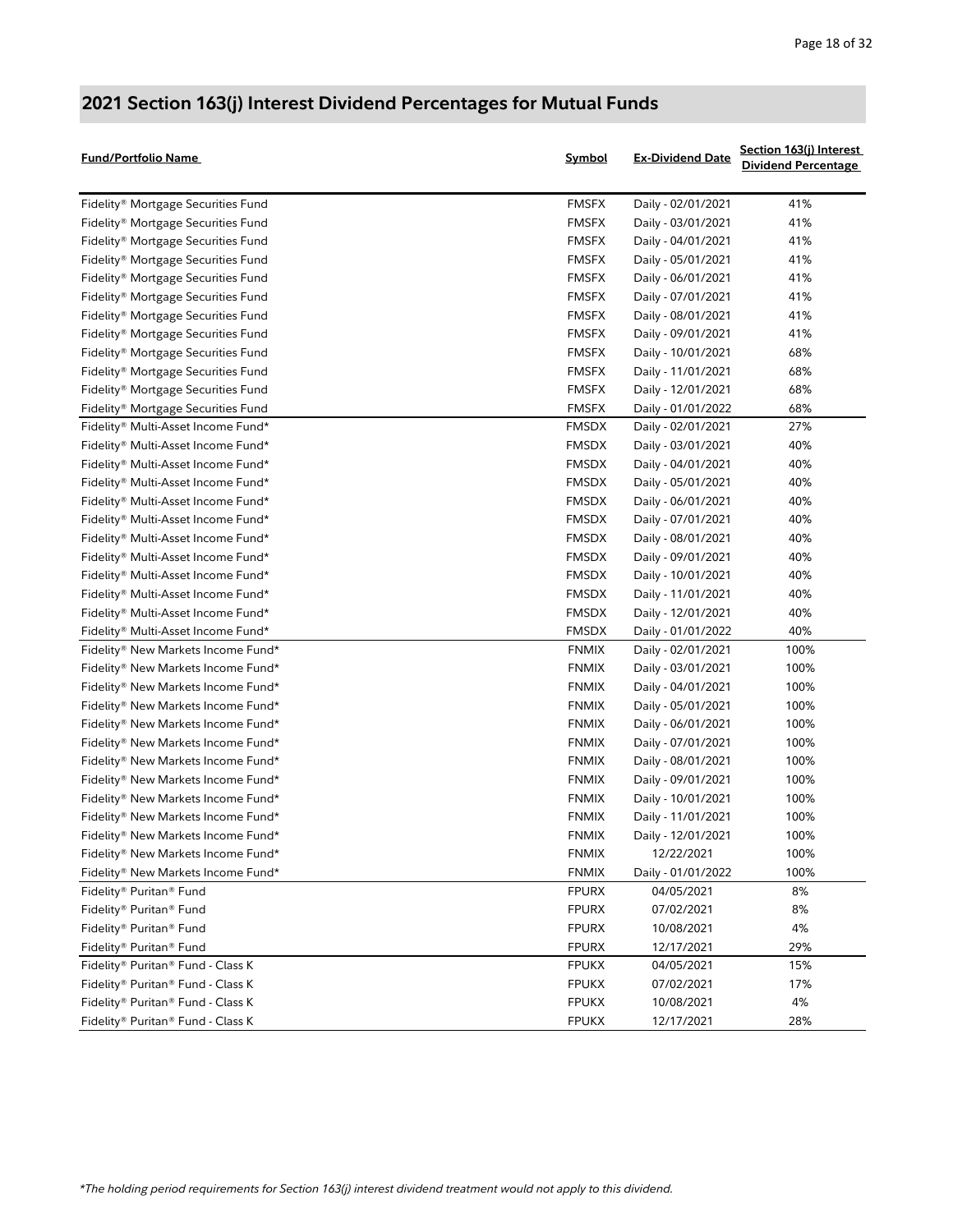| <b>Fund/Portfolio Name</b>                        | Symbol       | <b>Ex-Dividend Date</b> | <u>Section 163(j) Interest</u><br><b>Dividend Percentage</b> |
|---------------------------------------------------|--------------|-------------------------|--------------------------------------------------------------|
| Fidelity® Real Estate High Income Fund*           | <b>FREHX</b> | Daily - 02/01/2021      | 100%                                                         |
| Fidelity® Real Estate High Income Fund*           | <b>FREHX</b> | Daily - 03/01/2021      | 100%                                                         |
| Fidelity® Real Estate High Income Fund*           | <b>FREHX</b> | Daily - 04/01/2021      | 100%                                                         |
| Fidelity® Real Estate High Income Fund*           | <b>FREHX</b> | Daily - 05/01/2021      | 100%                                                         |
| Fidelity® Real Estate High Income Fund*           | <b>FREHX</b> | Daily - 06/01/2021      | 100%                                                         |
| Fidelity® Real Estate High Income Fund*           | <b>FREHX</b> | Daily - 07/01/2021      | 100%                                                         |
| Fidelity® Real Estate High Income Fund*           | <b>FREHX</b> | Daily - 08/01/2021      | 100%                                                         |
| Fidelity® Real Estate High Income Fund*           | <b>FREHX</b> | Daily - 09/01/2021      | 100%                                                         |
| Fidelity® Real Estate High Income Fund*           | <b>FREHX</b> | Daily - 10/01/2021      | 100%                                                         |
| Fidelity® Real Estate High Income Fund*           | <b>FREHX</b> | Daily - 11/01/2021      | 100%                                                         |
| Fidelity® Real Estate High Income Fund*           | <b>FREHX</b> | Daily - 12/01/2021      | 100%                                                         |
| Fidelity® Real Estate High Income Fund*           | <b>FREHX</b> | 12/22/2021              | 95%                                                          |
| Fidelity® Real Estate High Income Fund*           | <b>FREHX</b> | Daily - 01/01/2022      | 100%                                                         |
| Fidelity® Real Estate Income Fund                 | <b>FRIFX</b> | 09/03/2021              | 43%                                                          |
| Fidelity® Real Estate Income Fund                 | <b>FRIFX</b> | 12/17/2021              | 42%                                                          |
| Fidelity® SAI High Income Fund*                   | <b>FSHGX</b> | Daily - 06/01/2021      | 100%                                                         |
| Fidelity® SAI High Income Fund*                   | <b>FSHGX</b> | Daily - 07/01/2021      | 100%                                                         |
| Fidelity® SAI High Income Fund*                   | <b>FSHGX</b> | Daily - 08/01/2021      | 100%                                                         |
| Fidelity® SAI High Income Fund*                   | <b>FSHGX</b> | Daily - 09/01/2021      | 100%                                                         |
| Fidelity® SAI High Income Fund*                   | <b>FSHGX</b> | Daily - 10/01/2021      | 100%                                                         |
| Fidelity® SAI High Income Fund*                   | <b>FSHGX</b> | Daily - 11/01/2021      | 100%                                                         |
| Fidelity® SAI High Income Fund*                   | <b>FSHGX</b> | Daily - 12/01/2021      | 100%                                                         |
| Fidelity® SAI High Income Fund*                   | <b>FSHGX</b> | 12/22/2021              | 9%                                                           |
| Fidelity® SAI High Income Fund*                   | <b>FSHGX</b> | Daily - 01/01/2022      | 100%                                                         |
| Fidelity® SAI Inflation-Focused Fund              | <b>FIFGX</b> | 09/03/2021              | 11%                                                          |
| Fidelity® SAI Inflation-Focused Fund              | <b>FIFGX</b> | 12/22/2021              | 100%                                                         |
| Fidelity® SAI Long-Term Treasury Bond Index Fund* | <b>FBLTX</b> | Daily - 02/01/2021      | 100%                                                         |
| Fidelity® SAI Long-Term Treasury Bond Index Fund* | <b>FBLTX</b> | Daily - 03/01/2021      | 100%                                                         |
| Fidelity® SAI Long-Term Treasury Bond Index Fund* | <b>FBLTX</b> | Daily - 04/01/2021      | 15%                                                          |
| Fidelity® SAI Long-Term Treasury Bond Index Fund* | <b>FBLTX</b> | Daily - 05/01/2021      | 100%                                                         |
| Fidelity® SAI Long-Term Treasury Bond Index Fund* | <b>FBLTX</b> | Daily - 06/01/2021      | 100%                                                         |
| Fidelity® SAI Long-Term Treasury Bond Index Fund* | <b>FBLTX</b> | Daily - 07/01/2021      | 100%                                                         |
| Fidelity® SAI Long-Term Treasury Bond Index Fund* | <b>FBLTX</b> | Daily - 08/01/2021      | 100%                                                         |
| Fidelity® SAI Long-Term Treasury Bond Index Fund* | <b>FBLTX</b> | Daily - 09/01/2021      | 100%                                                         |
| Fidelity® SAI Long-Term Treasury Bond Index Fund* | FBLTX        | Daily - 10/01/2021      | 100%                                                         |
| Fidelity® SAI Long-Term Treasury Bond Index Fund* | FBLTX        | Daily - 11/01/2021      | 100%                                                         |
| Fidelity® SAI Long-Term Treasury Bond Index Fund* | <b>FBLTX</b> | Daily - 12/01/2021      | 100%                                                         |
| Fidelity® SAI Long-Term Treasury Bond Index Fund* | <b>FBLTX</b> | Daily - 01/01/2022      | 100%                                                         |
| Fidelity® SAI Low Duration Income Fund*           | <b>FZOLX</b> | Daily - 02/01/2021      | 100%                                                         |
| Fidelity® SAI Low Duration Income Fund*           | <b>FZOLX</b> | Daily - 03/01/2021      | 100%                                                         |
| Fidelity® SAI Low Duration Income Fund*           | <b>FZOLX</b> | Daily - 04/01/2021      | 100%                                                         |
| Fidelity® SAI Low Duration Income Fund*           | <b>FZOLX</b> | Daily - 05/01/2021      | 100%                                                         |
| Fidelity® SAI Low Duration Income Fund*           | FZOLX        | Daily - 06/01/2021      | 100%                                                         |
| Fidelity® SAI Low Duration Income Fund*           | <b>FZOLX</b> | Daily - 07/01/2021      | 100%                                                         |
| Fidelity® SAI Low Duration Income Fund*           | <b>FZOLX</b> | Daily - 08/01/2021      | 100%                                                         |
| Fidelity® SAI Low Duration Income Fund*           | <b>FZOLX</b> | Daily - 09/01/2021      | 100%                                                         |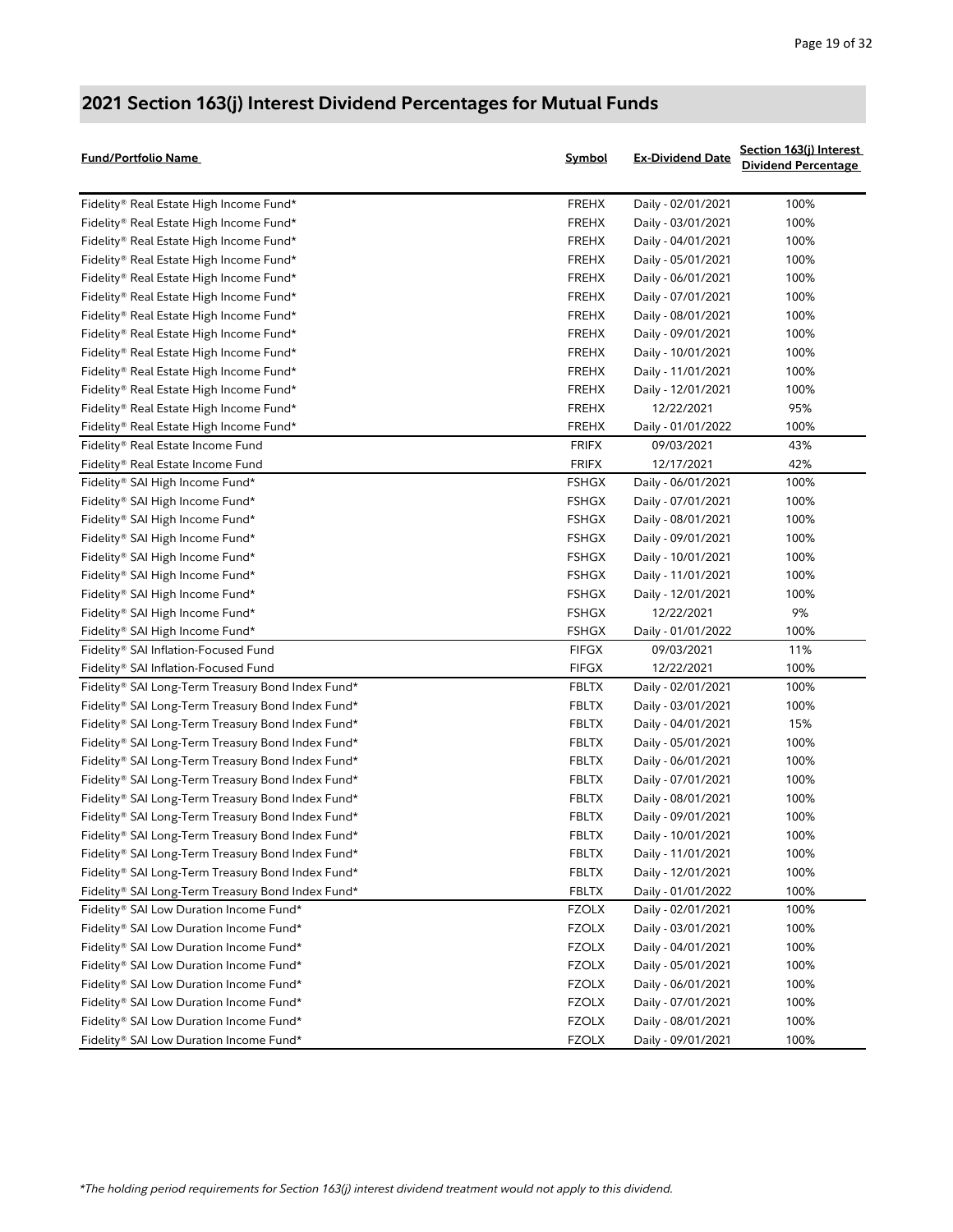| <b>Fund/Portfolio Name</b>                   | Symbol       | <b>Ex-Dividend Date</b> | Section 163(j) Interest<br><b>Dividend Percentage</b> |
|----------------------------------------------|--------------|-------------------------|-------------------------------------------------------|
| Fidelity® SAI Short-Term Bond Fund*          | <b>FZOMX</b> | Daily - 02/01/2021      | 100%                                                  |
| Fidelity® SAI Short-Term Bond Fund*          | <b>FZOMX</b> | Daily - 03/01/2021      | 100%                                                  |
| Fidelity® SAI Short-Term Bond Fund*          | <b>FZOMX</b> | Daily - 04/01/2021      | 100%                                                  |
| Fidelity® SAI Short-Term Bond Fund*          | <b>FZOMX</b> | Daily - 05/01/2021      | 100%                                                  |
| Fidelity® SAI Short-Term Bond Fund*          | <b>FZOMX</b> | Daily - 06/01/2021      | 100%                                                  |
| Fidelity® SAI Short-Term Bond Fund*          | <b>FZOMX</b> | Daily - 07/01/2021      | 100%                                                  |
| Fidelity® SAI Short-Term Bond Fund*          | <b>FZOMX</b> | Daily - 08/01/2021      | 100%                                                  |
| Fidelity® SAI Short-Term Bond Fund*          | <b>FZOMX</b> | Daily - 09/01/2021      | 100%                                                  |
| Fidelity® SAI Short-Term Bond Fund*          | <b>FZOMX</b> | Daily - 10/01/2021      | 100%                                                  |
| Fidelity® SAI Short-Term Bond Fund*          | <b>FZOMX</b> | 10/08/2021              | 100%                                                  |
| Fidelity® SAI Short-Term Bond Fund*          | <b>FZOMX</b> | Daily - 11/01/2021      | 100%                                                  |
| Fidelity® SAI Short-Term Bond Fund*          | <b>FZOMX</b> | Daily - 12/01/2021      | 100%                                                  |
| Fidelity® SAI Short-Term Bond Fund*          | <b>FZOMX</b> | Daily - 01/01/2022      | 100%                                                  |
| Fidelity® SAI Total Bond Fund*               | <b>FSMTX</b> | Daily - 02/01/2021      | 100%                                                  |
| Fidelity® SAI Total Bond Fund*               | <b>FSMTX</b> | Daily - 03/01/2021      | 100%                                                  |
| Fidelity® SAI Total Bond Fund*               | <b>FSMTX</b> | Daily - 04/01/2021      | 100%                                                  |
| Fidelity® SAI Total Bond Fund*               | <b>FSMTX</b> | Daily - 05/01/2021      | 100%                                                  |
| Fidelity® SAI Total Bond Fund*               | <b>FSMTX</b> | Daily - 06/01/2021      | 100%                                                  |
| Fidelity® SAI Total Bond Fund*               | <b>FSMTX</b> | Daily - 07/01/2021      | 100%                                                  |
| Fidelity® SAI Total Bond Fund*               | <b>FSMTX</b> | Daily - 08/01/2021      | 100%                                                  |
| Fidelity® SAI Total Bond Fund*               | <b>FSMTX</b> | Daily - 09/01/2021      | 100%                                                  |
| Fidelity® SAI Total Bond Fund                | <b>FSMTX</b> | Daily - 10/01/2021      | 86%                                                   |
| Fidelity® SAI Total Bond Fund                | <b>FSMTX</b> | Daily - 11/01/2021      | 92%                                                   |
| Fidelity® SAI Total Bond Fund                | <b>FSMTX</b> | Daily - 12/01/2021      | 100%                                                  |
| Fidelity® SAI Total Bond Fund                | <b>FSMTX</b> | 12/03/2021              | 100%                                                  |
| Fidelity® SAI Total Bond Fund                | <b>FSMTX</b> | 12/22/2021              | 100%                                                  |
| Fidelity® SAI Total Bond Fund                | <b>FSMTX</b> | Daily - 01/01/2022      | 100%                                                  |
| Fidelity® SAI U.S. Treasury Bond Index Fund* | <b>FUTBX</b> | Daily - 02/01/2021      | 100%                                                  |
| Fidelity® SAI U.S. Treasury Bond Index Fund* | <b>FUTBX</b> | Daily - 03/01/2021      | 100%                                                  |
| Fidelity® SAI U.S. Treasury Bond Index Fund* | <b>FUTBX</b> | Daily - 04/01/2021      | 100%                                                  |
| Fidelity® SAI U.S. Treasury Bond Index Fund* | <b>FUTBX</b> | Daily - 05/01/2021      | 100%                                                  |
| Fidelity® SAI U.S. Treasury Bond Index Fund* | <b>FUTBX</b> | Daily - 06/01/2021      | 100%                                                  |
| Fidelity® SAI U.S. Treasury Bond Index Fund* | <b>FUTBX</b> | Daily - 07/01/2021      | 100%                                                  |
| Fidelity® SAI U.S. Treasury Bond Index Fund* | <b>FUTBX</b> | Daily - 08/01/2021      | 100%                                                  |
| Fidelity® SAI U.S. Treasury Bond Index Fund* | <b>FUTBX</b> | Daily - 09/01/2021      | 100%                                                  |
| Fidelity® SAI U.S. Treasury Bond Index Fund* | <b>FUTBX</b> | Daily - 10/01/2021      | 100%                                                  |
| Fidelity® SAI U.S. Treasury Bond Index Fund* | <b>FUTBX</b> | Daily - 11/01/2021      | 100%                                                  |
| Fidelity® SAI U.S. Treasury Bond Index Fund* | <b>FUTBX</b> | Daily - 12/01/2021      | 100%                                                  |
| Fidelity® SAI U.S. Treasury Bond Index Fund* | <b>FUTBX</b> | 12/22/2021              | 100%                                                  |
| Fidelity® SAI U.S. Treasury Bond Index Fund* | <b>FUTBX</b> | Daily - 01/01/2022      | 100%                                                  |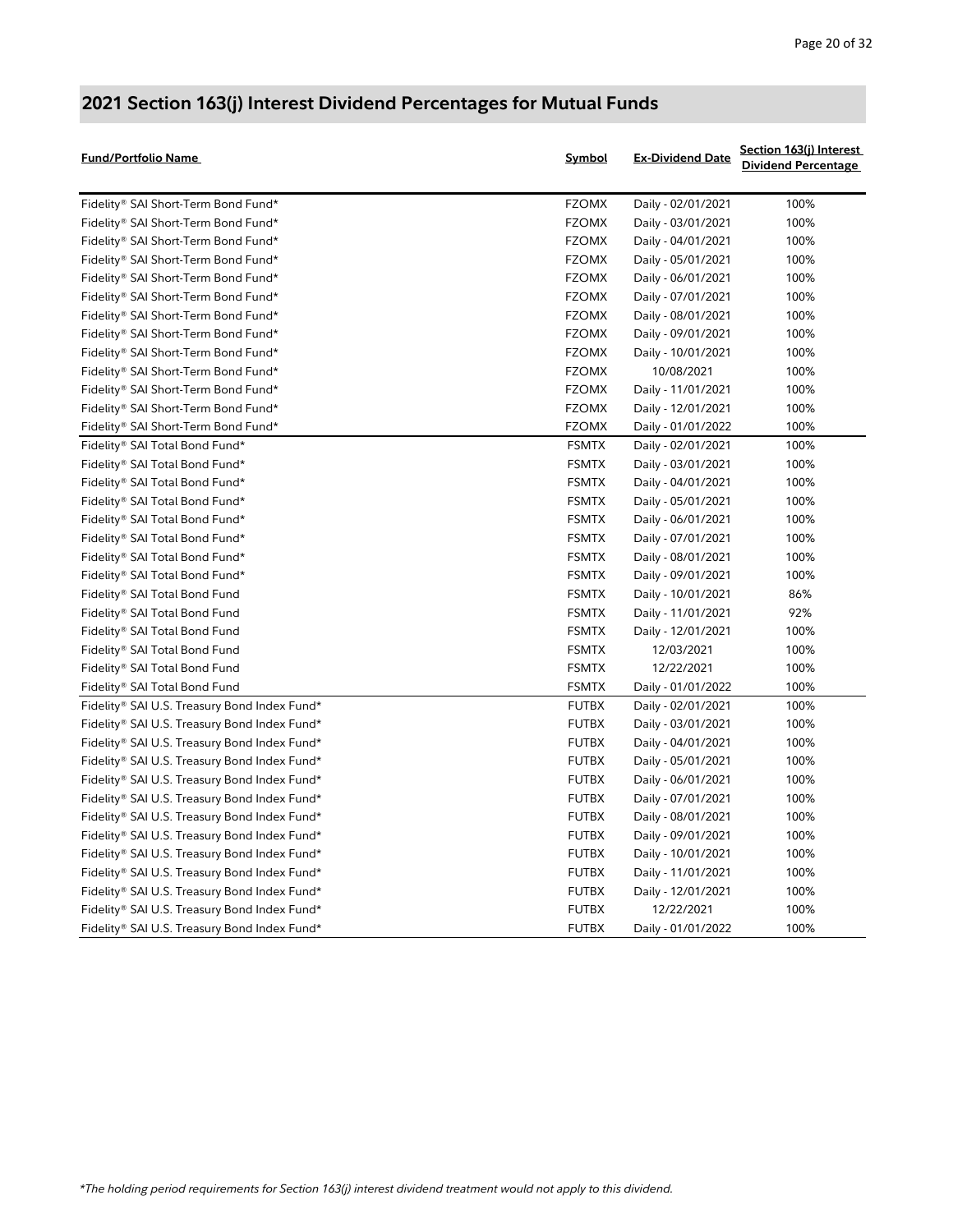| Fund/Portfolio Name                                           | Symbol       | <b>Ex-Dividend Date</b> | Section 163(j) Interest<br><b>Dividend Percentage</b> |
|---------------------------------------------------------------|--------------|-------------------------|-------------------------------------------------------|
| Fidelity® Series 0-5 Year Inflation-Protected Bond Index Fund | <b>FSTZX</b> | Daily - 03/01/2021      | 100%                                                  |
| Fidelity® Series 0-5 Year Inflation-Protected Bond Index Fund | <b>FSTZX</b> | Daily - 04/01/2021      | 100%                                                  |
| Fidelity® Series 0-5 Year Inflation-Protected Bond Index Fund | <b>FSTZX</b> | Daily - 05/01/2021      | 100%                                                  |
| Fidelity® Series 0-5 Year Inflation-Protected Bond Index Fund | <b>FSTZX</b> | Daily - 06/01/2021      | 100%                                                  |
| Fidelity® Series 0-5 Year Inflation-Protected Bond Index Fund | <b>FSTZX</b> | Daily - 07/01/2021      | 100%                                                  |
| Fidelity® Series 0-5 Year Inflation-Protected Bond Index Fund | <b>FSTZX</b> | Daily - 08/01/2021      | 100%                                                  |
| Fidelity® Series 0-5 Year Inflation-Protected Bond Index Fund | <b>FSTZX</b> | Daily - 09/01/2021      | 100%                                                  |
| Fidelity® Series 0-5 Year Inflation-Protected Bond Index Fund | <b>FSTZX</b> | Daily - 10/01/2021      | 100%                                                  |
| Fidelity® Series 0-5 Year Inflation-Protected Bond Index Fund | <b>FSTZX</b> | Daily - 11/01/2021      | 100%                                                  |
| Fidelity® Series 0-5 Year Inflation-Protected Bond Index Fund | <b>FSTZX</b> | Daily - 12/01/2021      | 100%                                                  |
| Fidelity® Series 0-5 Year Inflation-Protected Bond Index Fund | <b>FSTZX</b> | 12/15/2021              | 85%                                                   |
| Fidelity® Series 0-5 Year Inflation-Protected Bond Index Fund | <b>FSTZX</b> | Daily - 01/01/2022      | 100%                                                  |
| Fidelity® Series 5+ Year Inflation-Protected Bond Index Fund  | <b>FSTDX</b> | Daily - 03/01/2021      | 100%                                                  |
| Fidelity® Series 5+ Year Inflation-Protected Bond Index Fund  | <b>FSTDX</b> | Daily - 04/01/2021      | 100%                                                  |
| Fidelity® Series 5+ Year Inflation-Protected Bond Index Fund  | <b>FSTDX</b> | Daily - 05/01/2021      | 100%                                                  |
| Fidelity® Series 5+ Year Inflation-Protected Bond Index Fund  | <b>FSTDX</b> | Daily - 06/01/2021      | 100%                                                  |
| Fidelity® Series 5+ Year Inflation-Protected Bond Index Fund  | <b>FSTDX</b> | Daily - 07/01/2021      | 100%                                                  |
| Fidelity® Series 5+ Year Inflation-Protected Bond Index Fund  | <b>FSTDX</b> | Daily - 08/01/2021      | 100%                                                  |
| Fidelity® Series 5+ Year Inflation-Protected Bond Index Fund  | <b>FSTDX</b> | Daily - 09/01/2021      | 100%                                                  |
| Fidelity® Series 5+ Year Inflation-Protected Bond Index Fund  | <b>FSTDX</b> | Daily - 10/01/2021      | 100%                                                  |
| Fidelity® Series 5+ Year Inflation-Protected Bond Index Fund  | <b>FSTDX</b> | Daily - 11/01/2021      | 100%                                                  |
| Fidelity® Series 5+ Year Inflation-Protected Bond Index Fund  | <b>FSTDX</b> | Daily - 12/01/2021      | 100%                                                  |
| Fidelity® Series 5+ Year Inflation-Protected Bond Index Fund  | <b>FSTDX</b> | 12/15/2021              | 97%                                                   |
| Fidelity® Series 5+ Year Inflation-Protected Bond Index Fund  | <b>FSTDX</b> | Daily - 01/01/2022      | 100%                                                  |
| Fidelity® Series Bond Index Fund*                             | <b>FIFZX</b> | Daily - 02/01/2021      | 100%                                                  |
| Fidelity® Series Bond Index Fund*                             | <b>FIFZX</b> | Daily - 03/01/2021      | 100%                                                  |
| Fidelity® Series Bond Index Fund*                             | <b>FIFZX</b> | Daily - 04/01/2021      | 100%                                                  |
| Fidelity® Series Bond Index Fund*                             | <b>FIFZX</b> | Daily - 05/01/2021      | 100%                                                  |
| Fidelity® Series Bond Index Fund*                             | <b>FIFZX</b> | Daily - 06/01/2021      | 100%                                                  |
| Fidelity® Series Bond Index Fund*                             | <b>FIFZX</b> | Daily - 07/01/2021      | 100%                                                  |
| Fidelity® Series Bond Index Fund*                             | <b>FIFZX</b> | Daily - 08/01/2021      | 100%                                                  |
| Fidelity® Series Bond Index Fund*                             | <b>FIFZX</b> | Daily - 09/01/2021      | 100%                                                  |
| Fidelity® Series Bond Index Fund*                             | <b>FIFZX</b> | Daily - 10/01/2021      | 74%                                                   |
| Fidelity® Series Bond Index Fund*                             | <b>FIFZX</b> | Daily - 11/01/2021      | 100%                                                  |
| Fidelity® Series Bond Index Fund*                             | <b>FIFZX</b> | Daily - 12/01/2021      | 100%                                                  |
| Fidelity® Series Bond Index Fund*                             | <b>FIFZX</b> | Daily - 01/01/2022      | 100%                                                  |
| Fidelity® Series Canada Fund                                  | <b>FCNSX</b> | 12/10/2021              | 1%                                                    |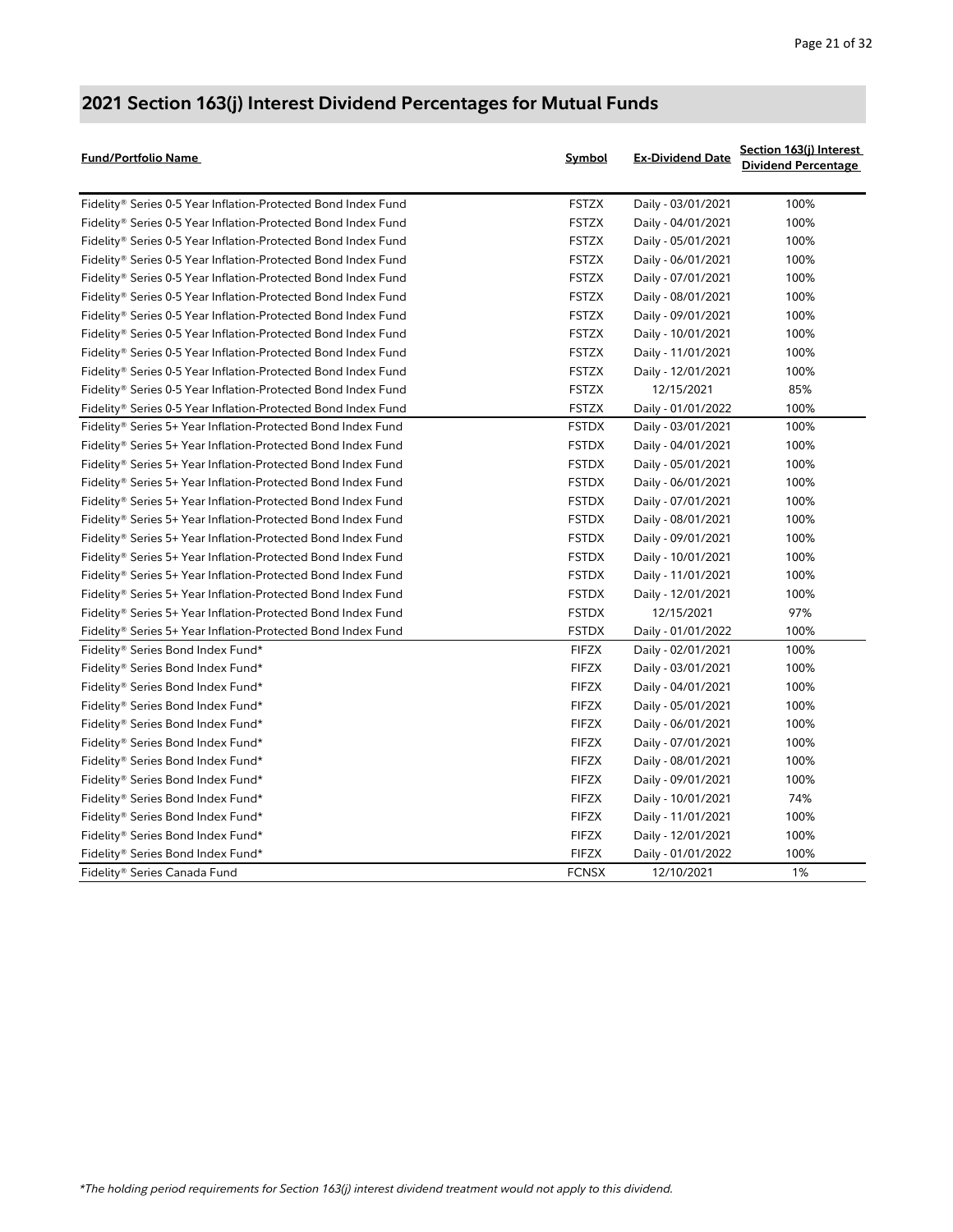| Fund/Portfolio Name                                        | Symbol       | <b>Ex-Dividend Date</b> | Section 163(j) Interest<br><b>Dividend Percentage</b> |
|------------------------------------------------------------|--------------|-------------------------|-------------------------------------------------------|
| Fidelity® Series Corporate Bond Fund*                      | <b>FHMFX</b> | Daily - 02/01/2021      | 100%                                                  |
| Fidelity® Series Corporate Bond Fund*                      | <b>FHMFX</b> | Daily - 03/01/2021      | 100%                                                  |
| Fidelity® Series Corporate Bond Fund*                      | <b>FHMFX</b> | Daily - 04/01/2021      | 100%                                                  |
| Fidelity <sup>®</sup> Series Corporate Bond Fund*          | <b>FHMFX</b> | Daily - 05/01/2021      | 100%                                                  |
| Fidelity <sup>®</sup> Series Corporate Bond Fund*          | <b>FHMFX</b> | Daily - 06/01/2021      | 100%                                                  |
| Fidelity® Series Corporate Bond Fund*                      | <b>FHMFX</b> | Daily - 07/01/2021      | 100%                                                  |
| Fidelity® Series Corporate Bond Fund*                      | <b>FHMFX</b> | Daily - 08/01/2021      | 100%                                                  |
| Fidelity® Series Corporate Bond Fund*                      | <b>FHMFX</b> | Daily - 09/01/2021      | 100%                                                  |
| Fidelity® Series Corporate Bond Fund*                      | <b>FHMFX</b> | Daily - 10/01/2021      | 42%                                                   |
| Fidelity <sup>®</sup> Series Corporate Bond Fund*          | <b>FHMFX</b> | Daily - 11/01/2021      | 100%                                                  |
| Fidelity® Series Corporate Bond Fund*                      | <b>FHMFX</b> | Daily - 12/01/2021      | 100%                                                  |
| Fidelity® Series Corporate Bond Fund*                      | <b>FHMFX</b> | Daily - 01/01/2022      | 100%                                                  |
| Fidelity® Series Emerging Markets Debt Fund*               | <b>FEDCX</b> | Daily - 02/01/2021      | 98%                                                   |
| Fidelity® Series Emerging Markets Debt Fund*               | <b>FEDCX</b> | Daily - 03/01/2021      | 98%                                                   |
| Fidelity® Series Emerging Markets Debt Fund*               | <b>FEDCX</b> | Daily - 04/01/2021      | 98%                                                   |
| Fidelity® Series Emerging Markets Debt Fund*               | <b>FEDCX</b> | Daily - 05/01/2021      | 98%                                                   |
| Fidelity® Series Emerging Markets Debt Fund*               | <b>FEDCX</b> | Daily - 06/01/2021      | 98%                                                   |
| Fidelity® Series Emerging Markets Debt Fund*               | <b>FEDCX</b> | Daily - 07/01/2021      | 98%                                                   |
| Fidelity® Series Emerging Markets Debt Fund*               | <b>FEDCX</b> | Daily - 08/01/2021      | 98%                                                   |
| Fidelity® Series Emerging Markets Debt Fund*               | <b>FEDCX</b> | Daily - 09/01/2021      | 98%                                                   |
| Fidelity® Series Emerging Markets Debt Fund*               | <b>FEDCX</b> | Daily - 10/01/2021      | 98%                                                   |
| Fidelity® Series Emerging Markets Debt Fund*               | <b>FEDCX</b> | Daily - 11/01/2021      | 98%                                                   |
| Fidelity® Series Emerging Markets Debt Fund*               | <b>FEDCX</b> | Daily - 12/01/2021      | 98%                                                   |
| Fidelity® Series Emerging Markets Debt Fund*               | <b>FEDCX</b> | Daily - 01/01/2022      | 98%                                                   |
| Fidelity® Series Emerging Markets Debt Local Currency Fund | <b>FSEDX</b> | 02/12/2021              | 2%                                                    |
| Fidelity® Series Emerging Markets Debt Local Currency Fund | <b>FSEDX</b> | 12/10/2021              | 93%                                                   |
| Fidelity® Series Emerging Markets Debt Local Currency Fund | <b>FSEDX</b> | 12/31/2021              | 93%                                                   |
| Fidelity® Series Floating Rate High Income Fund*           | <b>FFHCX</b> | Daily - 02/01/2021      | 100%                                                  |
| Fidelity® Series Floating Rate High Income Fund*           | <b>FFHCX</b> | Daily - 03/01/2021      | 100%                                                  |
| Fidelity® Series Floating Rate High Income Fund*           | <b>FFHCX</b> | Daily - 04/01/2021      | 100%                                                  |
| Fidelity® Series Floating Rate High Income Fund*           | <b>FFHCX</b> | Daily - 05/01/2021      | 100%                                                  |
| Fidelity® Series Floating Rate High Income Fund*           | <b>FFHCX</b> | Daily - 06/01/2021      | 100%                                                  |
| Fidelity® Series Floating Rate High Income Fund*           | <b>FFHCX</b> | Daily - 07/01/2021      | 100%                                                  |
| Fidelity® Series Floating Rate High Income Fund*           | <b>FFHCX</b> | Daily - 08/01/2021      | 100%                                                  |
| Fidelity® Series Floating Rate High Income Fund*           | <b>FFHCX</b> | Daily - 09/01/2021      | 100%                                                  |
| Fidelity® Series Floating Rate High Income Fund*           | <b>FFHCX</b> | Daily - 10/01/2021      | 100%                                                  |
| Fidelity® Series Floating Rate High Income Fund*           | <b>FFHCX</b> | Daily - 11/01/2021      | 69%                                                   |
| Fidelity® Series Floating Rate High Income Fund*           | <b>FFHCX</b> | Daily - 12/01/2021      | 93%                                                   |
| Fidelity® Series Floating Rate High Income Fund*           | <b>FFHCX</b> | 12/15/2021              | 100%                                                  |
| Fidelity® Series Floating Rate High Income Fund*           | <b>FFHCX</b> | Daily - 01/01/2022      | 100%                                                  |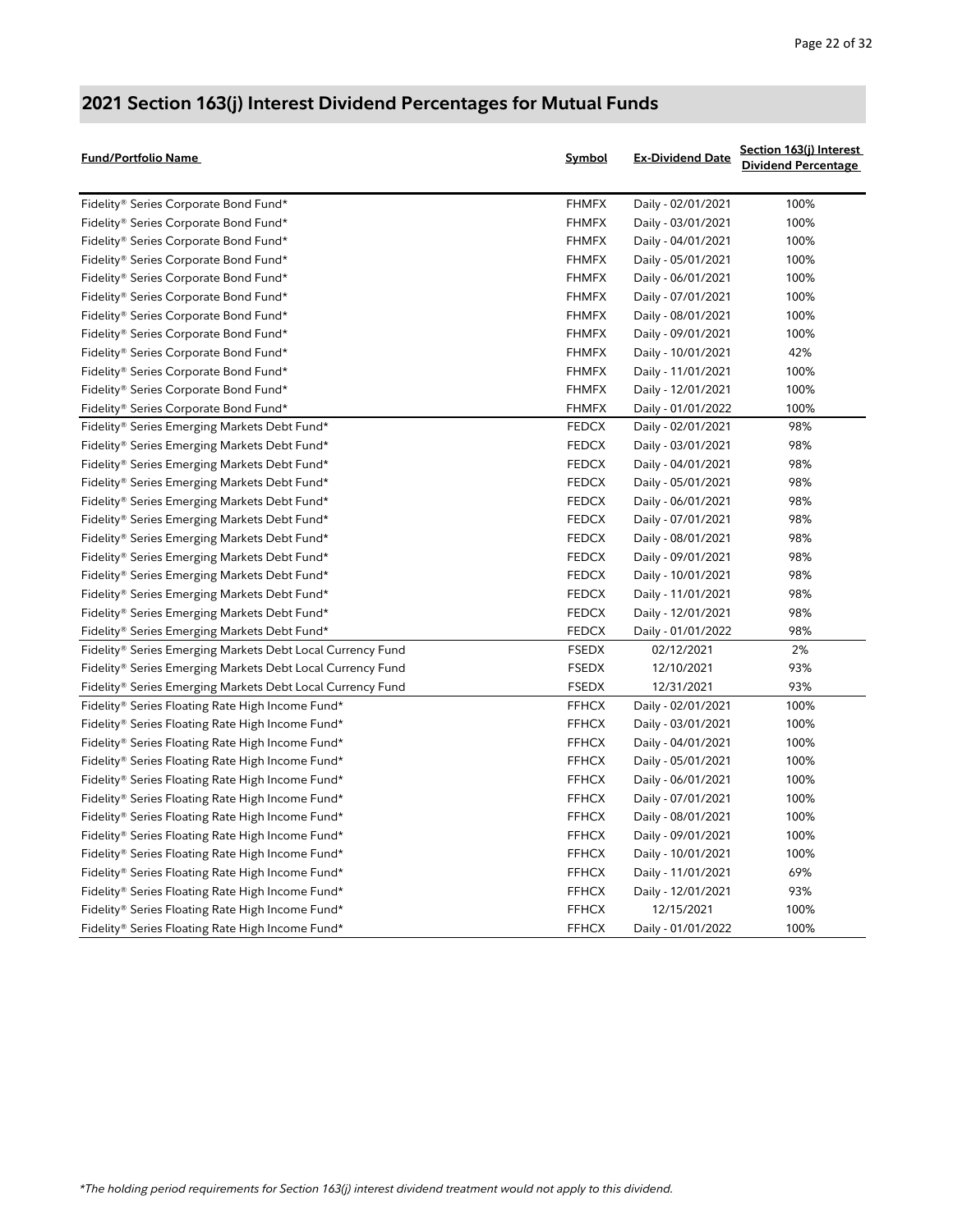| <b>Fund/Portfolio Name</b>                                       | Symbol       | <b>Ex-Dividend Date</b> | Section 163(j) Interest<br><b>Dividend Percentage</b> |
|------------------------------------------------------------------|--------------|-------------------------|-------------------------------------------------------|
| Fidelity® Series Government Bond Index Fund*                     | <b>FHNFX</b> | Daily - 02/01/2021      | 100%                                                  |
| Fidelity® Series Government Bond Index Fund*                     | <b>FHNFX</b> | Daily - 03/01/2021      | 100%                                                  |
| Fidelity® Series Government Bond Index Fund*                     | <b>FHNFX</b> | Daily - 04/01/2021      | 100%                                                  |
| Fidelity® Series Government Bond Index Fund*                     | <b>FHNFX</b> | Daily - 05/01/2021      | 100%                                                  |
| Fidelity® Series Government Bond Index Fund*                     | <b>FHNFX</b> | Daily - 06/01/2021      | 100%                                                  |
| Fidelity® Series Government Bond Index Fund*                     | <b>FHNFX</b> | Daily - 07/01/2021      | 100%                                                  |
| Fidelity® Series Government Bond Index Fund*                     | <b>FHNFX</b> | Daily - 08/01/2021      | 100%                                                  |
| Fidelity® Series Government Bond Index Fund*                     | <b>FHNFX</b> | Daily - 09/01/2021      | 100%                                                  |
| Fidelity® Series Government Bond Index Fund*                     | <b>FHNFX</b> | Daily - 10/01/2021      | 13%                                                   |
| Fidelity® Series Government Bond Index Fund*                     | <b>FHNFX</b> | Daily - 11/01/2021      | 100%                                                  |
| Fidelity® Series Government Bond Index Fund*                     | <b>FHNFX</b> | Daily - 12/01/2021      | 100%                                                  |
| Fidelity® Series Government Bond Index Fund*                     | <b>FHNFX</b> | Daily - 01/01/2022      | 100%                                                  |
| Fidelity® Series Government Money Market Fund*                   | <b>FGNXX</b> | Daily - 02/01/2021      | 100%                                                  |
| Fidelity® Series Government Money Market Fund*                   | <b>FGNXX</b> | Daily - 03/01/2021      | 100%                                                  |
| Fidelity® Series Government Money Market Fund*                   | <b>FGNXX</b> | Daily - 04/01/2021      | 100%                                                  |
| Fidelity® Series Government Money Market Fund*                   | <b>FGNXX</b> | Daily - 05/01/2021      | 100%                                                  |
| Fidelity® Series Government Money Market Fund*                   | <b>FGNXX</b> | Daily - 06/01/2021      | 100%                                                  |
| Fidelity® Series Government Money Market Fund*                   | <b>FGNXX</b> | Daily - 07/01/2021      | 100%                                                  |
| Fidelity® Series Government Money Market Fund*                   | <b>FGNXX</b> | Daily - 08/01/2021      | 100%                                                  |
| Fidelity® Series Government Money Market Fund*                   | <b>FGNXX</b> | Daily - 09/01/2021      | 100%                                                  |
| Fidelity® Series Government Money Market Fund*                   | <b>FGNXX</b> | Daily - 10/01/2021      | 100%                                                  |
| Fidelity® Series Government Money Market Fund*                   | <b>FGNXX</b> | Daily - 11/01/2021      | 100%                                                  |
| Fidelity® Series Government Money Market Fund*                   | <b>FGNXX</b> | Daily - 12/01/2021      | 100%                                                  |
| Fidelity® Series Government Money Market Fund*                   | FGNXX        | Daily - 01/01/2022      | 100%                                                  |
| Fidelity® Series High Income Fund*                               | <b>FSHNX</b> | Daily - 02/01/2021      | 100%                                                  |
| Fidelity® Series High Income Fund*                               | <b>FSHNX</b> | Daily - 03/01/2021      | 100%                                                  |
| Fidelity® Series High Income Fund*                               | <b>FSHNX</b> | Daily - 04/01/2021      | 100%                                                  |
| Fidelity® Series High Income Fund*                               | <b>FSHNX</b> | Daily - 05/01/2021      | 100%                                                  |
| Fidelity® Series High Income Fund                                | <b>FSHNX</b> | Daily - 06/01/2021      | 35%                                                   |
| Fidelity® Series High Income Fund                                | <b>FSHNX</b> | Daily - 07/01/2021      | 83%                                                   |
| Fidelity® Series High Income Fund                                | <b>FSHNX</b> | Daily - 08/01/2021      | 100%                                                  |
| Fidelity® Series High Income Fund                                | <b>FSHNX</b> | Daily - 09/01/2021      | 100%                                                  |
| Fidelity® Series High Income Fund                                | <b>FSHNX</b> | Daily - 10/01/2021      | 100%                                                  |
| Fidelity® Series High Income Fund                                | <b>FSHNX</b> | Daily - 11/01/2021      | 100%                                                  |
| Fidelity® Series High Income Fund                                | <b>FSHNX</b> | Daily - 12/01/2021      | 100%                                                  |
| Fidelity® Series High Income Fund                                | <b>FSHNX</b> | 12/15/2021              | 100%                                                  |
| Fidelity® Series High Income Fund                                | <b>FSHNX</b> | Daily - 01/01/2022      | 100%                                                  |
| Fidelity® Series Inflation-Protected Bond Index Fund             | <b>FSIPX</b> | Daily - 02/01/2021      | 100%                                                  |
| Fidelity® Series Inflation-Protected Bond Index Fund             | <b>FSIPX</b> | Daily - 03/01/2021      | 100%                                                  |
| Fidelity <sup>®</sup> Series Inflation-Protected Bond Index Fund | <b>FSIPX</b> | Daily - 04/01/2021      | 100%                                                  |
| Fidelity® Series Inflation-Protected Bond Index Fund             | <b>FSIPX</b> | Daily - 10/01/2021      | 100%                                                  |
| Fidelity® Series Inflation-Protected Bond Index Fund             | <b>FSIPX</b> | Daily - 11/01/2021      | 100%                                                  |
| Fidelity® Series Inflation-Protected Bond Index Fund             | <b>FSIPX</b> | Daily - 12/01/2021      | 100%                                                  |
| Fidelity® Series Inflation-Protected Bond Index Fund             | <b>FSIPX</b> | 12/15/2021              | 100%                                                  |
| Fidelity® Series Inflation-Protected Bond Index Fund             | <b>FSIPX</b> | Daily - 01/01/2022      | 100%                                                  |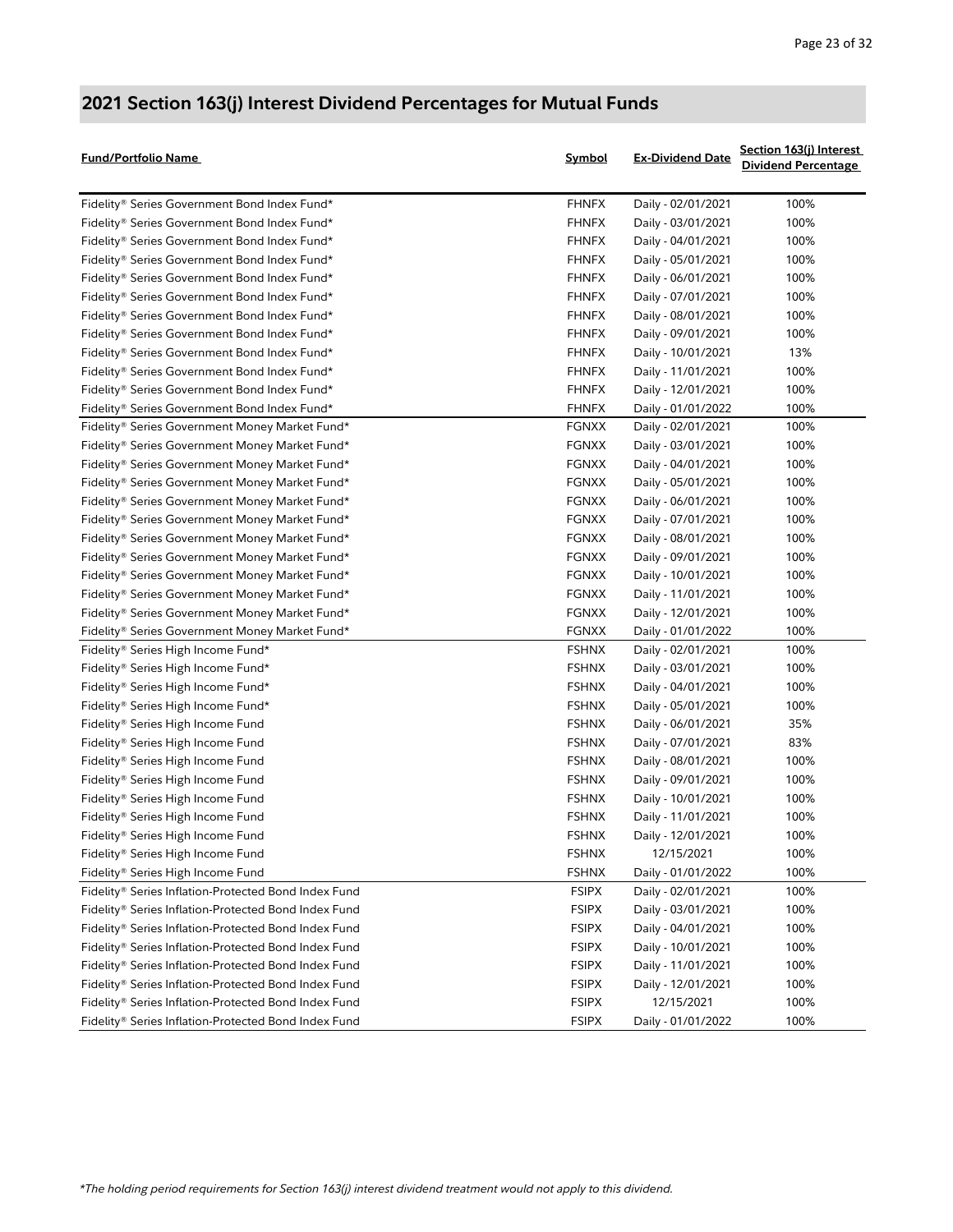| <b>Fund/Portfolio Name</b>                                       | Symbol       | <b>Ex-Dividend Date</b> | Section 163(j) Interest<br><b>Dividend Percentage</b> |
|------------------------------------------------------------------|--------------|-------------------------|-------------------------------------------------------|
| Fidelity® Series International Credit Fund                       | <b>FCDSX</b> | 04/05/2021              | 63%                                                   |
| Fidelity <sup>®</sup> Series International Credit Fund           | <b>FCDSX</b> | 07/02/2021              | 63%                                                   |
| Fidelity® Series International Credit Fund                       | <b>FCDSX</b> | 10/01/2021              | 63%                                                   |
| Fidelity® Series International Credit Fund                       | <b>FCDSX</b> | 12/28/2021              | 63%                                                   |
| Fidelity® Series International Developed Markets Bond Index Fund | <b>FSTQX</b> | 12/28/2021              | 40%                                                   |
| Fidelity® Series Investment Grade Bond Fund*                     | FSIGX        | Daily - 02/01/2021      | 100%                                                  |
| Fidelity® Series Investment Grade Bond Fund*                     | <b>FSIGX</b> | Daily - 03/01/2021      | 100%                                                  |
| Fidelity® Series Investment Grade Bond Fund*                     | <b>FSIGX</b> | Daily - 04/01/2021      | 100%                                                  |
| Fidelity® Series Investment Grade Bond Fund*                     | FSIGX        | Daily - 05/01/2021      | 100%                                                  |
| Fidelity® Series Investment Grade Bond Fund*                     | FSIGX        | Daily - 06/01/2021      | 100%                                                  |
| Fidelity® Series Investment Grade Bond Fund*                     | FSIGX        | Daily - 07/01/2021      | 100%                                                  |
| Fidelity® Series Investment Grade Bond Fund*                     | FSIGX        | Daily - 08/01/2021      | 100%                                                  |
| Fidelity® Series Investment Grade Bond Fund*                     | <b>FSIGX</b> | Daily - 09/01/2021      | 100%                                                  |
| Fidelity® Series Investment Grade Bond Fund*                     | <b>FSIGX</b> | Daily - 10/01/2021      | 93%                                                   |
| Fidelity® Series Investment Grade Bond Fund*                     | <b>FSIGX</b> | Daily - 11/01/2021      | 97%                                                   |
| Fidelity® Series Investment Grade Bond Fund*                     | <b>FSIGX</b> | Daily - 12/01/2021      | 100%                                                  |
| Fidelity® Series Investment Grade Bond Fund*                     | <b>FSIGX</b> | 12/15/2021              | 100%                                                  |
| Fidelity® Series Investment Grade Bond Fund*                     | FSIGX        | Daily - 01/01/2022      | 100%                                                  |
| Fidelity® Series Investment Grade Securitized Fund*              | <b>FHPFX</b> | Daily - 02/01/2021      | 60%                                                   |
| Fidelity® Series Investment Grade Securitized Fund*              | <b>FHPFX</b> | Daily - 03/01/2021      | 60%                                                   |
| Fidelity® Series Investment Grade Securitized Fund*              | <b>FHPFX</b> | Daily - 04/01/2021      | 60%                                                   |
| Fidelity® Series Investment Grade Securitized Fund*              | <b>FHPFX</b> | Daily - 05/01/2021      | 60%                                                   |
| Fidelity® Series Investment Grade Securitized Fund*              | <b>FHPFX</b> | Daily - 06/01/2021      | 100%                                                  |
| Fidelity® Series Investment Grade Securitized Fund*              | <b>FHPFX</b> | Daily - 07/01/2021      | 50%                                                   |
| Fidelity® Series Investment Grade Securitized Fund*              | <b>FHPFX</b> | Daily - 08/01/2021      | 60%                                                   |
| Fidelity® Series Investment Grade Securitized Fund*              | <b>FHPFX</b> | Daily - 09/01/2021      | 60%                                                   |
| Fidelity® Series Long-Term Treasury Bond Index Fund*             | <b>FTLTX</b> | Daily - 02/01/2021      | 100%                                                  |
| Fidelity® Series Long-Term Treasury Bond Index Fund*             | <b>FTLTX</b> | Daily - 03/01/2021      | 100%                                                  |
| Fidelity® Series Long-Term Treasury Bond Index Fund*             | FTLTX        | Daily - 04/01/2021      | 26%                                                   |
| Fidelity® Series Long-Term Treasury Bond Index Fund*             | FTLTX        | Daily - 05/01/2021      | 100%                                                  |
| Fidelity® Series Long-Term Treasury Bond Index Fund*             | FTLTX        | Daily - 06/01/2021      | 100%                                                  |
| Fidelity® Series Long-Term Treasury Bond Index Fund*             | FTLTX        | Daily - 07/01/2021      | 100%                                                  |
| Fidelity® Series Long-Term Treasury Bond Index Fund*             | FTLTX        | Daily - 08/01/2021      | 100%                                                  |
| Fidelity® Series Long-Term Treasury Bond Index Fund*             | <b>FTLTX</b> | Daily - 09/01/2021      | 100%                                                  |
| Fidelity® Series Long-Term Treasury Bond Index Fund*             | <b>FTLTX</b> | Daily - 10/01/2021      | 100%                                                  |
| Fidelity® Series Long-Term Treasury Bond Index Fund*             | <b>FTLTX</b> | Daily - 11/01/2021      | 100%                                                  |
| Fidelity® Series Long-Term Treasury Bond Index Fund*             | <b>FTLTX</b> | Daily - 12/01/2021      | 100%                                                  |
| Fidelity® Series Long-Term Treasury Bond Index Fund*             | <b>FTLTX</b> | Daily - 01/01/2022      | 100%                                                  |
| Fidelity® Series Real Estate Income Fund                         | <b>FSREX</b> | 06/04/2021              | 58%                                                   |
| Fidelity® Series Real Estate Income Fund                         | <b>FSREX</b> | 09/03/2021              | 65%                                                   |
| Fidelity® Series Real Estate Income Fund                         | <b>FSREX</b> | 12/10/2021              | 56%                                                   |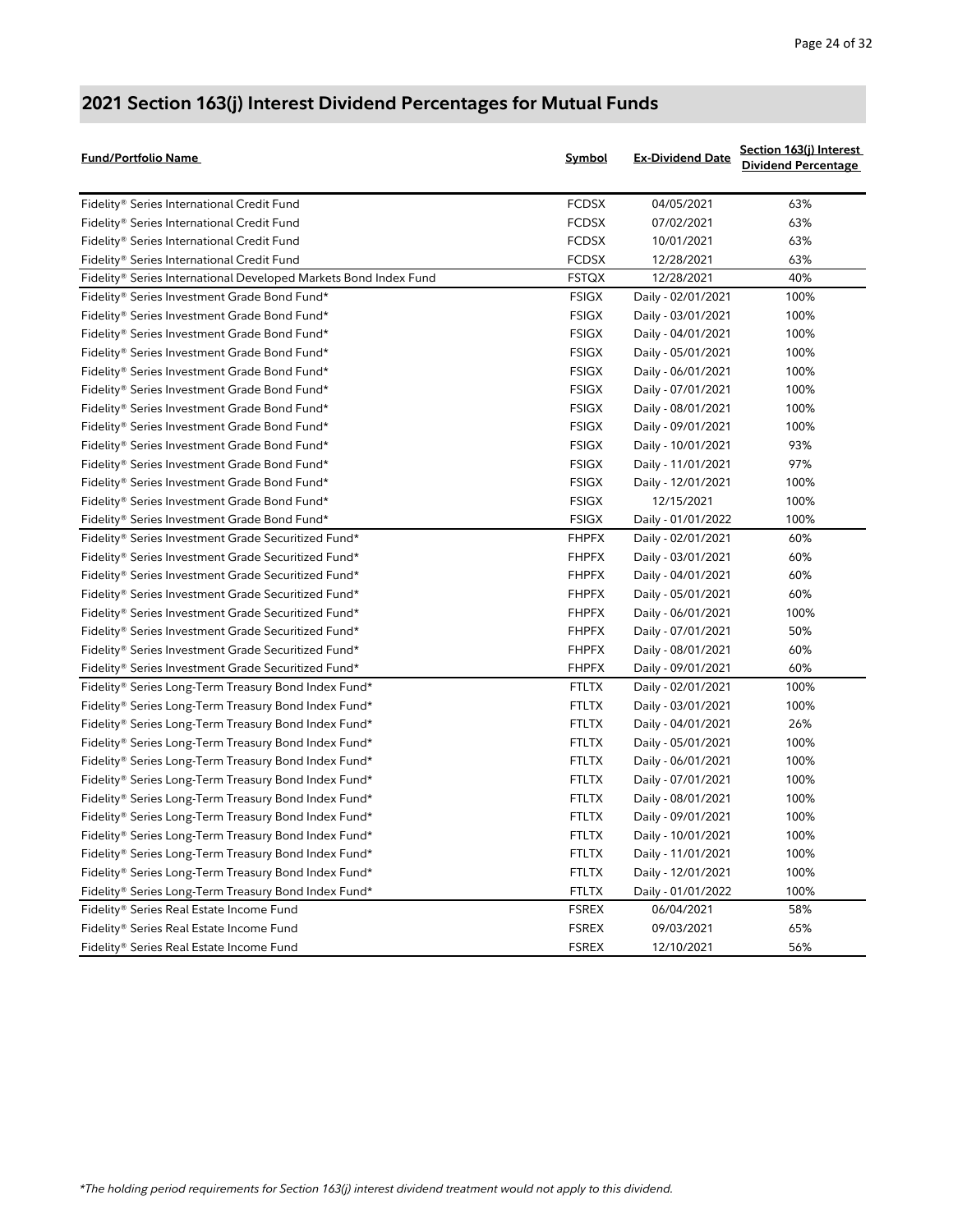| <b>Fund/Portfolio Name</b>                 | Symbol       | <b>Ex-Dividend Date</b> | Section 163(j) Interest<br><b>Dividend Percentage</b> |
|--------------------------------------------|--------------|-------------------------|-------------------------------------------------------|
| Fidelity® Series Short-Term Credit Fund*   | <b>FYBTX</b> | Daily - 02/01/2021      | 100%                                                  |
| Fidelity® Series Short-Term Credit Fund*   | <b>FYBTX</b> | Daily - 03/01/2021      | 100%                                                  |
| Fidelity® Series Short-Term Credit Fund*   | <b>FYBTX</b> | Daily - 04/01/2021      | 100%                                                  |
| Fidelity® Series Short-Term Credit Fund*   | <b>FYBTX</b> | Daily - 05/01/2021      | 100%                                                  |
| Fidelity® Series Short-Term Credit Fund*   | <b>FYBTX</b> | Daily - 06/01/2021      | 100%                                                  |
| Fidelity® Series Short-Term Credit Fund*   | <b>FYBTX</b> | Daily - 07/01/2021      | 100%                                                  |
| Fidelity® Series Short-Term Credit Fund*   | <b>FYBTX</b> | Daily - 08/01/2021      | 100%                                                  |
| Fidelity® Series Short-Term Credit Fund*   | <b>FYBTX</b> | Daily - 09/01/2021      | 100%                                                  |
| Fidelity® Series Short-Term Credit Fund*   | <b>FYBTX</b> | Daily - 10/01/2021      | 100%                                                  |
| Fidelity® Series Short-Term Credit Fund*   | <b>FYBTX</b> | 10/08/2021              | 100%                                                  |
| Fidelity® Series Short-Term Credit Fund*   | <b>FYBTX</b> | Daily - 11/01/2021      | 100%                                                  |
| Fidelity® Series Short-Term Credit Fund*   | <b>FYBTX</b> | Daily - 12/01/2021      | 100%                                                  |
| Fidelity® Series Short-Term Credit Fund*   | <b>FYBTX</b> | Daily - 01/01/2022      | 100%                                                  |
| Fidelity® Series Treasury Bill Index Fund  | <b>FHQFX</b> | Daily - 02/01/2021      | 100%                                                  |
| Fidelity® Series Treasury Bill Index Fund  | <b>FHQFX</b> | Daily - 03/01/2021      | 100%                                                  |
| Fidelity® Series Treasury Bill Index Fund  | <b>FHQFX</b> | Daily - 04/01/2021      | 100%                                                  |
| Fidelity® Series Treasury Bill Index Fund  | <b>FHQFX</b> | Daily - 05/01/2021      | 100%                                                  |
| Fidelity® Series Treasury Bill Index Fund  | <b>FHQFX</b> | Daily - 06/01/2021      | 1%                                                    |
| Fidelity® Series Treasury Bill Index Fund  | <b>FHQFX</b> | 06/04/2021              | 29%                                                   |
| Fidelity® Series Treasury Bill Index Fund  | <b>FHQFX</b> | Daily - 07/01/2021      | 51%                                                   |
| Fidelity® Series Treasury Bill Index Fund  | <b>FHQFX</b> | Daily - 08/01/2021      | 100%                                                  |
| Fidelity® Series Treasury Bill Index Fund  | <b>FHQFX</b> | Daily - 09/01/2021      | 100%                                                  |
| Fidelity® Series Treasury Bill Index Fund  | <b>FHQFX</b> | Daily - 10/01/2021      | 100%                                                  |
| Fidelity® Series Treasury Bill Index Fund  | <b>FHQFX</b> | Daily - 11/01/2021      | 100%                                                  |
| Fidelity® Series Treasury Bill Index Fund  | <b>FHQFX</b> | Daily - 12/01/2021      | 100%                                                  |
| Fidelity® Series Treasury Bill Index Fund  | <b>FHQFX</b> | Daily - 01/01/2022      | 100%                                                  |
| Fidelity® Series Value Discovery Fund      | <b>FNKLX</b> | 03/05/2021              | 9%                                                    |
| Fidelity® Short Duration High Income Fund* | <b>FSAHX</b> | Daily - 02/01/2021      | 100%                                                  |
| Fidelity® Short Duration High Income Fund* | <b>FSAHX</b> | Daily - 03/01/2021      | 100%                                                  |
| Fidelity® Short Duration High Income Fund* | <b>FSAHX</b> | Daily - 04/01/2021      | 100%                                                  |
| Fidelity® Short Duration High Income Fund* | <b>FSAHX</b> | Daily - 05/01/2021      | 100%                                                  |
| Fidelity® Short-Term Bond Fund             | <b>FSHBX</b> | Daily - 02/01/2021      | 98%                                                   |
| Fidelity® Short-Term Bond Fund             | <b>FSHBX</b> | Daily - 03/01/2021      | 98%                                                   |
| Fidelity® Short-Term Bond Fund             | <b>FSHBX</b> | Daily - 04/01/2021      | 98%                                                   |
| Fidelity® Short-Term Bond Fund             | <b>FSHBX</b> | Daily - 05/01/2021      | 98%                                                   |
| Fidelity® Short-Term Bond Fund             | FSHBX        | Daily - 06/01/2021      | 98%                                                   |
| Fidelity® Short-Term Bond Fund             | <b>FSHBX</b> | Daily - 07/01/2021      | 98%                                                   |
| Fidelity® Short-Term Bond Fund             | <b>FSHBX</b> | Daily - 08/01/2021      | 98%                                                   |
| Fidelity® Short-Term Bond Fund             | <b>FSHBX</b> | Daily - 09/01/2021      | 98%                                                   |
| Fidelity® Short-Term Bond Fund             | <b>FSHBX</b> | Daily - 11/01/2021      | 57%                                                   |
| Fidelity® Short-Term Bond Fund             | <b>FSHBX</b> | Daily - 12/01/2021      | 100%                                                  |
| Fidelity® Short-Term Bond Fund             | <b>FSHBX</b> | 12/22/2021              | 100%                                                  |
| Fidelity® Short-Term Bond Fund             | <b>FSHBX</b> | Daily - 01/01/2022      | 100%                                                  |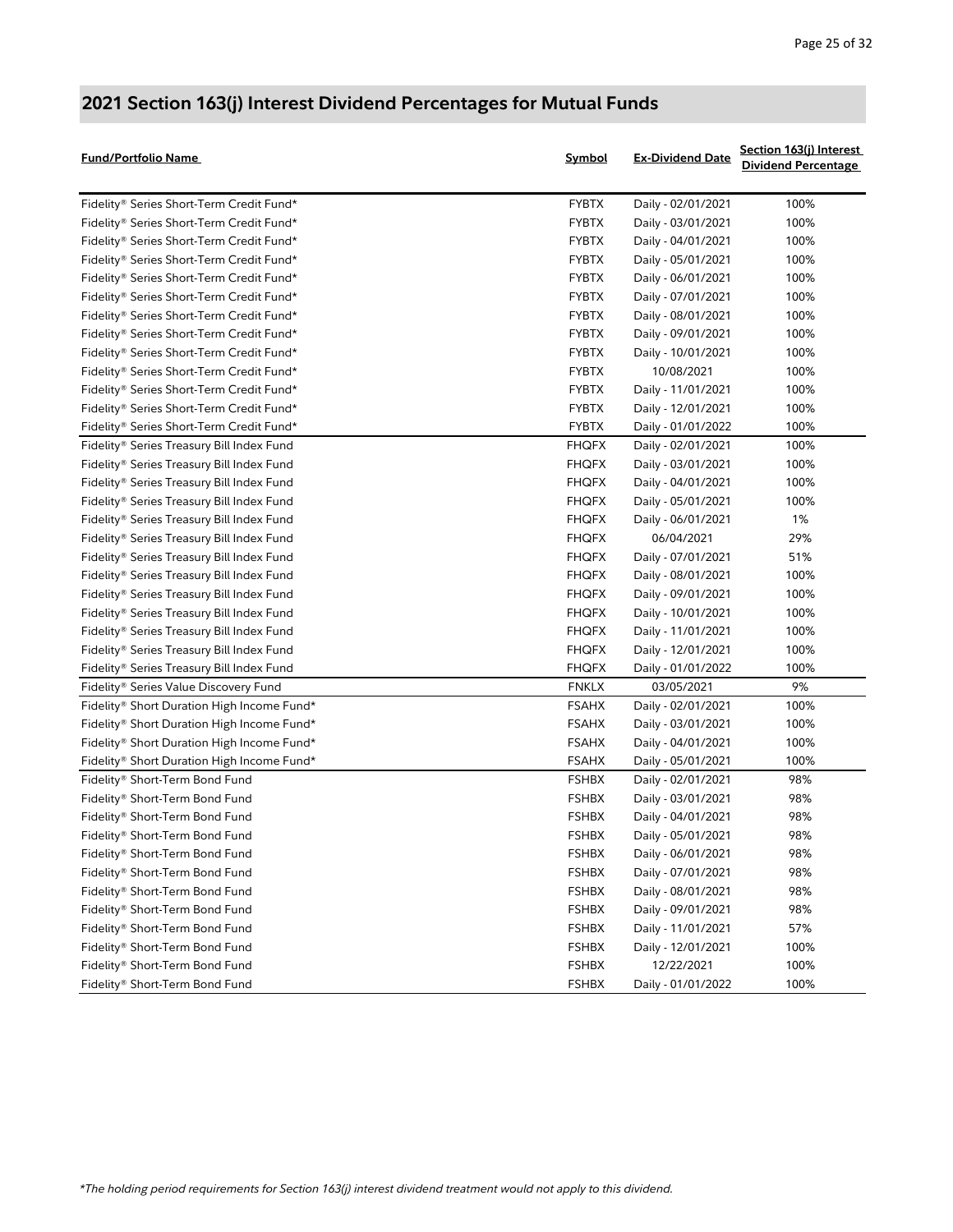| Fund/Portfolio Name                             | <b>Symbol</b> | <b>Ex-Dividend Date</b> | Section 163(j) Interest<br><b>Dividend Percentage</b> |
|-------------------------------------------------|---------------|-------------------------|-------------------------------------------------------|
| Fidelity® Short-Term Bond Index Fund            | <b>FNSOX</b>  | Daily - 02/01/2021      | 100%                                                  |
| Fidelity® Short-Term Bond Index Fund            | <b>FNSOX</b>  | Daily - 03/01/2021      | 100%                                                  |
| Fidelity® Short-Term Bond Index Fund            | <b>FNSOX</b>  | Daily - 04/01/2021      | 100%                                                  |
| Fidelity® Short-Term Bond Index Fund            | <b>FNSOX</b>  | Daily - 05/01/2021      | 100%                                                  |
| Fidelity® Short-Term Bond Index Fund            | <b>FNSOX</b>  | Daily - 06/01/2021      | 100%                                                  |
| Fidelity® Short-Term Bond Index Fund            | <b>FNSOX</b>  | Daily - 07/01/2021      | 100%                                                  |
| Fidelity® Short-Term Bond Index Fund            | <b>FNSOX</b>  | Daily - 08/01/2021      | 100%                                                  |
| Fidelity® Short-Term Bond Index Fund            | <b>FNSOX</b>  | Daily - 09/01/2021      | 100%                                                  |
| Fidelity® Short-Term Bond Index Fund*           | <b>FNSOX</b>  | Daily - 10/01/2021      | 31%                                                   |
| Fidelity® Short-Term Bond Index Fund*           | <b>FNSOX</b>  | Daily - 11/01/2021      | 83%                                                   |
| Fidelity® Short-Term Bond Index Fund*           | <b>FNSOX</b>  | Daily - 12/01/2021      | 100%                                                  |
| Fidelity® Short-Term Bond Index Fund*           | <b>FNSOX</b>  | 12/22/2021              | 100%                                                  |
| Fidelity® Short-Term Bond Index Fund*           | <b>FNSOX</b>  | Daily - 01/01/2022      | 100%                                                  |
| Fidelity® Short-Term Treasury Bond Index Fund   | <b>FUMBX</b>  | Daily - 02/01/2021      | 100%                                                  |
| Fidelity® Short-Term Treasury Bond Index Fund   | <b>FUMBX</b>  | Daily - 03/01/2021      | 100%                                                  |
| Fidelity® Short-Term Treasury Bond Index Fund*  | <b>FUMBX</b>  | Daily - 04/01/2021      | 23%                                                   |
| Fidelity® Short-Term Treasury Bond Index Fund*  | <b>FUMBX</b>  | Daily - 05/01/2021      | 89%                                                   |
| Fidelity® Short-Term Treasury Bond Index Fund*  | <b>FUMBX</b>  | Daily - 06/01/2021      | 100%                                                  |
| Fidelity® Short-Term Treasury Bond Index Fund*  | <b>FUMBX</b>  | Daily - 07/01/2021      | 100%                                                  |
| Fidelity® Short-Term Treasury Bond Index Fund*  | <b>FUMBX</b>  | Daily - 08/01/2021      | 100%                                                  |
| Fidelity® Short-Term Treasury Bond Index Fund*  | <b>FUMBX</b>  | Daily - 09/01/2021      | 100%                                                  |
| Fidelity® Short-Term Treasury Bond Index Fund*  | <b>FUMBX</b>  | Daily - 10/01/2021      | 100%                                                  |
| Fidelity® Short-Term Treasury Bond Index Fund*  | <b>FUMBX</b>  | Daily - 11/01/2021      | 100%                                                  |
| Fidelity® Short-Term Treasury Bond Index Fund*  | <b>FUMBX</b>  | Daily - 12/01/2021      | 100%                                                  |
| Fidelity® Short-Term Treasury Bond Index Fund*  | <b>FUMBX</b>  | 12/22/2021              | 100%                                                  |
| Fidelity® Short-Term Treasury Bond Index Fund*  | <b>FUMBX</b>  | Daily - 01/01/2022      | 100%                                                  |
| Fidelity® Stock Selector All Cap Fund           | <b>FDSSX</b>  | 12/22/2021              | 4%                                                    |
| Fidelity® Stock Selector All Cap Fund - Class K | <b>FSSKX</b>  | 12/22/2021              | 13%                                                   |
| Fidelity® Strategic Income Fund*                | <b>FADMX</b>  | Daily - 02/01/2021      | 86%                                                   |
| Fidelity® Strategic Income Fund*                | <b>FADMX</b>  | Daily - 03/01/2021      | 86%                                                   |
| Fidelity® Strategic Income Fund*                | <b>FADMX</b>  | Daily - 04/01/2021      | 86%                                                   |
| Fidelity® Strategic Income Fund*                | <b>FADMX</b>  | Daily - 05/01/2021      | 86%                                                   |
| Fidelity® Strategic Income Fund*                | <b>FADMX</b>  | Daily - 06/01/2021      | 86%                                                   |
| Fidelity® Strategic Income Fund*                | <b>FADMX</b>  | Daily - 07/01/2021      | 86%                                                   |
| Fidelity® Strategic Income Fund*                | <b>FADMX</b>  | Daily - 08/01/2021      | 86%                                                   |
| Fidelity® Strategic Income Fund*                | FADMX         | Daily - 09/01/2021      | 86%                                                   |
| Fidelity® Strategic Income Fund*                | <b>FADMX</b>  | Daily - 10/01/2021      | 86%                                                   |
| Fidelity® Strategic Income Fund*                | <b>FADMX</b>  | Daily - 11/01/2021      | 86%                                                   |
| Fidelity® Strategic Income Fund*                | <b>FADMX</b>  | Daily - 12/01/2021      | 86%                                                   |
| Fidelity® Strategic Income Fund*                | <b>FADMX</b>  | Daily - 01/01/2022      | 86%                                                   |
| Fidelity® Strategic Real Return Fund            | <b>FSRRX</b>  | 04/05/2021              | 91%                                                   |
| Fidelity® Strategic Real Return Fund            | <b>FSRRX</b>  | 07/02/2021              | 90%                                                   |
| Fidelity® Strategic Real Return Fund            | <b>FSRRX</b>  | 10/01/2021              | 23%                                                   |
| Fidelity® Strategic Real Return Fund            | <b>FSRRX</b>  | 12/22/2021              | 48%                                                   |
| Fidelity® Strategic Real Return Fund - Class K6 | <b>FSRKX</b>  | 04/05/2021              | 79%                                                   |
| Fidelity® Strategic Real Return Fund - Class K6 | <b>FSRKX</b>  | 07/02/2021              | 91%                                                   |
| Fidelity® Strategic Real Return Fund - Class K6 | <b>FSRKX</b>  | 10/01/2021              | 23%                                                   |
| Fidelity® Strategic Real Return Fund - Class K6 | <b>FSRKX</b>  | 12/22/2021              | 46%                                                   |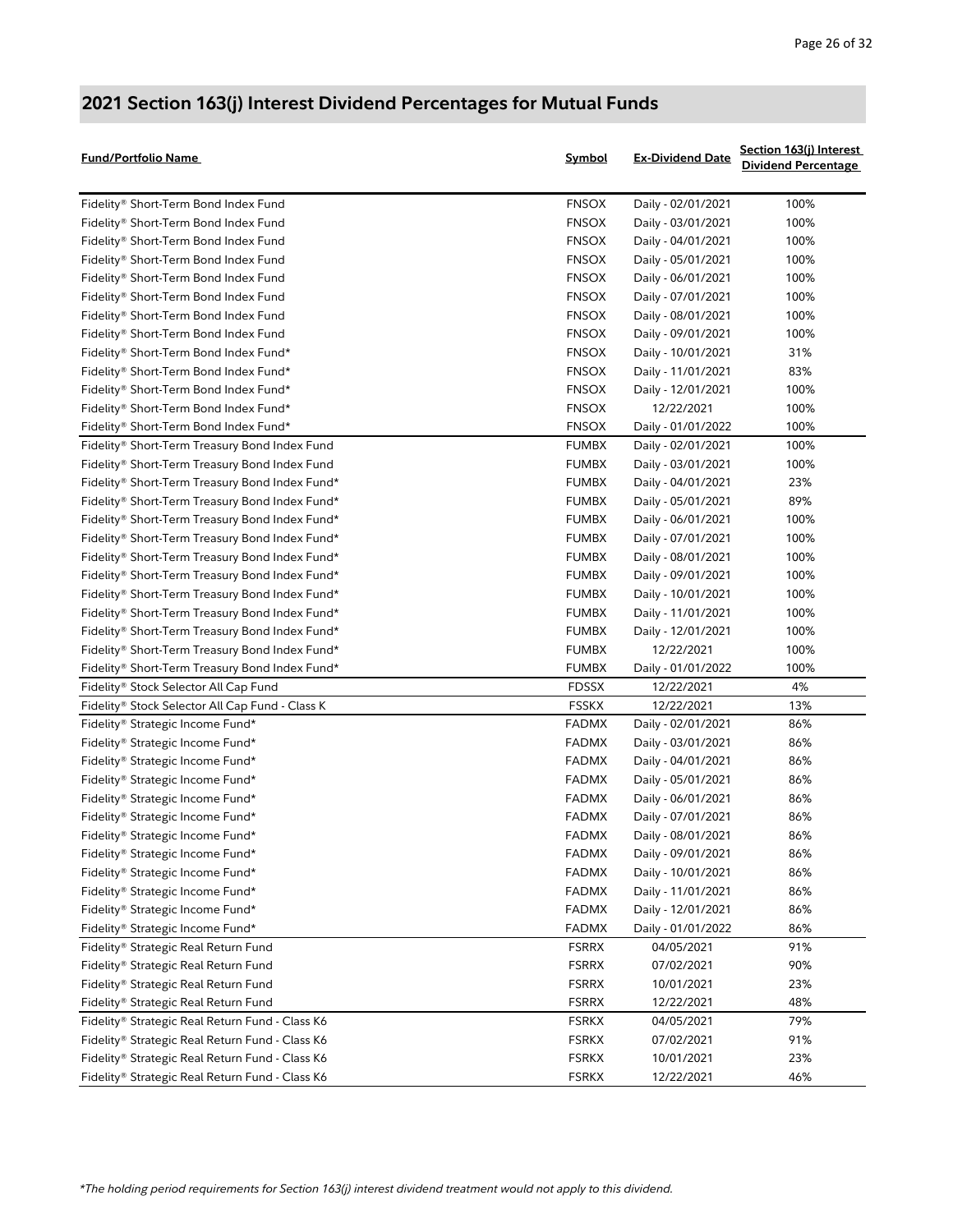| <b>Fund/Portfolio Name</b>                | <b>Symbol</b> | <b>Ex-Dividend Date</b> | Section 163(j) Interest<br><b>Dividend Percentage</b> |
|-------------------------------------------|---------------|-------------------------|-------------------------------------------------------|
| Fidelity® Sustainability Bond Index Fund* | FNDSX         | Daily - 02/01/2021      | 100%                                                  |
| Fidelity® Sustainability Bond Index Fund* | FNDSX         | Daily - 03/01/2021      | 100%                                                  |
| Fidelity® Sustainability Bond Index Fund* | <b>FNDSX</b>  | Daily - 04/01/2021      | 100%                                                  |
| Fidelity® Sustainability Bond Index Fund* | FNDSX         | Daily - 05/01/2021      | 100%                                                  |
| Fidelity® Sustainability Bond Index Fund* | <b>FNDSX</b>  | Daily - 06/01/2021      | 100%                                                  |
| Fidelity® Sustainability Bond Index Fund* | FNDSX         | Daily - 07/01/2021      | 100%                                                  |
| Fidelity® Sustainability Bond Index Fund* | FNDSX         | Daily - 08/01/2021      | 100%                                                  |
| Fidelity® Sustainability Bond Index Fund* | <b>FNDSX</b>  | Daily - 09/01/2021      | 100%                                                  |
| Fidelity® Sustainability Bond Index Fund* | <b>FNDSX</b>  | Daily - 10/01/2021      | 74%                                                   |
| Fidelity® Sustainability Bond Index Fund* | FNDSX         | Daily - 11/01/2021      | 100%                                                  |
| Fidelity® Sustainability Bond Index Fund* | <b>FNDSX</b>  | Daily - 12/01/2021      | 100%                                                  |
| Fidelity® Sustainability Bond Index Fund* | FNDSX         | Daily - 01/01/2022      | 100%                                                  |
| Fidelity® Total Bond Fund*                | <b>FTBFX</b>  | Daily - 02/01/2021      | 100%                                                  |
| Fidelity® Total Bond Fund*                | <b>FTBFX</b>  | Daily - 03/01/2021      | 100%                                                  |
| Fidelity® Total Bond Fund*                | <b>FTBFX</b>  | Daily - 04/01/2021      | 100%                                                  |
| Fidelity® Total Bond Fund*                | <b>FTBFX</b>  | Daily - 05/01/2021      | 100%                                                  |
| Fidelity® Total Bond Fund*                | <b>FTBFX</b>  | Daily - 06/01/2021      | 100%                                                  |
| Fidelity® Total Bond Fund*                | <b>FTBFX</b>  | Daily - 07/01/2021      | 100%                                                  |
| Fidelity® Total Bond Fund*                | <b>FTBFX</b>  | Daily - 08/01/2021      | 100%                                                  |
| Fidelity® Total Bond Fund*                | <b>FTBFX</b>  | Daily - 09/01/2021      | 100%                                                  |
| Fidelity® Total Bond Fund*                | <b>FTBFX</b>  | Daily - 10/01/2021      | 86%                                                   |
| Fidelity® Total Bond Fund*                | <b>FTBFX</b>  | Daily - 11/01/2021      | 91%                                                   |
| Fidelity® Total Bond Fund*                | <b>FTBFX</b>  | Daily - 12/01/2021      | 100%                                                  |
| Fidelity® Total Bond Fund*                | <b>FTBFX</b>  | 12/22/2021              | 100%                                                  |
| Fidelity® Total Bond Fund*                | <b>FTBFX</b>  | Daily - 01/01/2022      | 100%                                                  |
| Fidelity® Total Bond K6 Fund*             | <b>FTKFX</b>  | Daily - 02/01/2021      | 100%                                                  |
| Fidelity® Total Bond K6 Fund*             | <b>FTKFX</b>  | Daily - 03/01/2021      | 100%                                                  |
| Fidelity® Total Bond K6 Fund*             | <b>FTKFX</b>  | Daily - 04/01/2021      | 100%                                                  |
| Fidelity® Total Bond K6 Fund*             | <b>FTKFX</b>  | Daily - 05/01/2021      | 100%                                                  |
| Fidelity® Total Bond K6 Fund*             | <b>FTKFX</b>  | Daily - 06/01/2021      | 100%                                                  |
| Fidelity® Total Bond K6 Fund*             | <b>FTKFX</b>  | Daily - 07/01/2021      | 100%                                                  |
| Fidelity® Total Bond K6 Fund*             | <b>FTKFX</b>  | Daily - 08/01/2021      | 100%                                                  |
| Fidelity® Total Bond K6 Fund*             | <b>FTKFX</b>  | Daily - 09/01/2021      | 100%                                                  |
| Fidelity® Total Bond K6 Fund*             | <b>FTKFX</b>  | Daily - 10/01/2021      | 100%                                                  |
| Fidelity® Total Bond K6 Fund*             | <b>FTKFX</b>  | Daily - 11/01/2021      | 100%                                                  |
| Fidelity® Total Bond K6 Fund*             | <b>FTKFX</b>  | Daily - 12/01/2021      | 100%                                                  |
| Fidelity® Total Bond K6 Fund*             | <b>FTKFX</b>  | 12/03/2021              | 100%                                                  |
| Fidelity® Total Bond K6 Fund*             | <b>FTKFX</b>  | 12/22/2021              | 100%                                                  |
| Fidelity® Total Bond K6 Fund*             | <b>FTKFX</b>  | Daily - 01/01/2022      | 100%                                                  |
| Fidelity® Total Emerging Markets Fund     | <b>FTEMX</b>  | 12/03/2021              | 21%                                                   |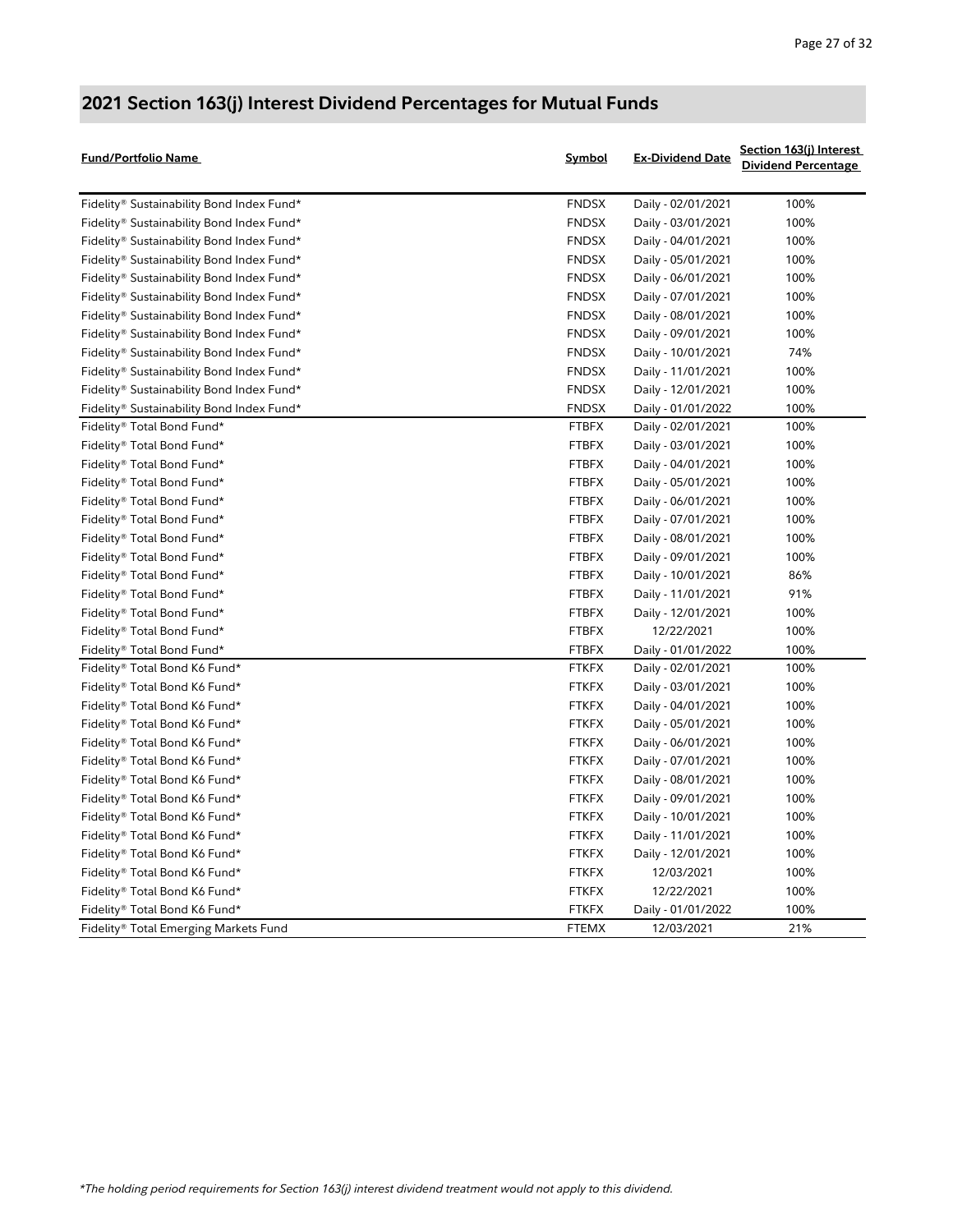| <b>Fund/Portfolio Name</b>                                    | Symbol       | <b>Ex-Dividend Date</b> | Section 163(j) Interest<br><b>Dividend Percentage</b> |
|---------------------------------------------------------------|--------------|-------------------------|-------------------------------------------------------|
| Fidelity® Treasury Money Market Fund*                         | <b>FZFXX</b> | Daily - 02/01/2021      | 100%                                                  |
| Fidelity® Treasury Money Market Fund*                         | <b>FZFXX</b> | Daily - 03/01/2021      | 100%                                                  |
| Fidelity® Treasury Money Market Fund*                         | <b>FZFXX</b> | Daily - 04/01/2021      | 100%                                                  |
| Fidelity® Treasury Money Market Fund*                         | <b>FZFXX</b> | Daily - 05/01/2021      | 100%                                                  |
| Fidelity® Treasury Money Market Fund*                         | <b>FZFXX</b> | Daily - 06/01/2021      | 100%                                                  |
| Fidelity® Treasury Money Market Fund*                         | <b>FZFXX</b> | Daily - 07/01/2021      | 100%                                                  |
| Fidelity® Treasury Money Market Fund*                         | <b>FZFXX</b> | Daily - 08/01/2021      | 100%                                                  |
| Fidelity® Treasury Money Market Fund*                         | <b>FZFXX</b> | Daily - 09/01/2021      | 100%                                                  |
| Fidelity® Treasury Money Market Fund*                         | <b>FZFXX</b> | Daily - 10/01/2021      | 100%                                                  |
| Fidelity® Treasury Money Market Fund*                         | <b>FZFXX</b> | Daily - 11/01/2021      | 100%                                                  |
| Fidelity® Treasury Money Market Fund*                         | <b>FZFXX</b> | Daily - 12/01/2021      | 100%                                                  |
| Fidelity® Treasury Money Market Fund*                         | <b>FZFXX</b> | Daily - 01/01/2022      | 100%                                                  |
| Fidelity® Treasury Money Market Fund: Advisor Class C*        | <b>FDCXX</b> | Daily - 02/01/2021      | 100%                                                  |
| Fidelity® Treasury Money Market Fund: Advisor Class C*        | <b>FDCXX</b> | Daily - 03/01/2021      | 100%                                                  |
| Fidelity® Treasury Money Market Fund: Advisor Class C*        | <b>FDCXX</b> | Daily - 04/01/2021      | 100%                                                  |
| Fidelity® Treasury Money Market Fund: Advisor Class C*        | <b>FDCXX</b> | Daily - 05/01/2021      | 100%                                                  |
| Fidelity® Treasury Money Market Fund: Advisor Class C*        | <b>FDCXX</b> | Daily - 06/01/2021      | 100%                                                  |
| Fidelity® Treasury Money Market Fund: Advisor Class C*        | <b>FDCXX</b> | Daily - 07/01/2021      | 100%                                                  |
| Fidelity® Treasury Money Market Fund: Advisor Class C*        | <b>FDCXX</b> | Daily - 08/01/2021      | 100%                                                  |
| Fidelity® Treasury Money Market Fund: Advisor Class C*        | <b>FDCXX</b> | Daily - 09/01/2021      | 100%                                                  |
| Fidelity® Treasury Money Market Fund: Advisor Class C*        | <b>FDCXX</b> | Daily - 10/01/2021      | 100%                                                  |
| Fidelity® Treasury Money Market Fund: Advisor Class C*        | <b>FDCXX</b> | Daily - 11/01/2021      | 100%                                                  |
| Fidelity® Treasury Money Market Fund: Advisor Class C*        | <b>FDCXX</b> | Daily - 12/01/2021      | 100%                                                  |
| Fidelity® Treasury Money Market Fund: Advisor Class C*        | <b>FDCXX</b> | Daily - 01/01/2022      | 100%                                                  |
| Fidelity® Treasury Money Market Fund: Capital Reserves Class* | <b>FSRXX</b> | Daily - 02/01/2021      | 100%                                                  |
| Fidelity® Treasury Money Market Fund: Capital Reserves Class* | <b>FSRXX</b> | Daily - 03/01/2021      | 100%                                                  |
| Fidelity® Treasury Money Market Fund: Capital Reserves Class* | <b>FSRXX</b> | Daily - 04/01/2021      | 100%                                                  |
| Fidelity® Treasury Money Market Fund: Capital Reserves Class* | <b>FSRXX</b> | Daily - 05/01/2021      | 100%                                                  |
| Fidelity® Treasury Money Market Fund: Capital Reserves Class* | <b>FSRXX</b> | Daily - 06/01/2021      | 100%                                                  |
| Fidelity® Treasury Money Market Fund: Capital Reserves Class* | <b>FSRXX</b> | Daily - 07/01/2021      | 100%                                                  |
| Fidelity® Treasury Money Market Fund: Capital Reserves Class* | <b>FSRXX</b> | Daily - 08/01/2021      | 100%                                                  |
| Fidelity® Treasury Money Market Fund: Capital Reserves Class* | <b>FSRXX</b> | Daily - 09/01/2021      | 100%                                                  |
| Fidelity® Treasury Money Market Fund: Capital Reserves Class* | <b>FSRXX</b> | Daily - 10/01/2021      | 100%                                                  |
| Fidelity® Treasury Money Market Fund: Capital Reserves Class* | <b>FSRXX</b> | Daily - 11/01/2021      | 100%                                                  |
| Fidelity® Treasury Money Market Fund: Capital Reserves Class* | <b>FSRXX</b> | Daily - 12/01/2021      | 100%                                                  |
| Fidelity® Treasury Money Market Fund: Capital Reserves Class* | <b>FSRXX</b> | Daily - 01/01/2022      | 100%                                                  |
| Fidelity® Treasury Money Market Fund: Daily Money Class*      | <b>FDUXX</b> | Daily - 02/01/2021      | 100%                                                  |
| Fidelity® Treasury Money Market Fund: Daily Money Class*      | <b>FDUXX</b> | Daily - 03/01/2021      | 100%                                                  |
| Fidelity® Treasury Money Market Fund: Daily Money Class*      | <b>FDUXX</b> | Daily - 04/01/2021      | 100%                                                  |
| Fidelity® Treasury Money Market Fund: Daily Money Class*      | <b>FDUXX</b> | Daily - 05/01/2021      | 100%                                                  |
| Fidelity® Treasury Money Market Fund: Daily Money Class*      | <b>FDUXX</b> | Daily - 06/01/2021      | 100%                                                  |
| Fidelity® Treasury Money Market Fund: Daily Money Class*      | <b>FDUXX</b> | Daily - 07/01/2021      | 100%                                                  |
| Fidelity® Treasury Money Market Fund: Daily Money Class*      | <b>FDUXX</b> | Daily - 08/01/2021      | 100%                                                  |
| Fidelity® Treasury Money Market Fund: Daily Money Class*      | <b>FDUXX</b> | Daily - 09/01/2021      | 100%                                                  |
| Fidelity® Treasury Money Market Fund: Daily Money Class*      | <b>FDUXX</b> | Daily - 10/01/2021      | 100%                                                  |
| Fidelity® Treasury Money Market Fund: Daily Money Class*      | <b>FDUXX</b> | Daily - 11/01/2021      | 100%                                                  |
| Fidelity® Treasury Money Market Fund: Daily Money Class*      | <b>FDUXX</b> | Daily - 12/01/2021      | 100%                                                  |
| Fidelity® Treasury Money Market Fund: Daily Money Class*      | <b>FDUXX</b> | Daily - 01/01/2022      | 100%                                                  |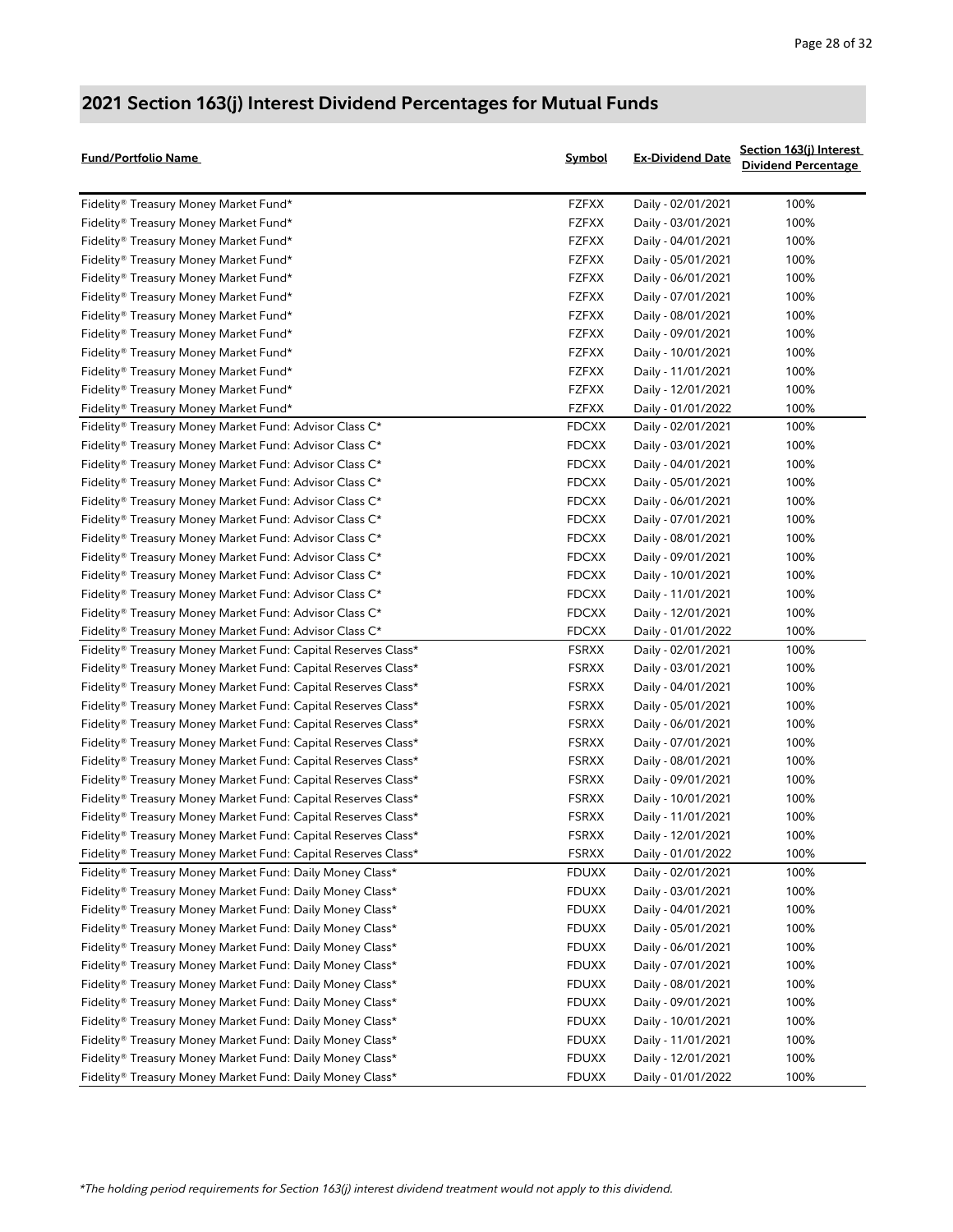| Fund/Portfolio Name                                             | Symbol       | <b>Ex-Dividend Date</b> | Section 163(j) Interest<br><b>Dividend Percentage</b> |
|-----------------------------------------------------------------|--------------|-------------------------|-------------------------------------------------------|
| Fidelity® Treasury Only Money Market Fund*                      | <b>FDLXX</b> | Daily - 02/01/2021      | 100%                                                  |
| Fidelity® Treasury Only Money Market Fund*                      | <b>FDLXX</b> | Daily - 03/01/2021      | 100%                                                  |
| Fidelity® Treasury Only Money Market Fund*                      | <b>FDLXX</b> | Daily - 04/01/2021      | 100%                                                  |
| Fidelity® Treasury Only Money Market Fund*                      | <b>FDLXX</b> | Daily - 05/01/2021      | 100%                                                  |
| Fidelity® Treasury Only Money Market Fund*                      | <b>FDLXX</b> | Daily - 06/01/2021      | 100%                                                  |
| Fidelity® Treasury Only Money Market Fund*                      | <b>FDLXX</b> | Daily - 07/01/2021      | 100%                                                  |
| Fidelity® Treasury Only Money Market Fund*                      | <b>FDLXX</b> | Daily - 08/01/2021      | 100%                                                  |
| Fidelity® Treasury Only Money Market Fund*                      | <b>FDLXX</b> | Daily - 09/01/2021      | 100%                                                  |
| Fidelity® Treasury Only Money Market Fund*                      | <b>FDLXX</b> | Daily - 10/01/2021      | 100%                                                  |
| Fidelity® Treasury Only Money Market Fund*                      | <b>FDLXX</b> | Daily - 11/01/2021      | 100%                                                  |
| Fidelity® Treasury Only Money Market Fund*                      | <b>FDLXX</b> | Daily - 12/01/2021      | 100%                                                  |
| Fidelity® Treasury Only Money Market Fund*                      | <b>FDLXX</b> | 12/01/2021              | 100%                                                  |
| Fidelity® Treasury Only Money Market Fund*                      | <b>FDLXX</b> | Daily - 01/01/2022      | 100%                                                  |
| Fidelity® U.S. Bond Index Fund*                                 | <b>FXNAX</b> | Daily - 02/01/2021      | 100%                                                  |
| Fidelity® U.S. Bond Index Fund*                                 | <b>FXNAX</b> | Daily - 03/01/2021      | 100%                                                  |
| Fidelity® U.S. Bond Index Fund*                                 | <b>FXNAX</b> | Daily - 04/01/2021      | 100%                                                  |
| Fidelity® U.S. Bond Index Fund*                                 | <b>FXNAX</b> | Daily - 05/01/2021      | 100%                                                  |
| Fidelity® U.S. Bond Index Fund*                                 | <b>FXNAX</b> | Daily - 06/01/2021      | 100%                                                  |
| Fidelity® U.S. Bond Index Fund*                                 | <b>FXNAX</b> | Daily - 07/01/2021      | 100%                                                  |
| Fidelity® U.S. Bond Index Fund*                                 | <b>FXNAX</b> | Daily - 08/01/2021      | 100%                                                  |
| Fidelity® U.S. Bond Index Fund*                                 | <b>FXNAX</b> | Daily - 09/01/2021      | 100%                                                  |
| Fidelity® U.S. Bond Index Fund*                                 | <b>FXNAX</b> | Daily - 10/01/2021      | 44%                                                   |
| Fidelity® U.S. Bond Index Fund*                                 | <b>FXNAX</b> | Daily - 11/01/2021      | 100%                                                  |
| Fidelity® U.S. Bond Index Fund*                                 | <b>FXNAX</b> | Daily - 12/01/2021      | 100%                                                  |
| Fidelity® U.S. Bond Index Fund*                                 | <b>FXNAX</b> | Daily - 01/01/2022      | 100%                                                  |
| North Carolina Capital Management Trust - Government Portfolio* | <b>NCCTX</b> | Daily - 02/01/2021      | 100%                                                  |
| North Carolina Capital Management Trust - Government Portfolio* | <b>NCCTX</b> | Daily - 03/01/2021      | 100%                                                  |
| North Carolina Capital Management Trust - Government Portfolio* | <b>NCCTX</b> | Daily - 04/01/2021      | 100%                                                  |
| North Carolina Capital Management Trust - Government Portfolio* | <b>NCCTX</b> | Daily - 05/01/2021      | 100%                                                  |
| North Carolina Capital Management Trust - Government Portfolio* | <b>NCCTX</b> | Daily - 06/01/2021      | 100%                                                  |
| North Carolina Capital Management Trust - Government Portfolio* | <b>NCCTX</b> | Daily - 07/01/2021      | 100%                                                  |
| North Carolina Capital Management Trust - Government Portfolio* | <b>NCCTX</b> | Daily - 08/01/2021      | 100%                                                  |
| North Carolina Capital Management Trust - Government Portfolio* | <b>NCCTX</b> | Daily - 09/01/2021      | 100%                                                  |
| North Carolina Capital Management Trust - Government Portfolio* | <b>NCCTX</b> | Daily - 10/01/2021      | 100%                                                  |
| North Carolina Capital Management Trust - Government Portfolio* | <b>NCCTX</b> | Daily - 11/01/2021      | 100%                                                  |
| North Carolina Capital Management Trust - Government Portfolio* | NCCTX        | Daily - 12/01/2021      | 100%                                                  |
| North Carolina Capital Management Trust - Government Portfolio* | NCCTX        | Daily - 01/01/2022      | 100%                                                  |
| Strategic Advisers® Core Income Fund*                           | <b>FPCIX</b> | Daily - 02/01/2021      | 40%                                                   |
| Strategic Advisers® Core Income Fund*                           | <b>FPCIX</b> | Daily - 03/01/2021      | 40%                                                   |
| Strategic Advisers® Core Income Fund*                           | <b>FPCIX</b> | Daily - 04/01/2021      | 1%                                                    |
| Strategic Advisers® Core Income Fund*                           | <b>FPCIX</b> | Daily - 05/01/2021      | 44%                                                   |
| Strategic Advisers® Core Income Fund*                           | <b>FPCIX</b> | Daily - 06/01/2021      | 44%                                                   |
| Strategic Advisers® Core Income Fund*                           | <b>FPCIX</b> | Daily - 07/01/2021      | 44%                                                   |
| Strategic Advisers® Core Income Fund*                           | <b>FPCIX</b> | Daily - 08/01/2021      | 44%                                                   |
| Strategic Advisers® Core Income Fund*                           | <b>FPCIX</b> | Daily - 09/01/2021      | 44%                                                   |
| Strategic Advisers® Core Income Fund*                           | <b>FPCIX</b> | Daily - 10/01/2021      | 44%                                                   |
| Strategic Advisers® Core Income Fund*                           | <b>FPCIX</b> | Daily - 11/01/2021      | 44%                                                   |
| Strategic Advisers® Core Income Fund*                           | <b>FPCIX</b> | Daily - 12/01/2021      | 44%                                                   |
| Strategic Advisers® Core Income Fund*                           | <b>FPCIX</b> | Daily - 01/01/2022      | 44%                                                   |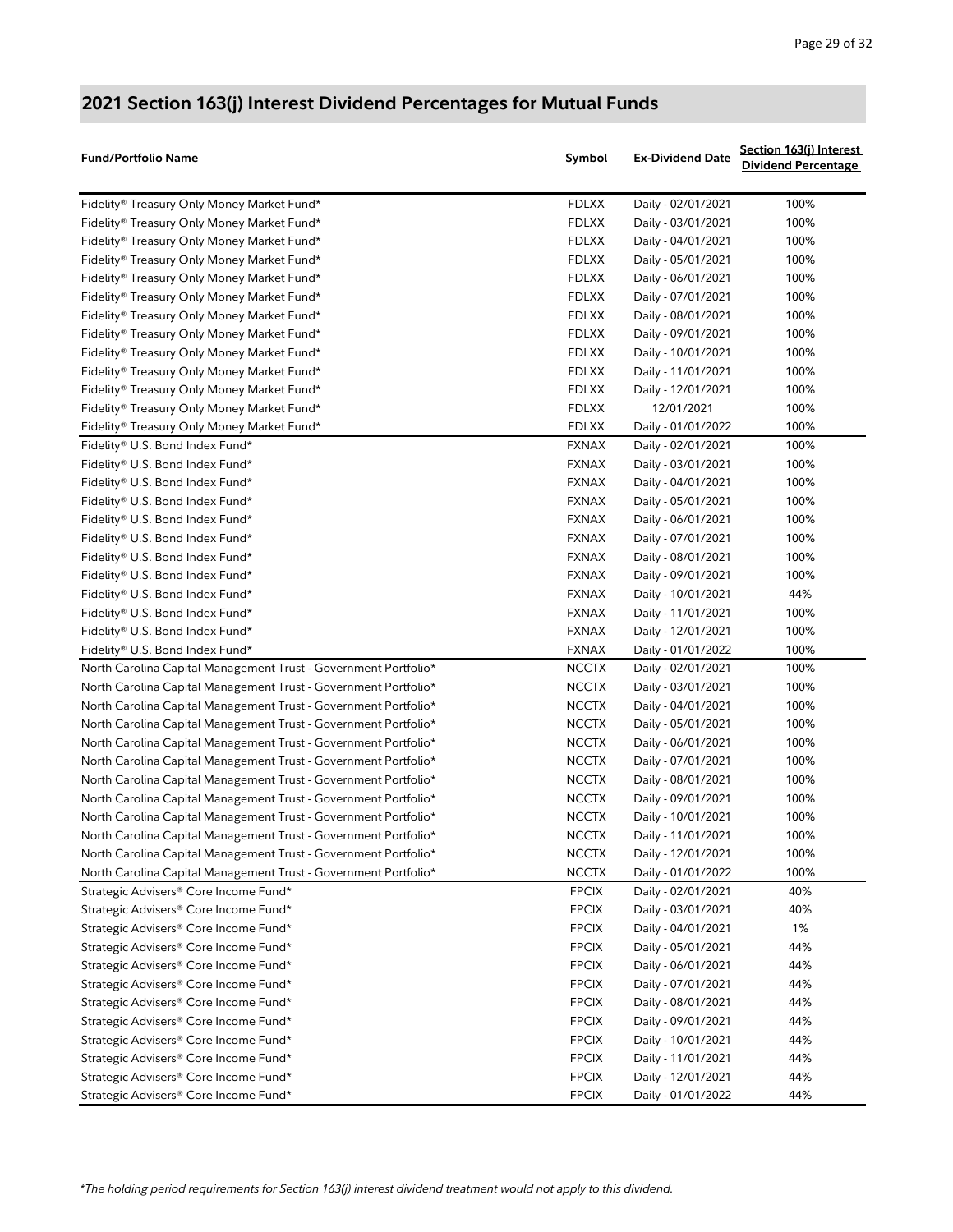| <b>Fund/Portfolio Name</b>                                 | Symbol       | <b>Ex-Dividend Date</b> | Section 163(j) Interest<br><b>Dividend Percentage</b> |
|------------------------------------------------------------|--------------|-------------------------|-------------------------------------------------------|
| Strategic Advisers® Emerging Markets Fund                  | <b>FSAMX</b> | 04/09/2021              | 4%                                                    |
| Strategic Advisers® Fidelity® Core Income Fund             | <b>FIWGX</b> | Daily - 02/01/2021      | 92%                                                   |
| Strategic Advisers® Fidelity® Core Income Fund             | <b>FIWGX</b> | Daily - 03/01/2021      | 92%                                                   |
| Strategic Advisers® Fidelity® Core Income Fund             | <b>FIWGX</b> | Daily - 04/01/2021      | 92%                                                   |
| Strategic Advisers® Fidelity® Core Income Fund             | <b>FIWGX</b> | Daily - 05/01/2021      | 92%                                                   |
| Strategic Advisers® Fidelity® Core Income Fund             | <b>FIWGX</b> | Daily - 06/01/2021      | 92%                                                   |
| Strategic Advisers® Fidelity® Core Income Fund             | <b>FIWGX</b> | Daily - 08/01/2021      | 72%                                                   |
| Strategic Advisers® Fidelity® Core Income Fund             | <b>FIWGX</b> | Daily - 09/01/2021      | 83%                                                   |
| Strategic Advisers® Fidelity® Core Income Fund             | <b>FIWGX</b> | Daily - 10/01/2021      | 83%                                                   |
| Strategic Advisers® Fidelity® Core Income Fund             | <b>FIWGX</b> | Daily - 11/01/2021      | 83%                                                   |
| Strategic Advisers® Fidelity® Core Income Fund             | <b>FIWGX</b> | Daily - 12/01/2021      | 83%                                                   |
| Strategic Advisers® Fidelity® Core Income Fund             | <b>FIWGX</b> | Daily - 01/01/2022      | 83%                                                   |
| Strategic Advisers® Income Opportunities Fund*             | <b>FPIOX</b> | Daily - 02/01/2021      | 59%                                                   |
| Strategic Advisers® Income Opportunities Fund*             | <b>FPIOX</b> | Daily - 03/01/2021      | 59%                                                   |
| Strategic Advisers <sup>®</sup> Income Opportunities Fund* | <b>FPIOX</b> | Daily - 05/01/2021      | 72%                                                   |
| Strategic Advisers® Income Opportunities Fund*             | <b>FPIOX</b> | Daily - 06/01/2021      | 76%                                                   |
| Strategic Advisers® Income Opportunities Fund*             | <b>FPIOX</b> | Daily - 07/01/2021      | 76%                                                   |
| Strategic Advisers® Income Opportunities Fund*             | <b>FPIOX</b> | Daily - 08/01/2021      | 76%                                                   |
| Strategic Advisers® Income Opportunities Fund*             | <b>FPIOX</b> | Daily - 09/01/2021      | 76%                                                   |
| Strategic Advisers® Income Opportunities Fund*             | <b>FPIOX</b> | Daily - 10/01/2021      | 76%                                                   |
| Strategic Advisers® Income Opportunities Fund*             | <b>FPIOX</b> | Daily - 11/01/2021      | 76%                                                   |
| Strategic Advisers® Income Opportunities Fund*             | <b>FPIOX</b> | Daily - 12/01/2021      | 76%                                                   |
| Strategic Advisers® Income Opportunities Fund*             | <b>FPIOX</b> | Daily - 01/01/2022      | 76%                                                   |
| Strategic Advisers® Short Duration Fund*                   | <b>FAUDX</b> | Daily - 02/01/2021      | 86%                                                   |
| Strategic Advisers® Short Duration Fund*                   | <b>FAUDX</b> | Daily - 03/01/2021      | 86%                                                   |
| Strategic Advisers® Short Duration Fund*                   | <b>FAUDX</b> | Daily - 04/01/2021      | 86%                                                   |
| Strategic Advisers® Short Duration Fund*                   | <b>FAUDX</b> | Daily - 05/01/2021      | 86%                                                   |
| Strategic Advisers <sup>®</sup> Short Duration Fund*       | <b>FAUDX</b> | Daily - 06/01/2021      | 86%                                                   |
| Strategic Advisers® Short Duration Fund                    | <b>FAUDX</b> | Daily - 10/01/2021      | 29%                                                   |
| Strategic Advisers® Short Duration Fund                    | <b>FAUDX</b> | Daily - 11/01/2021      | 100%                                                  |
| Strategic Advisers® Short Duration Fund                    | <b>FAUDX</b> | Daily - 12/01/2021      | 100%                                                  |
| Strategic Advisers <sup>®</sup> Short Duration Fund        | <b>FAUDX</b> | 12/22/2021              | 32%                                                   |
| Strategic Advisers® Short Duration Fund                    | <b>FAUDX</b> | Daily - 01/01/2022      | 100%                                                  |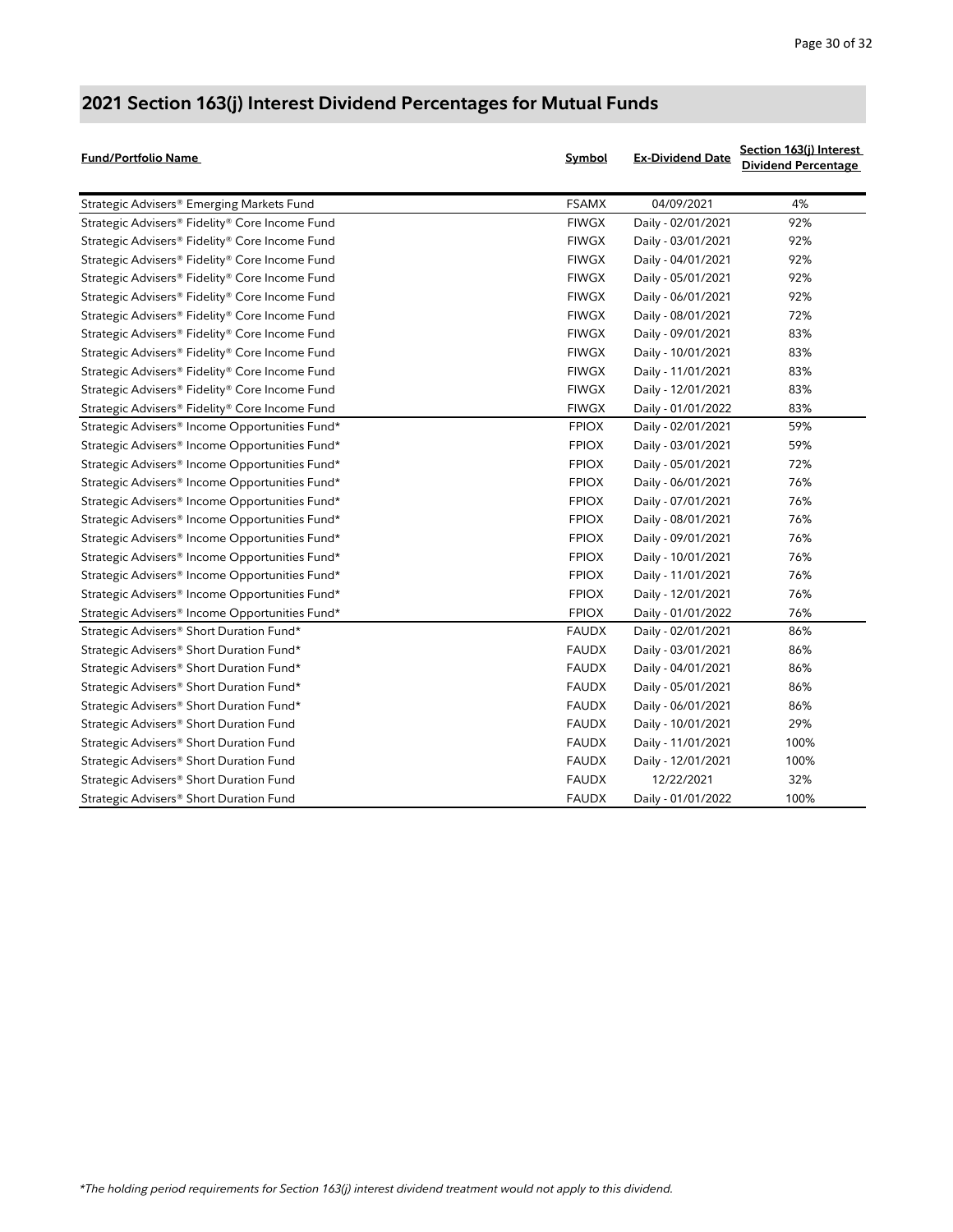#### Fidelity Corporate Bond ETF **FIDELITY FCOR** 01/27/2021 100% Fidelity Corporate Bond ETF **FIDELITY FCOR** 02/24/2021 100% Fidelity Corporate Bond ETF **FIDELITY FCOR** 03/29/2021 100% Fidelity Corporate Bond ETF **FIDELITY FCOR** 04/28/2021 100% Fidelity Corporate Bond ETF **FIDELITY FCOR** 05/26/2021 100% Fidelity Corporate Bond ETF **FIDELITY FCOR** 06/28/2021 100% Fidelity Corporate Bond ETF **FIDELITY FCOR** 07/28/2021 100% Fidelity Corporate Bond ETF **FIDELITY FCOR** 08/27/2021 100% Fidelity Corporate Bond ETF **FIDELITY FCOR** 09/28/2021 100% Fidelity Corporate Bond ETF **FIDELITY FCOR** 10/27/2021 100% Fidelity Corporate Bond ETF **FIDELITY FCOR** 11/26/2021 100% Fidelity Corporate Bond ETF **FIDELITY FCOR** 12/29/2021 100% Fidelity High Yield Factor ETF **FIDHY** 61/27/2021 100% Fidelity High Yield Factor ETF THE RESOLUTION CONSUMING THE RESOLUTION OF THE RESOLUTION OF THE RESOLUTION OF THE RESOLUTION OF THE RESOLUTION OF THE RESOLUTION OF THE RESOLUTION OF THE RESOLUTION OF THE RESOLUTION OF THE Fidelity High Yield Factor ETF THE RESOLUTION CONSUMING THE RESOLUTION CONSUMING THE RESOLUTION OF THE RESOLUTION Fidelity High Yield Factor ETF **Fig. 100%** FDHY 04/28/2021 100% Fidelity High Yield Factor ETF THE RESOLUTION CONSUMING THE RESOLUTION OF THE RESOLUTION OF THE RESOLUTION OF THE RESOLUTION OF THE RESOLUTION OF THE RESOLUTION OF THE RESOLUTION OF THE RESOLUTION OF THE RESOLUTION OF THE Fidelity High Yield Factor ETF **Fig. 100%** FDHY 06/28/2021 100% Fidelity High Yield Factor ETF The State of the State of the FDHY 100% of the 100% of the 100% of the FDHY 100% Fidelity High Yield Factor ETF **Finally Research Control FDHY** 08/27/2021 100% Fidelity High Yield Factor ETF THE RESOLUTION OF THE RESOLUTION OF THE RESOLUTION OF THE RESOLUTION OF THE RESOLUTION OF THE RESOLUTION OF THE RESOLUTION OF THE RESOLUTION OF THE RESOLUTION OF THE RESOLUTION OF THE RESOLUT Fidelity High Yield Factor ETF **FIDHY** FDHY 10/27/2021 46% Fidelity High Yield Factor ETF **FDHY** FDHY 11/26/2021 26% Fidelity High Yield Factor ETF THE RESOLUTION OF THE RESOLUTION OF THE RESOLUTION OF THE RESOLUTION OF THE RESOLUTION OF THE RESOLUTION OF THE RESOLUTION OF THE RESOLUTION OF THE RESOLUTION OF THE RESOLUTION OF THE RESOLUT Fidelity High Yield Factor ETF **FIDHY** 12/29/2021 46% Fidelity Investment Grade Bond ETF The Contract of the Contract of the Contract of the Contract of the Contract of the Contract of the Contract of the Contract of the Contract of the Contract of the Contract of the Contrac Fidelity Investment Grade Bond ETF **FIGB FIGB** 04/28/2021 100% Fidelity Investment Grade Bond ETF The State of the Control of the Control of the Control of the Control of the Control of the Control of the Control of the Control of the Control of the Control of the Control of the Contr Fidelity Investment Grade Bond ETF The State of the State of the FIGB 100% of the MOS of the MOS of the State o Fidelity Investment Grade Bond ETF The Contract of the Contract of the Contract of the Contract of the Contract of the Contract of the Contract of the Contract of the Contract of the Contract of the Contract of the Contrac Fidelity Investment Grade Bond ETF The State of the State of the State of the Magnus of the State of the State of the State of the State of the State of the State of the State of the State of the State of the State of the Fidelity Investment Grade Bond ETF THE RESOLUTION CONTROL CONTROL CONTROL CONTROL CONTROL CONTROL CONTROL CONTR<br>FIGURE 2001 2002 2012 12:00 2012 2021 2022 2023 2024 2022 2023 2024 2022 2023 2024 2022 2023 2022 2023 2024 20 Fidelity Investment Grade Bond ETF THE RESOLUTION CONTROL CONTROL CONTROL 10/27/2021 97% Fidelity Investment Grade Bond ETF THE RESOLUTION CONTROL RESOLUTION OF THE RESOLUTION OF THE RESOLUTION OF TH Fidelity Investment Grade Bond ETF THE RESOLUTION CONTROL RESOLUTION OF THE RESOLUTION OF THE RESOLUTION OF TH Fidelity Investment Grade Securitized ETF THE RESOCIES RESOCIES 100% AND 100% Fidelity Investment Grade Securitized ETF FREE RESEC 104/28/2021 100% Fidelity Investment Grade Securitized ETF FREE RESEC 105/26/2021 100% Fidelity Investment Grade Securitized ETF FREE RESEC 06/28/2021 100% Fidelity Investment Grade Securitized ETF THE RESOCITY RESOCITY 100% AND THE RESOCITY OF THE RESOCITY OF THE R Fidelity Investment Grade Securitized ETF THE RESOCITY STATE RESOCITY 100% AND THE RESOCITY OF THE RESOCITY OF THE RESOCITY OF THE RESOCITY OF THE RESOCITY OF THE RESOCITY OF THE RESOCITY OF THE RESOCITY OF THE RESOCITY OF Fidelity Investment Grade Securitized ETF FIGURE FINE REC 699/28/2021 69% Fidelity Investment Grade Securitized ETF FIGURE 10/27/2021 69% Fidelity Investment Grade Securitized ETF FIDEL RESOC FIDEL ASSEC FIDEL 20021 69% Fidelity Investment Grade Securitized ETF FIGURE 12/29/2021 69% **Fund/Portfolio Name Symbol Ex-Dividend Date Section 163(j) Interest Dividend Percentage**

#### **2021 Section 163(j) Interest Dividend Percentages for Exchange-Traded Funds (ETFs)**

*\*The holding period requirements for Section 163(j) interest dividend treatment would not apply to this dividend.*